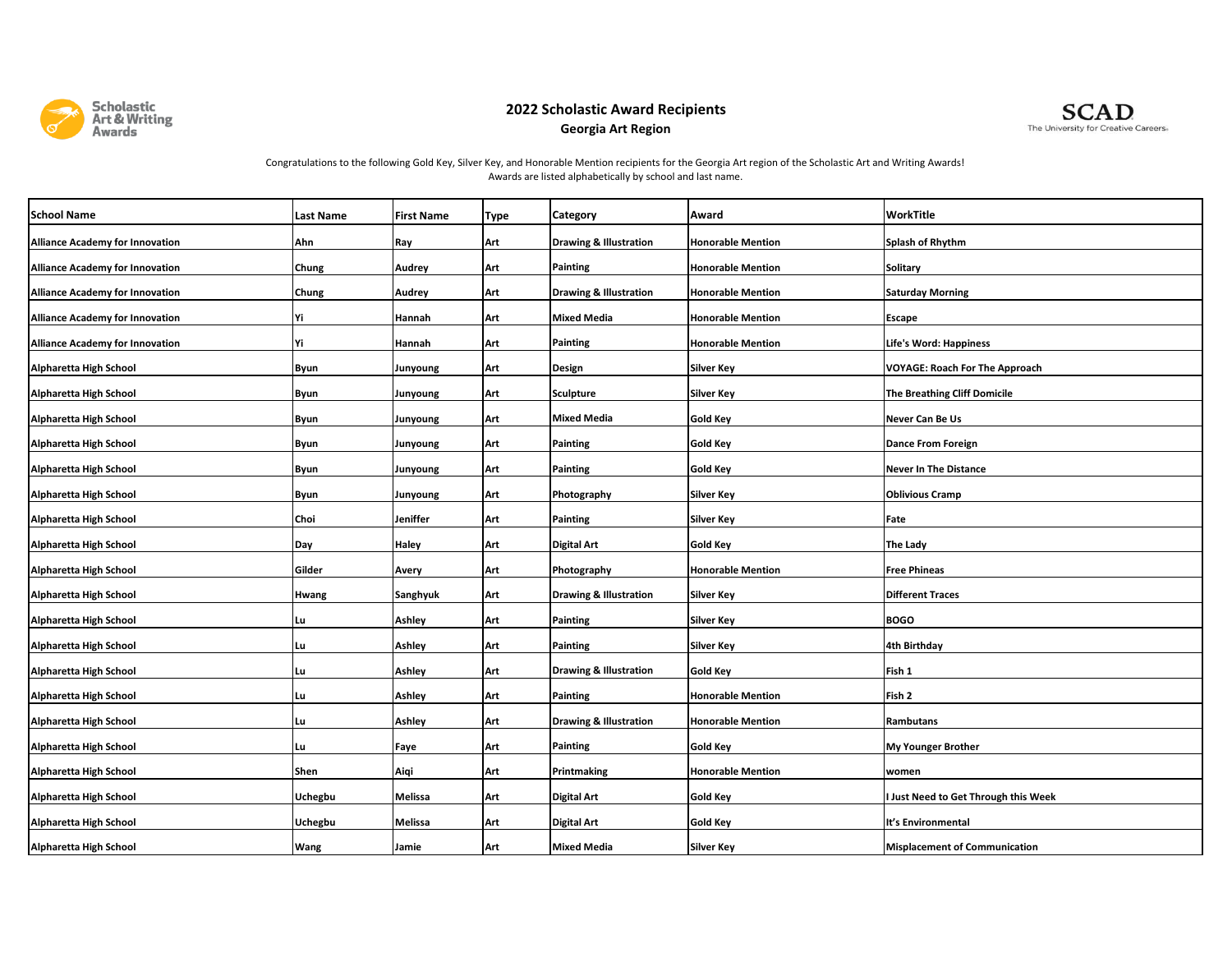| <b>School Name</b>                  | <b>Last Name</b> | <b>First Name</b> | Type          | Category                          | Award                    | WorkTitle                    |
|-------------------------------------|------------------|-------------------|---------------|-----------------------------------|--------------------------|------------------------------|
| Alpharetta High School              | Wang             | Jamie             | Art           | Painting                          | <b>Honorable Mention</b> | <b>Misplacement of Hope</b>  |
| Alpharetta High School              | Wang             | Jamie             | Art Portfolio | <b>Art Portfolio</b>              | <b>Honorable Mention</b> | Misplacement                 |
| Alpharetta High School              | Wang             | Jamie             | Art           | <b>Sculpture</b>                  | Gold Key                 | <b>Misplacement of Value</b> |
| Alpharetta High School              | Wang             | Jamie             | Art           | <b>Mixed Media</b>                | Silver Key               | <b>Together We Rise</b>      |
| Alpharetta High School              | Zhao             | Teresa            | Art           | Drawing & Illustration            | <b>Honorable Mention</b> | An Idle Day                  |
| Alpharetta High School              | Zhao             | <b>Teresa</b>     | Art           | <b>Drawing &amp; Illustration</b> | <b>Honorable Mention</b> | <b>Childhood Dance</b>       |
| Alpharetta High School              | Zhao             | Teresa            | Art           | <b>Drawing &amp; Illustration</b> | Silver Key               | No More Days at Sea          |
| Alpharetta High School              | Zhao             | Teresa            | Art           | <b>Drawing &amp; Illustration</b> | <b>Silver Key</b>        | <b>Mountainside Drain</b>    |
| <b>Apalachee High School</b>        | Farror           | Verle'ana         | Art           | <b>Digital Art</b>                | <b>Silver Key</b>        | African Trans Pride          |
| <b>Athens Academy</b>               | Kline            | Mae               | Art           | <b>Painting</b>                   | <b>Gold Key</b>          | <b>Miss Marlo</b>            |
| <b>Athens Academy</b>               | Scott            | Katie             | Art           | <b>Drawing &amp; Illustration</b> | <b>Honorable Mention</b> | Unc                          |
| <b>Atlanta Girls School</b>         | <b>Zhang</b>     | Haina             | Art           | <b>Drawing &amp; Illustration</b> | <b>Honorable Mention</b> | <b>Figure Drawing</b>        |
| <b>Atlanta Girls School</b>         | Zhang            | Haina             | Art           | <b>Mixed Media</b>                | <b>Honorable Mention</b> | <b>Sketchbook Page</b>       |
| <b>Atlanta Girls School</b>         | Zhang            | Haina             | Art           | <b>Mixed Media</b>                | <b>Silver Key</b>        | Watched                      |
| Atlanta Girls School                | <b>Zhang</b>     | Haina             | Art Portfolio | <b>Art Portfolio</b>              | <b>Honorable Mention</b> | Haina's Portfolio            |
| <b>Atlanta International School</b> | Gupta            | Asanshay          | Art           | Photography                       | Silver Key               | Out of Line                  |
| Atlanta International School        | Gupta            | Asanshay          | Art           | Photography                       | Silver Key               | Rise Above                   |
| <b>Atlanta International School</b> | Gupta            | Asanshay          | Art           | Photography                       | <b>Honorable Mention</b> | Key                          |
| <b>Atlanta International School</b> | Gupta            | Asanshay          | Art           | Photography                       | <b>Silver Key</b>        | <b>Mighty Ocean</b>          |
| <b>Atlanta International School</b> | Gupta            | Asanshay          | Art           | Photography                       | <b>Honorable Mention</b> | <b>Enlightened</b>           |
| <b>Atlanta International School</b> | Gupta            | Asanshay          | Art           | Photography                       | <b>Honorable Mention</b> | <b>Wilted Roses</b>          |
| <b>Atlanta International School</b> | Gupta            | Asanshay          | Art           | Photography                       | <b>Gold Key</b>          | Odd Ones Out                 |
| Atlanta International School        | Kang             | Jeeho             | Art           | Design                            | Gold Key                 | Allergen guide package       |
| <b>Atlanta International School</b> | Naujokas         | <b>Daniele</b>    | Art           | <b>Drawing &amp; Illustration</b> | <b>Silver Key</b>        | <b>Moral of the Story</b>    |
| <b>Autrey Mill Middle School</b>    | Xu               | Alexander         | Art           | <b>Drawing &amp; Illustration</b> | <b>Honorable Mention</b> | Deep in Thought              |
| Benjamin E Banneker High School     | Kincade          | Jayden            | Art           | Photography                       | <b>Honorable Mention</b> | <b>Upside Down Vortex</b>    |
| <b>Berkmar High School</b>          | Gonzalez         | Jaylin            | Art           | Digital Art                       | <b>Honorable Mention</b> | A Death Well Deserved        |
| <b>Berkmar High School</b>          |                  | Junyi             | Art           | Painting                          | Silver Key               | <b>Terracotta Warriors</b>   |
| <b>Berkmar High School</b>          | Li               | Junyi             | Art           | <b>Drawing &amp; Illustration</b> | <b>Honorable Mention</b> | An Apple Per Days            |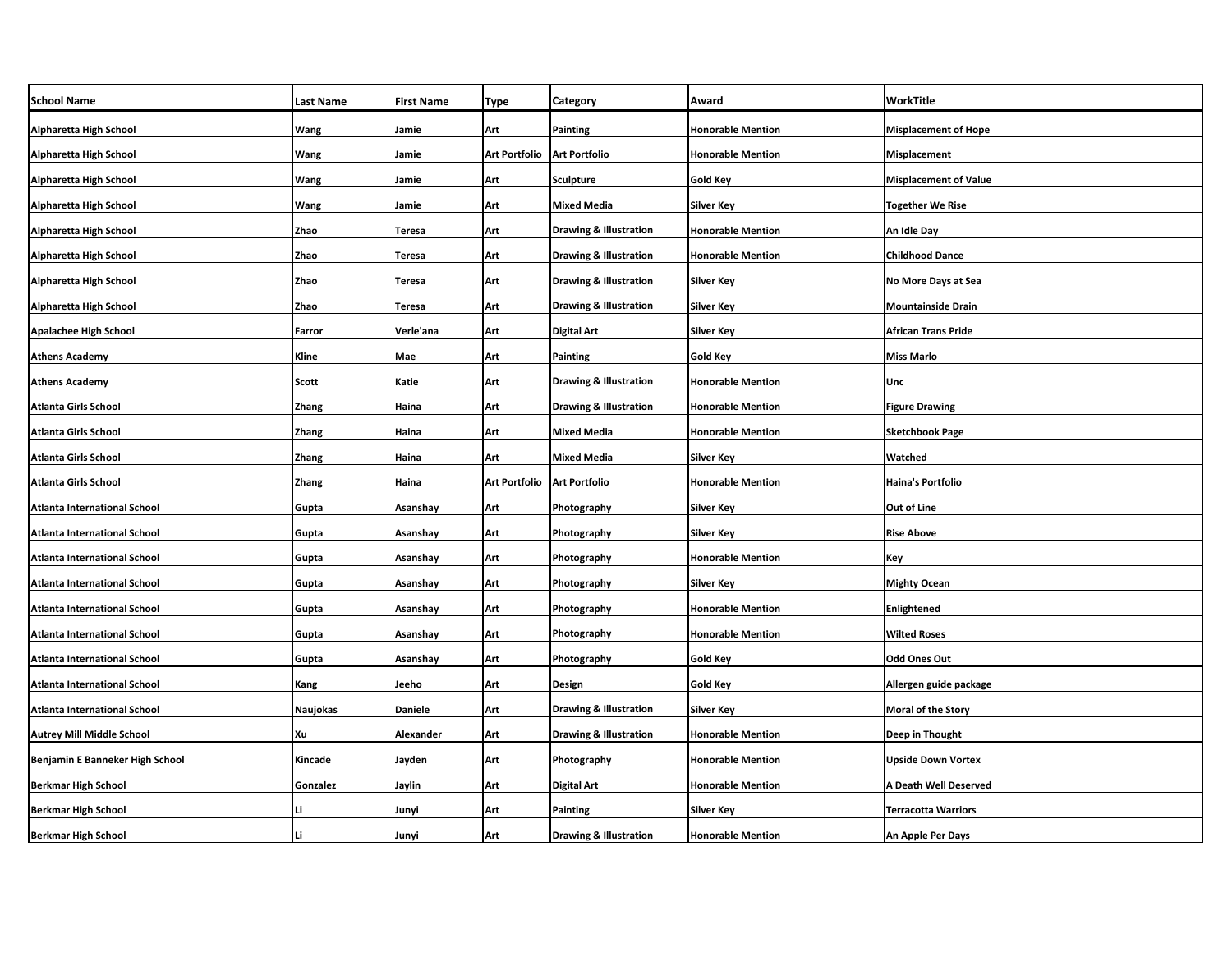| <b>School Name</b>           | <b>Last Name</b> | <b>First Name</b> | <b>Type</b> | <b>Category</b>                   | Award                    | WorkTitle                      |
|------------------------------|------------------|-------------------|-------------|-----------------------------------|--------------------------|--------------------------------|
| <b>Berkmar High School</b>   | Salguero Sosa    | Maria Jose        | Art         | Photography                       | <b>Honorable Mention</b> | Genteel                        |
| <b>Berrien High School</b>   | Giddens          | Emma              | Art         | <b>Painting</b>                   | <b>Honorable Mention</b> | Swimmer                        |
| <b>Berrien High School</b>   | Giddens          | Emma              | Art         | <b>Drawing &amp; Illustration</b> | <b>Honorable Mention</b> | <b>Slow Dance</b>              |
| <b>Berrien High School</b>   | Giddens          | Emma              | Art         | <b>Drawing &amp; Illustration</b> | <b>Honorable Mention</b> | <b>Candy Sticks</b>            |
| <b>Brookwood High School</b> | Abbas            | Shafa             | Art         | <b>Painting</b>                   | <b>Honorable Mention</b> | Rockabye Baby                  |
| <b>Brookwood High School</b> | Dyson            | Sibyll            | Art         | <b>Drawing &amp; Illustration</b> | Gold Key                 | The Mess of a Mind             |
| <b>Brookwood High School</b> | Felton           | Масу              | Art         | <b>Mixed Media</b>                | Silver Key               | Crushed                        |
| <b>Brookwood High School</b> | Gragg            | Tiffany           | Art         | <b>Sculpture</b>                  | Silver Key               | <b>Mechanical Waves</b>        |
| <b>Brookwood High School</b> | Gragg            | Tiffany           | Art         | Sculpture                         | <b>Honorable Mention</b> | UnInhabited                    |
| <b>Brookwood High School</b> | Gudger           | Raelyn            | Art         | <b>Design</b>                     | <b>Honorable Mention</b> | <b>Oleander-Beware Danger</b>  |
| <b>Brookwood High School</b> | Gustavson        | Caleb             | Art         | <b>Drawing &amp; Illustration</b> | <b>Honorable Mention</b> | <b>Decay of Normalcy</b>       |
| <b>Brookwood High School</b> | Gustavson        | Caleb             | Art         | Drawing & Illustration            | <b>Honorable Mention</b> | The Fascination of Destruction |
| <b>Brookwood High School</b> | Guzman           | Aimee             | Art         | Photography                       | <b>Honorable Mention</b> | You're Just jelly!             |
| <b>Brookwood High School</b> | Keszler          | Adelaide          | Art         | <b>Sculpture</b>                  | <b>Gold Key</b>          | <b>Falling To Pieces</b>       |
| <b>Brookwood High School</b> | Keszler          | Adelaide          | Art         | <b>Sculpture</b>                  | Silver Key               | pulled                         |
| <b>Brookwood High School</b> | Keszler          | Adelaide          | Art         | <b>Ceramics &amp; Glass</b>       | <b>Gold Key</b>          | <b>Forage</b>                  |
| <b>Brookwood High School</b> | Keszler          | Adelaide          | Art         | <b>Sculpture</b>                  | Silver Key               | Surrounded                     |
| <b>Brookwood High School</b> | Kwon             | Stella            | Art         | <b>Drawing &amp; Illustration</b> | <b>Honorable Mention</b> | 6te                            |
| <b>Brookwood High School</b> | Kwon             | Stella            | Art         | <b>Drawing &amp; Illustration</b> | Silver Key               | 768u68                         |
| <b>Brookwood High School</b> | Kwon             | <b>Stella</b>     | Art         | <b>Painting</b>                   | Gold Key                 | bhjjha                         |
| <b>Brookwood High School</b> | Kwon             | Stella            | Art         | Painting                          | Gold Key                 | hsasdjkh                       |
| <b>Brookwood High School</b> | Le               | Mandy             | Art         | Drawing & Illustration            | <b>Honorable Mention</b> | <b>Silence is Violence</b>     |
| <b>Brookwood High School</b> | Li               | Jiaying           | Art         | <b>Drawing &amp; Illustration</b> | <b>Honorable Mention</b> | The Giant                      |
| <b>Brookwood High School</b> | Li               | William           | Art         | <b>Painting</b>                   | <b>Honorable Mention</b> | <b>Looking Forward</b>         |
| <b>Brookwood High School</b> | Li               | William           | Art         | <b>Painting</b>                   | Gold Key                 | What Did I Do?                 |
| <b>Brookwood High School</b> | Li               | William           | Art         | <b>Painting</b>                   | Silver Key               | In My Little Blue Hat          |
| <b>Brookwood High School</b> | Li               | William           | Art         | <b>Drawing &amp; Illustration</b> | Silver Key               | The Weight of the World        |
| <b>Brookwood High School</b> | Ш                | William           | Art         | Photography                       | <b>Honorable Mention</b> | <b>Lunar Eclipse</b>           |
| <b>Brookwood High School</b> | Majumder         | Monisha           | Art         | Photography                       | Silver Key               | <b>Skin care</b>               |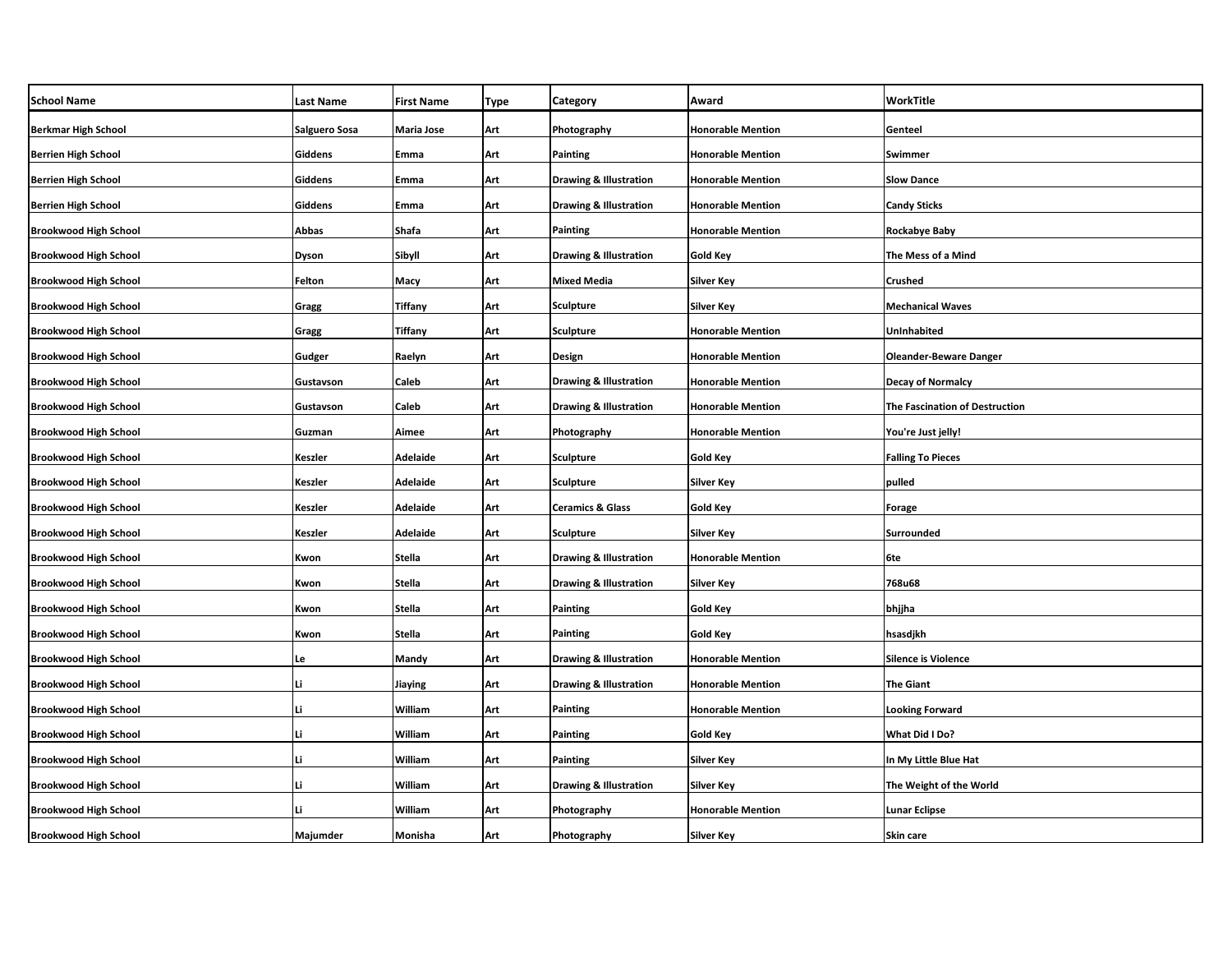| <b>School Name</b>           | <b>Last Name</b> | <b>First Name</b> | Type                 | Category                          | Award                    | WorkTitle                             |
|------------------------------|------------------|-------------------|----------------------|-----------------------------------|--------------------------|---------------------------------------|
| <b>Brookwood High School</b> | Odumang          | Michelle          | Art                  | Mixed Media                       | <b>Silver Key</b>        | <b>Cities In Dust</b>                 |
| <b>Brookwood High School</b> | Odumang          | Michelle          | Art                  | <b>Ceramics &amp; Glass</b>       | <b>Silver Key</b>        | <b>Clay Bottles</b>                   |
| <b>Brookwood High School</b> | Patton           | Lovli             | Art                  | Printmaking                       | <b>Gold Key</b>          | $3 + 5$                               |
| <b>Brookwood High School</b> | Pelinsky         | Emma              | Art                  | <b>Sculpture</b>                  | <b>Honorable Mention</b> | <b>Connected by Fate</b>              |
| <b>Brookwood High School</b> | Quijada          | Blanca            | Art                  | Photography                       | <b>Silver Key</b>        | <b>Beyond</b>                         |
| <b>Brookwood High School</b> | <b>Regulus</b>   | Makayla           | Art                  | Photography                       | <b>Silver Key</b>        | <b>Bowl of Cereal</b>                 |
| <b>Brookwood High School</b> | salman           | nia               | Art                  | Sculpture                         | <b>Honorable Mention</b> | Earthbound                            |
| <b>Brookwood High School</b> | Samuel           | Samson            | Art                  | Photography                       | Silver Key               | Grace                                 |
| <b>Brookwood High School</b> | <b>Shiferaw</b>  | Liyu              | Art                  | <b>Ceramics &amp; Glass</b>       | <b>Honorable Mention</b> | <b>Elevated</b>                       |
| <b>Brookwood High School</b> | Tang             | Sammi             | Art                  | Photography                       | <b>Silver Key</b>        | <b>Banana Milk</b>                    |
| <b>Brookwood High School</b> | <b>Tang</b>      | Sammi             | Art                  | Photography                       | Silver Key               | <b>Boba Milk Tea</b>                  |
| <b>Brookwood High School</b> | <b>Tang</b>      | Sammi             | Art                  | Photography                       | <b>Gold Key</b>          | <b>Blueberry Cereal</b>               |
| <b>Brookwood High School</b> | <b>Tang</b>      | Sammi             | Art                  | Photography                       | Gold Key                 | <b>Orange Juice</b>                   |
| <b>Brookwood High School</b> | Tang             | Sammi             | Art                  | Photography                       | <b>Gold Key</b>          | <b>Strawberry Sandos</b>              |
| <b>Brookwood High School</b> | <b>Tang</b>      | Sammi             | Art                  | Photography                       | <b>Gold Key</b>          | <b>Blueberry Waffles</b>              |
| <b>Brookwood High School</b> | Tang             | Sammi             | Art                  | Photography                       | <b>Silver Key</b>        | Fairy                                 |
| <b>Brookwood High School</b> | <b>Tang</b>      | Sammi             | <b>Art Portfolio</b> | <b>Art Portfolio</b>              | <b>Silver Key</b>        | Food                                  |
| <b>Brookwood High School</b> | <b>Tang</b>      | Sammi             | Art                  | Photography                       | <b>Gold Key</b>          | <b>Acai Bowl</b>                      |
| <b>Brookwood High School</b> | <b>Thomas</b>    | Devon             | Art                  | <b>Drawing &amp; Illustration</b> | <b>Honorable Mention</b> | Justice                               |
| <b>Brookwood High School</b> | Wood             | Ally              | Art                  | Photography                       | <b>Gold Key</b>          | <b>Skyline</b>                        |
| <b>Brookwood High School</b> | Wood             | Ally              | Art                  | Photography                       | <b>Honorable Mention</b> | Glitch                                |
| <b>Brookwood High School</b> | Wood             | Ally              | Art                  | Photography                       | <b>Gold Key</b>          | Alley-oop                             |
| <b>Brookwood High School</b> | Wood             | Ally              | Art                  | Photography                       | Silver Key               | <b>Two Faced</b>                      |
| <b>Brookwood School</b>      | <b>Hawkins</b>   | Hannah            | Art                  | <b>Mixed Media</b>                | <b>Honorable Mention</b> | In the Woods                          |
| <b>Buford High School</b>    | Kwak             | Sophia            | Art                  | Painting                          | <b>Honorable Mention</b> | <b>Ribbon Dancers</b>                 |
| <b>Buford High School</b>    | Kwak             | Sophia            | Art                  | Painting                          | <b>Honorable Mention</b> | <b>Clusters of Roosters</b>           |
| <b>Buford High School</b>    | Lee              | Sophia            | Art                  | <b>Drawing &amp; Illustration</b> | Silver Key               | <b>Curious Cat: What's Happening?</b> |
| <b>Buford High School</b>    | Lee              | Sophia            | Art                  | <b>Drawing &amp; Illustration</b> | Gold Key                 | <b>Personal Space</b>                 |
| <b>Buford Middle School</b>  | Kil              | Victoria          | Art                  | <b>Mixed Media</b>                | <b>Honorable Mention</b> | <b>Hidden Reality</b>                 |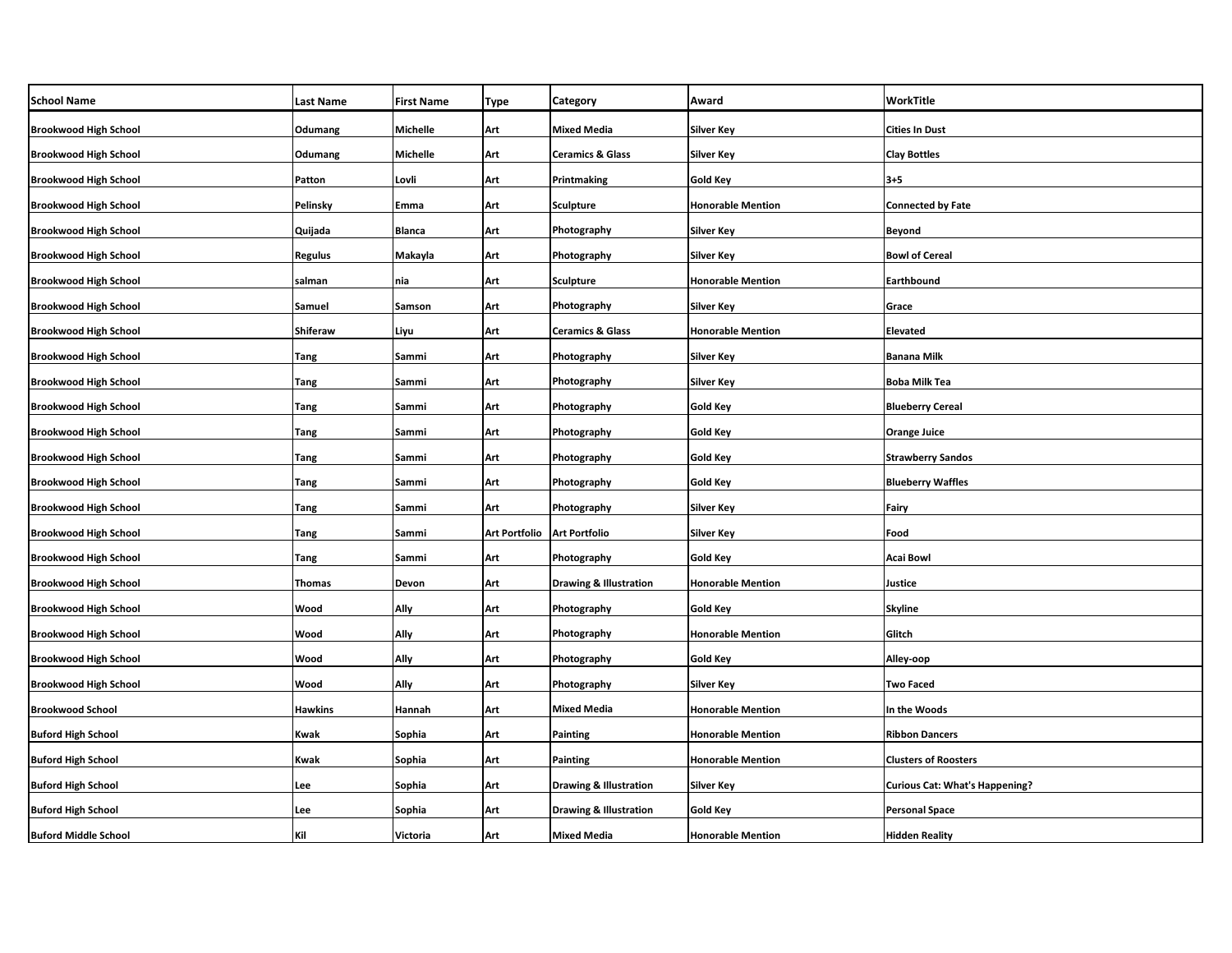| <b>School Name</b>                  | <b>Last Name</b>   | <b>First Name</b> | Type                 | Category                          | Award                    | WorkTitle                           |
|-------------------------------------|--------------------|-------------------|----------------------|-----------------------------------|--------------------------|-------------------------------------|
| <b>Butler High School</b>           | Hou                | Peijun            | Art                  | <b>Drawing &amp; Illustration</b> | <b>Silver Key</b>        | Fox eye                             |
| <b>Calhoun High School</b>          | <b>Hoskins</b>     | Honey             | Art                  | Digital Art                       | <b>Honorable Mention</b> | The Mouse that Jumped Over the Moon |
| <b>Calhoun High School</b>          | <b>Hoskins</b>     | Honey             | Art                  | Digital Art                       | <b>Honorable Mention</b> | Lab Mouse                           |
| <b>Calhoun High School</b>          | <b>Hoskins</b>     | Honey             | Art                  | Digital Art                       | Gold Key                 | Mousetopia                          |
| <b>Calhoun High School</b>          | Momon              | Kinsey            | Art                  | <b>Ceramics &amp; Glass</b>       | Silver Key               | <b>Sgraffito Plate</b>              |
| <b>Calhoun High School</b>          | Momon              | Kinsey            | Art                  | <b>Ceramics &amp; Glass</b>       | <b>Honorable Mention</b> | <b>Fractured Mask</b>               |
| Cambridge High School               | Chen               | Nicole            | Art                  | Drawing & Illustration            | <b>Honorable Mention</b> | Resistance                          |
| <b>Cambridge High School</b>        | Chen               | <b>Nicole</b>     | Art                  | <b>Drawing &amp; Illustration</b> | Gold Key                 | <b>Prospering for Eternity</b>      |
| <b>Campbell High School</b>         | Herrmann           | Ava               | Art                  | Mixed Media                       | <b>Honorable Mention</b> | Verb De Jour                        |
| <b>Centennial High School</b>       | Cardelino          | <b>Daniel</b>     | <b>Art Portfolio</b> | <b>Art Portfolio</b>              | <b>Silver Key</b>        | A People's Chattahoochee            |
| <b>Chamblee Charter High School</b> | Ahmed              | Monsura           | Art                  | Digital Art                       | <b>Honorable Mention</b> | Pinkish                             |
| <b>Chamblee Charter High School</b> | Aitken             | Carly             | Art                  | <b>Mixed Media</b>                | <b>Honorable Mention</b> | <b>Skylight</b>                     |
| <b>Chamblee Charter High School</b> | Bays               | Carmen            | Art                  | Painting                          | <b>Honorable Mention</b> | <b>Steinem</b>                      |
| <b>Chamblee Charter High School</b> | <b>Beltran</b>     | <b>Davis</b>      | Art                  | <b>Drawing &amp; Illustration</b> | <b>Honorable Mention</b> | Portrait 2                          |
| <b>Chamblee Charter High School</b> | <b>Brown</b>       | <b>Natalie</b>    | Art                  | Digital Art                       | <b>Honorable Mention</b> | smudge                              |
| <b>Chamblee Charter High School</b> | <b>Brown</b>       | <b>Natalie</b>    | Art                  | Photography                       | <b>Gold Key</b>          | Dogs on the beach                   |
| <b>Chamblee Charter High School</b> | <b>Brown</b>       | <b>Natalie</b>    | Art                  | Photography                       | <b>Honorable Mention</b> | She's thinking of you               |
| <b>Chamblee Charter High School</b> | <b>Brown</b>       | Natalie           | Art                  | Photography                       | <b>Gold Key</b>          | Edge                                |
| <b>Chamblee Charter High School</b> | <b>Brown</b>       | <b>Natalie</b>    | Art                  | Photography                       | <b>Honorable Mention</b> | Swing yo hair                       |
| <b>Chamblee Charter High School</b> | caldwell-smolinski | <b>Madeleine</b>  | Art                  | Photography                       | <b>Honorable Mention</b> | One Photo Five Ways 2               |
| <b>Chamblee Charter High School</b> | Cooke              | Anne              | Art                  | Photography                       | Silver Key               | <b>Spilling My Guts</b>             |
| <b>Chamblee Charter High School</b> | di Benedetto       | Sofia             | Art                  | Photography                       | <b>Honorable Mention</b> | scanned                             |
| <b>Chamblee Charter High School</b> | <b>Duffy</b>       | Mya               | Art                  | Photography                       | <b>Honorable Mention</b> | Isolation                           |
| <b>Chamblee Charter High School</b> | Duong              | Sarah             | Art                  | Painting                          | Gold Key                 | <b>Screen Time</b>                  |
| <b>Chamblee Charter High School</b> | <b>Duong</b>       | Sarah             | Art                  | Painting                          | Gold Key                 | <b>Futility</b>                     |
| <b>Chamblee Charter High School</b> | <b>Faulkner</b>    | Abigail           | Art                  | <b>Drawing &amp; Illustration</b> | <b>Honorable Mention</b> | <b>Feeling Blue</b>                 |
| <b>Chamblee Charter High School</b> | Gao                | Peirong           | Art                  | Painting                          | <b>Honorable Mention</b> | <b>Magic Carpet</b>                 |
| <b>Chamblee Charter High School</b> | Grove              | Sydney            | Art                  | Photography                       | <b>Honorable Mention</b> | Crime!                              |
| <b>Chamblee Charter High School</b> | Grove              | Sydney            | Art                  | Photography                       | Gold Key                 | <b>Teenage Dream</b>                |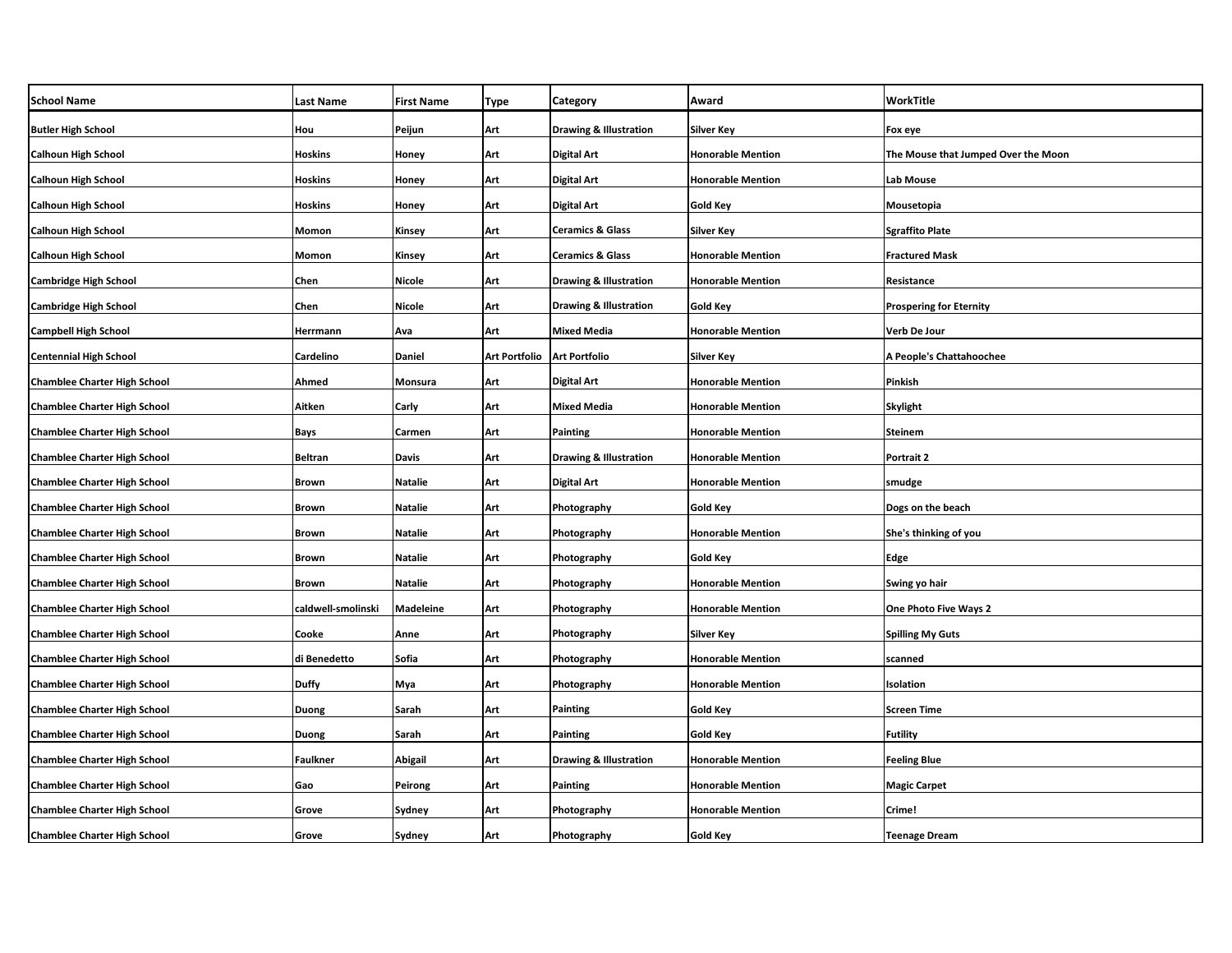| <b>School Name</b>                  | Last Name     | <b>First Name</b> | <b>Type</b> | Category                          | Award                    | WorkTitle                           |
|-------------------------------------|---------------|-------------------|-------------|-----------------------------------|--------------------------|-------------------------------------|
| <b>Chamblee Charter High School</b> | Li            | Carol             | Art         | <b>Drawing &amp; Illustration</b> | <b>Honorable Mention</b> | <b>Nostalgic Fever Dream</b>        |
| <b>Chamblee Charter High School</b> | Lowe-Pedersen | Emilia            | Art         | Photography                       | <b>Honorable Mention</b> | The Benefits of Disruption          |
| <b>Chamblee Charter High School</b> | Maloney       | Kyla              | Art         | Printmaking                       | <b>Honorable Mention</b> | <b>Chicago Goodbyes</b>             |
| <b>Chamblee Charter High School</b> | Mays          | DJ                | Art         | Photography                       | <b>Honorable Mention</b> | Me Seen by the Lens                 |
| <b>Chamblee Charter High School</b> | Meekins       | Mayla Elaine      | Art         | Digital Art                       | Gold Key                 | <b>Concious Insanity</b>            |
| <b>Chamblee Charter High School</b> | Nsele         | Bijou             | Art         | Photography                       | <b>Gold Key</b>          | In the Light                        |
| <b>Chamblee Charter High School</b> | Osborne       | Lucy              | Art         | Photography                       | Silver Key               | Street                              |
| <b>Chamblee Charter High School</b> | Osborne       | Lucy              | Art         | Photography                       | <b>Honorable Mention</b> | <b>Taking Over</b>                  |
| <b>Chamblee Charter High School</b> | Pendleton     | Paige             | Art         | Printmaking                       | <b>Honorable Mention</b> | Lake View                           |
| <b>Chamblee Charter High School</b> | Rodriguez     | Kamille           | Art         | <b>Drawing &amp; Illustration</b> | <b>Honorable Mention</b> | The Flow of Tranquility             |
| <b>Chamblee Charter High School</b> | Rodriguez     | Kamille           | Art         | <b>Drawing &amp; Illustration</b> | <b>Honorable Mention</b> | Jumbled Self                        |
| <b>Chamblee Charter High School</b> | Sandfort      | Liliana           | Art         | Printmaking                       | Silver Key               | Nature                              |
| <b>Chamblee Charter High School</b> | Sharpe        | Deanna            | Art         | Photography                       | <b>Silver Key</b>        | <b>Light Shines in the Darkness</b> |
| <b>Chamblee Charter High School</b> | Sharpe        | Deanna            | Art         | Photography                       | <b>Honorable Mention</b> | Rain Rain Go Away!                  |
| <b>Chamblee Charter High School</b> | <b>Sharpe</b> | Emily             | Art         | <b>Drawing &amp; Illustration</b> | <b>Honorable Mention</b> | Melancholy Mysticeti                |
| <b>Chamblee Charter High School</b> | Song          | Leonardo          | Art         | <b>Drawing &amp; Illustration</b> | <b>Silver Key</b>        | Aspiration                          |
| <b>Chamblee Charter High School</b> | Stidsen       | Adeline Jair      | Art         | <b>Mixed Media</b>                | <b>Honorable Mention</b> | <b>Adventure of a Lifetime</b>      |
| <b>Chamblee Charter High School</b> | tomaras       | evan              | Art         | Photography                       | <b>Honorable Mention</b> | self care                           |
| <b>Chamblee Charter High School</b> | Uddin         | Selma             | Art         | <b>Digital Art</b>                | <b>Silver Key</b>        | Eye-ced Tea                         |
| <b>Chamblee Charter High School</b> | Uddin         | Selma             | Art         | Photography                       | <b>Silver Key</b>        | <b>Leave Me Alone!</b>              |
| <b>Chamblee Charter High School</b> | Wood          | Mia               | Art         | Photography                       | <b>Honorable Mention</b> | One late foggy noon                 |
| <b>Chamblee Charter High School</b> | Zhao          | <b>Bryan</b>      | Art         | <b>Drawing &amp; Illustration</b> | <b>Silver Key</b>        | <b>Childhood Reminiscence</b>       |
| <b>Chamblee Charter High School</b> | Zhao          | Bryan             | Art         | <b>Drawing &amp; Illustration</b> | <b>Honorable Mention</b> | <b>Reflections</b>                  |
| <b>Chamblee Middle School</b>       | Tang          | Owen              | Art         | Drawing & Illustration            | <b>Honorable Mention</b> | Contentment                         |
| <b>Chamblee Middle School</b>       | Tang          | Owen              | Art         | Drawing & Illustration            | Gold Key                 | Passion                             |
| <b>Chamblee Middle School</b>       | Tang          | Owen              | Art         | Drawing & Illustration            | <b>Silver Key</b>        | Purple, Yellow, and Green           |
| <b>Chattahoochee High School</b>    | Choi          | Alan              | Art         | <b>Painting</b>                   | Silver Key               | Mechanical Freedom                  |
| <b>Chattahoochee High School</b>    | Choi          | Alan              | Art         | <b>Drawing &amp; Illustration</b> | Gold Key                 | Hole in the Wall                    |
| <b>Chattahoochee High School</b>    | Choi          | Alan              | Art         | Painting                          | <b>Silver Key</b>        | <b>Rusty Tradition</b>              |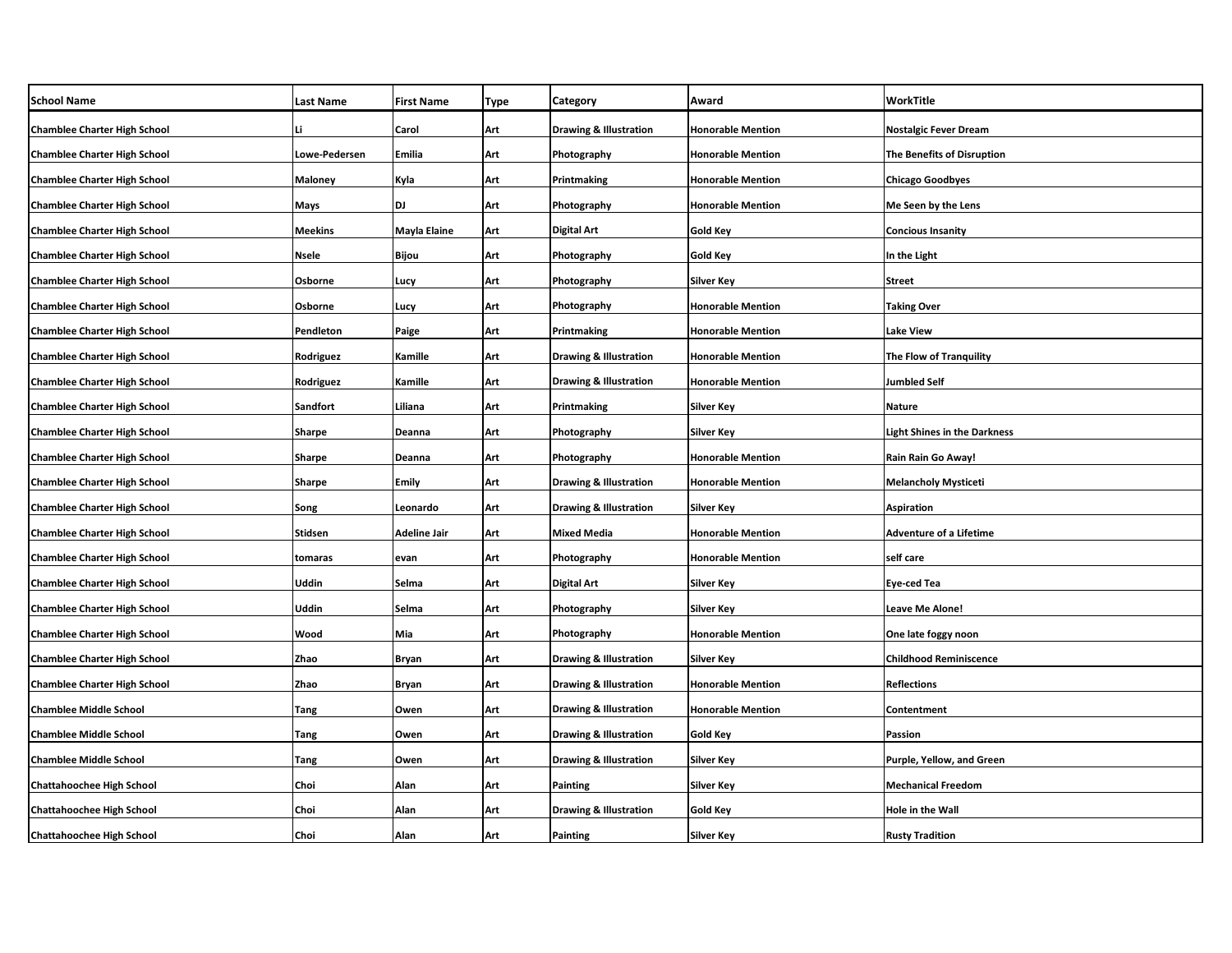| <b>School Name</b>                     | <b>Last Name</b> | <b>First Name</b> | Type                 | Category                          | Award                                     | WorkTitle                                     |
|----------------------------------------|------------------|-------------------|----------------------|-----------------------------------|-------------------------------------------|-----------------------------------------------|
| <b>Chattahoochee High School</b>       | Choi             | Alan              | Art                  | Photography                       | <b>Gold Key</b>                           | Lunchbreak                                    |
| <b>Chattahoochee High School</b>       | Kwon             | Kate              | Art                  | <b>Drawing &amp; Illustration</b> | <b>Silver Key</b>                         | <b>Fleeing the Distortion, Returning Home</b> |
| <b>Chattahoochee High School</b>       | Kwon             | Kate              | Art                  | Painting                          | <b>Honorable Mention</b>                  | <b>Expression's Yield</b>                     |
| <b>Chattahoochee High School</b>       | Kwon             | Kate              | Art                  | Painting                          | <b>Gold Key</b>                           | <b>Under the Umbrella</b>                     |
| <b>Chattahoochee High School</b>       | Kwon             | Kate              | Art                  | Painting                          | Silver Key                                | <b>Stereotypes' Maze</b>                      |
| <b>Chattahoochee High School</b>       | Kwon             | Kate              | Art                  | <b>Mixed Media</b>                | <b>Gold Key</b>                           | The Weight of Mundanity                       |
| <b>Chattahoochee High School</b>       | Lee              | Kate              | Art                  | Fashion                           | <b>Silver Key</b>                         | Ophelia                                       |
| <b>Chattahoochee High School</b>       | Lee              | Kate              | Art                  | Fashion                           | <b>Silver Key</b>                         | <b>Bounded</b>                                |
| <b>Chattahoochee High School</b>       | Lee              | Kate              | Art                  | <b>Expanded Projects</b>          | <b>Gold Key, American Visions Nominee</b> | Incessant Fouetté                             |
| <b>Chattahoochee High School</b>       | Lee              | Kate              | <b>Art Portfolio</b> | <b>Art Portfolio</b>              | <b>Gold Key</b>                           | Id                                            |
| <b>Chattahoochee High School</b>       | Lee              | Kate              | <b>Art Portfolio</b> | <b>Art Portfolio</b>              | <b>Gold Key</b>                           | <b>Her Story</b>                              |
| <b>Chattahoochee High School</b>       | Lee              | Kate              | Art                  | Painting                          | Silver Key                                | <b>Here We Stand</b>                          |
| <b>Chattahoochee High School</b>       | Lee              | Kate              | Art                  | Painting                          | <b>Gold Key</b>                           | Mother                                        |
| <b>Chattahoochee High School</b>       | Lee              | Kate              | Art                  | <b>Painting</b>                   | <b>Gold Key</b>                           | <b>Beginning</b>                              |
| <b>Chattahoochee High School</b>       | Lee              | Kate              | Art                  | Fashion                           | <b>Silver Key</b>                         | <b>Veiled Colors</b>                          |
| <b>Chattahoochee High School</b>       | Li               | Aitong            | Art                  | Photography                       | <b>Gold Key</b>                           | Radiance                                      |
| <b>Chattahoochee High School</b>       | Poon             | Hannah            | Art                  | <b>Digital Art</b>                | <b>Honorable Mention</b>                  | <b>Secret</b>                                 |
| <b>Chattahoochee High School</b>       | Poon             | Hannah            | Art                  | <b>Digital Art</b>                | <b>Honorable Mention</b>                  | <b>Inside Outside</b>                         |
| <b>Chattahoochee High School</b>       | Poon             | Hannah            | Art                  | Comic Art                         | Gold Key                                  | Comfort                                       |
| <b>Chattahoochee High School</b>       | Poon             | Heidi             | Art                  | Digital Art                       | <b>Honorable Mention</b>                  | Procrastination                               |
| <b>Chattahoochee High School</b>       | Poon             | Heidi             | Art                  | Digital Art                       | Gold Key                                  | In the Dark                                   |
| <b>Chattahoochee High School</b>       | Qiao             | Alan              | Art                  | <b>Drawing &amp; Illustration</b> | <b>Gold Key</b>                           | <b>Journey to My Roots</b>                    |
| <b>Chattahoochee High School</b>       | Qu               | Andy              | Art                  | <b>Drawing &amp; Illustration</b> | <b>Honorable Mention</b>                  | The Spirit of Christmas                       |
| <b>Coffee High School</b>              | O'steen          | Loren             | Art                  | Painting                          | <b>Honorable Mention</b>                  | My Grandaddy Walker                           |
| <b>Collins Hill High School</b>        | kim              | ulia              | Art                  | <b>Drawing &amp; Illustration</b> | <b>Honorable Mention</b>                  | Weight of Youth                               |
| <b>Collins Hill High School</b>        | kim              | julia             | Art                  | Painting                          | Silver Key                                | <b>Light of Day</b>                           |
| <b>Collins Hill High School</b>        | kim              | ulia              | Art                  | Painting                          | Silver Key                                | <b>Long Hours</b>                             |
| <b>Cornerstone Preparatory Academy</b> | White            | Ella              | Art                  | <b>Drawing &amp; Illustration</b> | Gold Key                                  | Ruth                                          |
| <b>Cornerstone Preparatory Academy</b> | White            | Ella              | Art                  | <b>Painting</b>                   | <b>Silver Key</b>                         | <b>Key West</b>                               |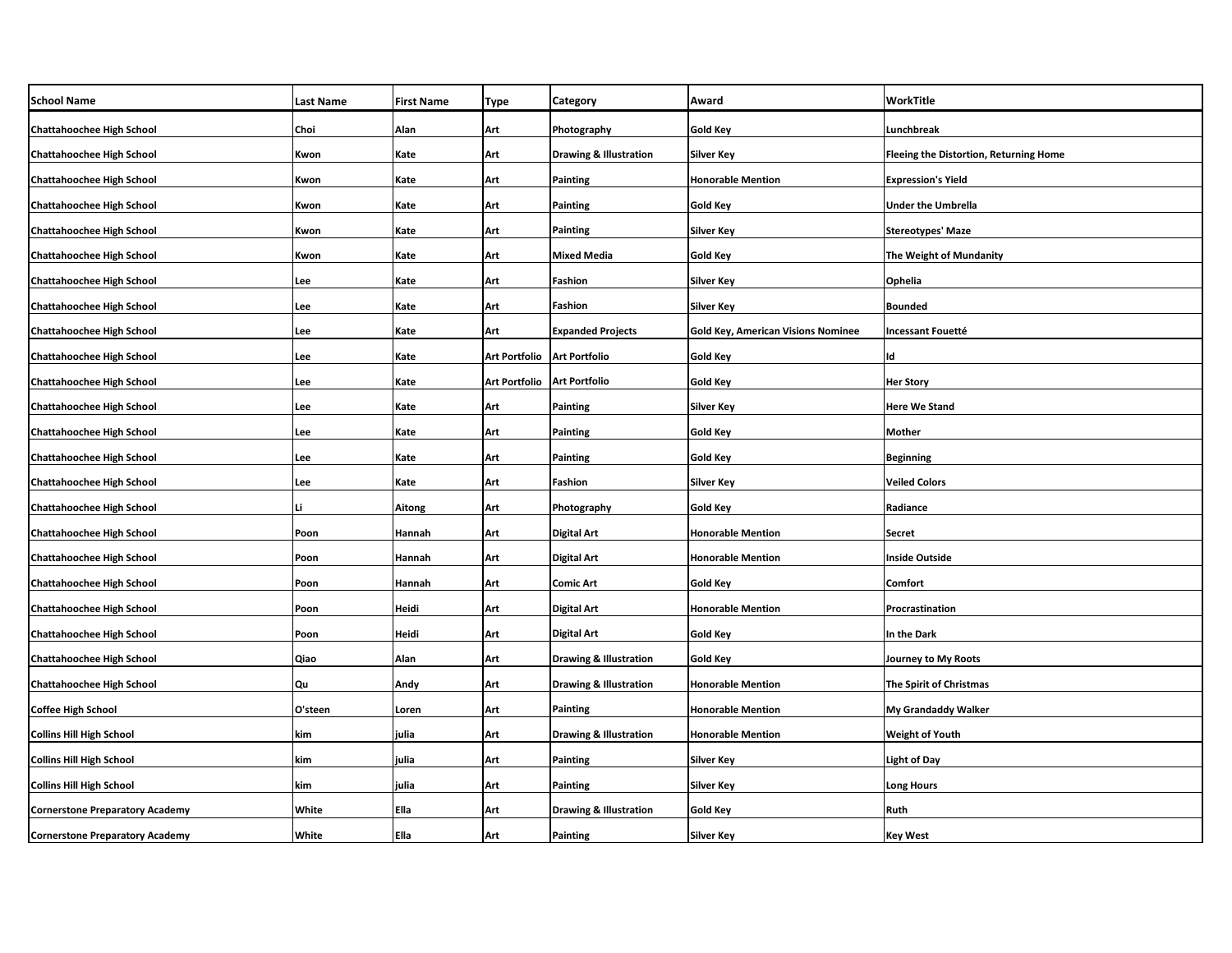| <b>School Name</b>               | <b>Last Name</b> | <b>First Name</b> | Type          | Category                          | Award                    | WorkTitle                            |
|----------------------------------|------------------|-------------------|---------------|-----------------------------------|--------------------------|--------------------------------------|
| Darlington Middle Upper School   | Han              | Steve             | Art           | Photography                       | Silver Key               | The red hand                         |
| <b>Davidson Fine Arts School</b> | McMahon          | Andrew            | Art           | <b>Painting</b>                   | <b>Honorable Mention</b> | <b>Reflection Through Repetition</b> |
| <b>Davidson Fine Arts School</b> | Plummer          | Galadra           | Art           | Fashion                           | <b>Gold Key</b>          | <b>Color Bomb</b>                    |
| <b>Davidson Fine Arts School</b> | Plummer          | Galadra           | Art           | <b>Digital Art</b>                | <b>Honorable Mention</b> | <b>Make Me Insane</b>                |
| <b>Davidson Fine Arts School</b> | Price            | Hannah            | Art           | <b>Ceramics &amp; Glass</b>       | <b>Honorable Mention</b> | Oceanus Duo                          |
| <b>Decatur High School</b>       | Lara             | Teo               | Art           | <b>Sculpture</b>                  | <b>Honorable Mention</b> | Valka                                |
| <b>Decatur High School</b>       | Lara             | Teo               | Art           | <b>Sculpture</b>                  | <b>Silver Key</b>        | Mithras                              |
| <b>Decatur High School</b>       | Lara             | Teo               | Art Portfolio | <b>Art Portfolio</b>              | Silver Key               | <b>How to Fold a Friend</b>          |
| <b>Dekalb School Of The Arts</b> | Kemmerly         | Ella              | Art           | <b>Drawing &amp; Illustration</b> | <b>Honorable Mention</b> | Side effects include:                |
| <b>Dekalb School Of The Arts</b> | Kemmerly         | Ella              | Art           | <b>Drawing &amp; Illustration</b> | <b>Honorable Mention</b> | <b>Break Out Of That Box!</b>        |
| <b>Denmark High School</b>       | <b>Dharan</b>    | Nysa              | Art           | <b>Digital Art</b>                | Gold Key                 | <b>Childhood Reality</b>             |
| <b>Denmark High School</b>       | Eloore           | Neha              | Art           | <b>Digital Art</b>                | <b>Honorable Mention</b> | <b>Feeling Green</b>                 |
| <b>Denmark High School</b>       | Lee              | Kristina          | Art           | <b>Drawing &amp; Illustration</b> | Silver Key               | <b>Flimsy Connection</b>             |
| <b>Denmark High School</b>       | Lee              | Kristina          | Art           | <b>Drawing &amp; Illustration</b> | <b>Silver Key</b>        | <b>The Sleeping Beauty</b>           |
| <b>Denmark High School</b>       | Lee              | Kristina          | Art           | <b>Mixed Media</b>                | Silver Key               | It's in our blood                    |
| <b>Denmark High School</b>       | Lee              | Kristina          | Art           | <b>Mixed Media</b>                | <b>Honorable Mention</b> | Right degree is Right                |
| <b>Denmark High School</b>       | Lee              | Kristina          | Art           | <b>Drawing &amp; Illustration</b> | <b>Honorable Mention</b> | Past has not passed                  |
| <b>Denmark High School</b>       | Lee              | Kristina          | Art           | Design                            | <b>Silver Key</b>        | <b>Consuming Anger</b>               |
| <b>Denmark High School</b>       | Lee              | Kristina          | Art           | Photography                       | Silver Key               | Space L                              |
| <b>Denmark High School</b>       | <b>McGriff</b>   | <b>Brianne</b>    | Art           | Digital Art                       | <b>Honorable Mention</b> | <b>Cutout Mermaid Fantasy</b>        |
| <b>Denmark High School</b>       | Pak              | Hannah            | Art           | <b>Painting</b>                   | <b>Honorable Mention</b> | <b>Nature in Our Hands</b>           |
| <b>Denmark High School</b>       | Pak              | Hannah            | Art           | <b>Painting</b>                   | <b>Honorable Mention</b> | <b>Peonies and Friends</b>           |
| <b>Denmark High School</b>       | Pruitt           | Whitney           | Art           | <b>Painting</b>                   | Gold Key                 | More than an Orange                  |
| <b>Denmark High School</b>       | Smith            | Kendall           | Art           | <b>Digital Art</b>                | <b>Gold Key</b>          | Modern 9 to 5 (25)                   |
| <b>Denmark High School</b>       | <b>Stephens</b>  | Spencer           | Art           | Design                            | <b>Honorable Mention</b> | Cool It Down                         |
| <b>Denmark High School</b>       | <b>Stephens</b>  | Spencer           | Art           | Design                            | Silver Key               | Thinking Bee                         |
| <b>Denmark High School</b>       | <b>Stephens</b>  | Spencer           | Art           | Design                            | <b>Honorable Mention</b> | <b>Bring A Bag</b>                   |
| <b>Denmark High School</b>       | <b>Stephens</b>  | Spencer           | Art           | Design                            | <b>Honorable Mention</b> | <b>Plan-it For The Planet</b>        |
| <b>Denmark High School</b>       | <b>Stephens</b>  | <b>Spencer</b>    | Art           | Design                            | <b>Honorable Mention</b> | Happier Planet, Healthier People     |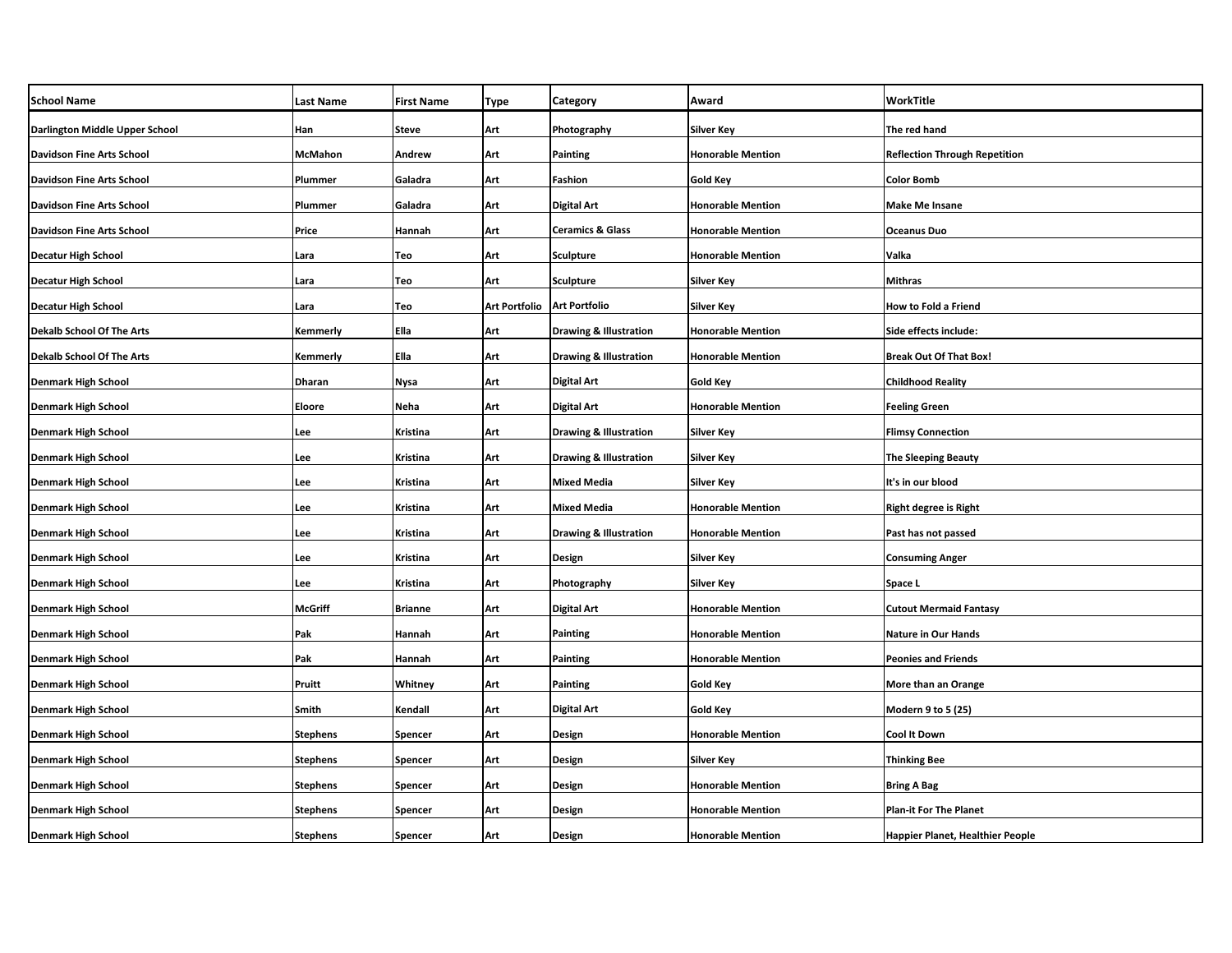| <b>School Name</b>                 | <b>Last Name</b> | <b>First Name</b> | Type | Category                          | Award                                     | WorkTitle                                      |
|------------------------------------|------------------|-------------------|------|-----------------------------------|-------------------------------------------|------------------------------------------------|
| <b>Druid Hills High School</b>     | <b>Bridges</b>   | Dita              | Art  | Printmaking                       | <b>Honorable Mention</b>                  | <b>Garden of isolation</b>                     |
| <b>Druid Hills High School</b>     | Gouinlock        | Freya             | Art  | Photography                       | <b>Silver Key</b>                         | <b>Trapped</b>                                 |
| <b>East Coweta High School</b>     | <b>Huskins</b>   | Madyson           | Art  | <b>Drawing &amp; Illustration</b> | <b>Honorable Mention</b>                  | Reaching                                       |
| <b>East Coweta High School</b>     | Jenkins          | Taytum            | Art  | <b>Drawing &amp; Illustration</b> | Gold Key                                  | Indian lady charcoal media                     |
| <b>East Coweta High School</b>     | Jenkins          | Taytum            | Art  | <b>Drawing &amp; Illustration</b> | <b>Honorable Mention</b>                  | Scholarship submission pieces                  |
| <b>East Coweta High School</b>     | Jenkins          | Taytum            | Art  | <b>Drawing &amp; Illustration</b> | <b>Silver Key</b>                         | hands and feet grafite                         |
| <b>Effingham Co High School</b>    | Reed             | Madison           | Art  | Drawing & Illustration            | <b>Silver Key</b>                         | Roxie                                          |
| <b>Evans High School</b>           | Lee              | Daniel            | Art  | Photography                       | <b>Honorable Mention</b>                  | Only til the Spring                            |
| <b>Evans High School</b>           | Lee              | Daniel            | Art  | <b>Mixed Media</b>                | Gold Key                                  | ethos                                          |
| <b>Evans High School</b>           | Lee              | Daniel            | Art  | <b>Mixed Media</b>                | <b>Gold Key</b>                           | <b>Acknowledgement of Truth</b>                |
| <b>Forsyth Central High School</b> | Han              | Nancy             | Art  | Painting                          | <b>Honorable Mention</b>                  | Slow day                                       |
| <b>Forsyth Central High School</b> | Perez            | Reuben            | Art  | Digital Art                       | Silver Key                                | Golden Girl                                    |
| Forsyth Central High School        | Perez            | Reuben            | Art  | Digital Art                       | <b>Silver Key</b>                         | <b>Turbine</b>                                 |
| <b>Forsyth Central High School</b> | Rippe            | Clara-Ann         | Art  | Mixed Media                       | <b>Silver Key</b>                         | <b>Reaching Out</b>                            |
| <b>Forsyth Central High School</b> | <b>Thees</b>     | Olivia            | Art  | Digital Art                       | <b>Gold Key</b>                           | Hyperfixation                                  |
| <b>Forsyth Central High School</b> | <b>Thees</b>     | Olivia            | Art  | <b>Digital Art</b>                | Gold Key                                  | <b>Train of Thought</b>                        |
| <b>Forsyth Central High School</b> | Wharton          | Aidan             | Art  | Digital Art                       | <b>Honorable Mention</b>                  | Air                                            |
| <b>Frederica Academy</b>           | Carroll          | Sydney            | Art  | Photography                       | <b>Honorable Mention</b>                  | <b>Restaurant Window</b>                       |
| <b>Frederica Academy</b>           | <b>Clark</b>     | Annika            | Art  | <b>Digital Art</b>                | Silver Key                                | Prize?                                         |
| <b>Frederica Academy</b>           | Kutz             | Abigail           | Art  | <b>Drawing &amp; Illustration</b> | <b>Silver Key</b>                         | Grandpa Ben                                    |
| <b>Frederica Academy</b>           | Kutz             | Abigail           | Art  | <b>Drawing &amp; Illustration</b> | <b>Silver Key</b>                         | <b>Soldier sleeping</b>                        |
| Friendship Christain School        | Lee              | Kristin           | Art  | <b>Drawing &amp; Illustration</b> | <b>Gold Key</b>                           | <b>Division</b>                                |
| <b>Fulton Science Academy</b>      | <b>Wang</b>      | Grace             | Art  | <b>Drawing &amp; Illustration</b> | <b>Honorable Mention</b>                  | In the Shadow                                  |
| <b>Fulton Science Academy</b>      | Wang             | Grace             | Art  | <b>Drawing &amp; Illustration</b> | <b>Gold Key</b>                           | <b>Marbles of Colors</b>                       |
| <b>Galloway School</b>             | Datta            | Rohan             | Art  | <b>Expanded Projects</b>          | <b>Gold Key, American Visions Nominee</b> | <b>Money for Nothing</b>                       |
| <b>Galloway School</b>             | Jordan           | Lawton            | Art  | Painting                          | <b>Honorable Mention</b>                  | Self Portrait (In the Abyss)                   |
| <b>Grayson High School</b>         | Hall             | Erin              | Art  | <b>Drawing &amp; Illustration</b> | <b>Honorable Mention</b>                  | <b>Memory Project</b>                          |
| <b>Grayson High School</b>         | <b>Staples</b>   | Alex              | Art  | <b>Digital Art</b>                | Silver Key                                | <b>Political Campaign Poster (Alexander S)</b> |
| <b>Grayson Tech High School</b>    | <b>Augustus</b>  | Makayla           | Art  | Photography                       | <b>Honorable Mention</b>                  | <b>Blinded</b>                                 |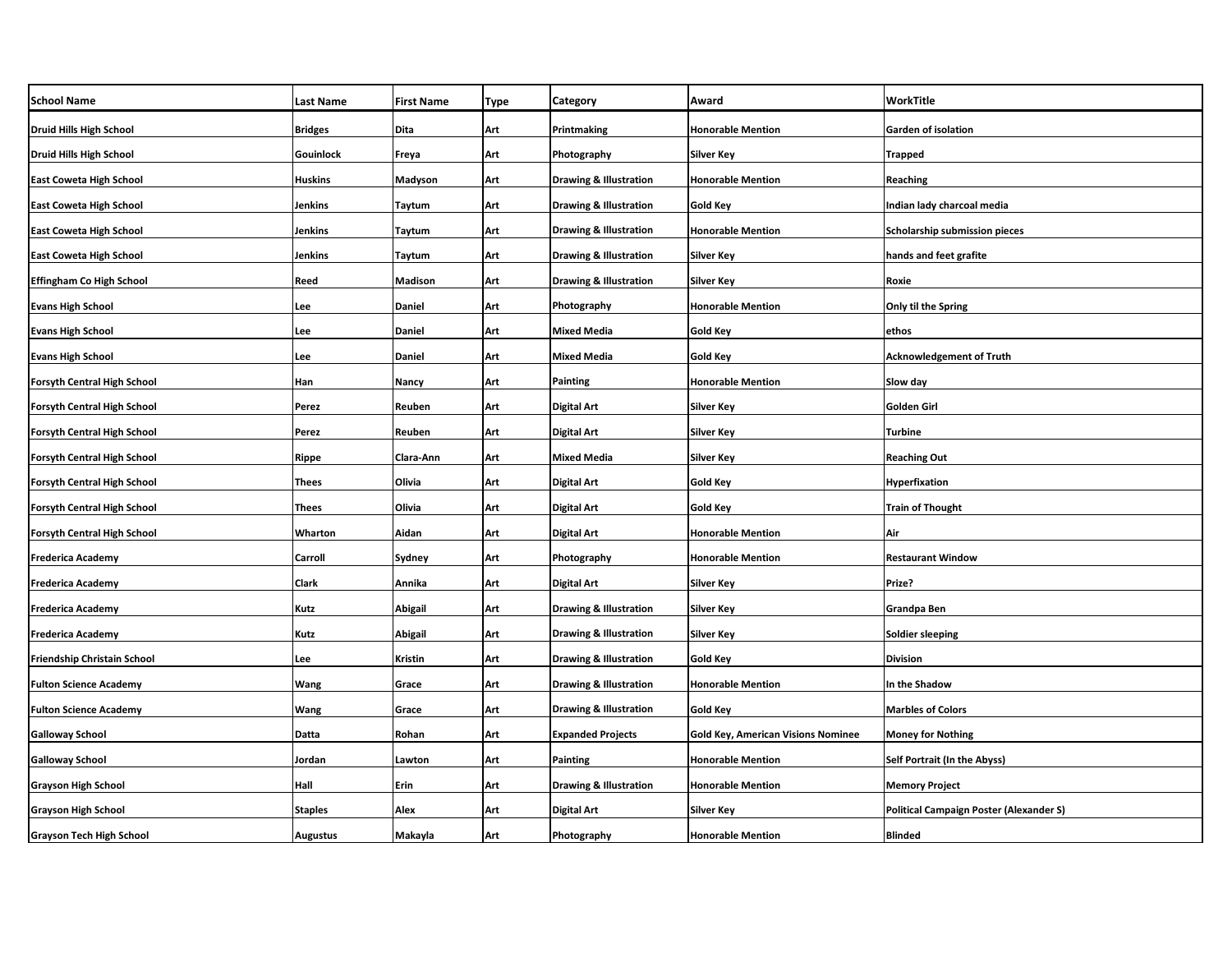| <b>School Name</b>              | <b>Last Name</b>         | <b>First Name</b> | Type                 | Category             | Award                    | WorkTitle               |
|---------------------------------|--------------------------|-------------------|----------------------|----------------------|--------------------------|-------------------------|
| <b>Grayson Tech High School</b> | <b>Augustus</b>          | Makayla           | Art                  | Photography          | <b>Honorable Mention</b> | Royalty                 |
| <b>Grayson Tech High School</b> | <b>Augustus</b>          | Makayla           | Art                  | Photography          | <b>Silver Key</b>        | <b>Dreams</b>           |
| <b>Grayson Tech High School</b> | <b>Augustus</b>          | Makayla           | Art                  | Photography          | <b>Honorable Mention</b> | Melanin                 |
| <b>Grayson Tech High School</b> | <b>Augustus</b>          | Makayla           | Art                  | Photography          | Gold Key                 | Portrait                |
| <b>Grayson Tech High School</b> | <b>Augustus</b>          | Makayla           | <b>Art Portfolio</b> | <b>Art Portfolio</b> | <b>Silver Key</b>        | <b>Eye Candy</b>        |
| <b>Grayson Tech High School</b> | <b>Augustus</b>          | Makayla           | Art                  | Photography          | <b>Silver Key</b>        | <b>Adam and Eve</b>     |
| <b>Grayson Tech High School</b> | brown-hudson             | tahirah           | Art                  | Photography          | <b>Silver Key</b>        | Shadow                  |
| <b>Grayson Tech High School</b> | <b>Brunson</b>           | Kamrin            | Art                  | Photography          | <b>Honorable Mention</b> | Gameday                 |
| <b>Grayson Tech High School</b> | <b>Burrows</b>           | Kayla             | Art                  | Photography          | <b>Honorable Mention</b> | <b>Blurred</b>          |
| <b>Grayson Tech High School</b> | Campos-Zarate            | Jacqueline        | Art                  | Photography          | <b>Honorable Mention</b> | <b>Stardust</b>         |
| <b>Grayson Tech High School</b> | Campos-Zarate            | Jacqueline        | Art                  | Photography          | <b>Honorable Mention</b> | <b>Mother Nature</b>    |
| <b>Grayson Tech High School</b> | Campos-Zarate            | Jacqueline        | Art                  | Photography          | <b>Honorable Mention</b> | <b>Omniscient</b>       |
| <b>Grayson Tech High School</b> | Carroll                  | Alexis            | Art                  | <b>Comic Art</b>     | <b>Honorable Mention</b> | <b>Bellissima Morte</b> |
| <b>Grayson Tech High School</b> | Cassell                  | Lawrence          | Art                  | Photography          | <b>Honorable Mention</b> | Stepped into the light  |
| <b>Grayson Tech High School</b> | Charran                  | <b>Ashley</b>     | Art                  | Photography          | <b>Silver Key</b>        | <b>Confident Queen</b>  |
| <b>Grayson Tech High School</b> | <b>Chenault-Crockett</b> | Eryn              | Art                  | <b>Digital Art</b>   | <b>Honorable Mention</b> | Wolfset                 |
| <b>Grayson Tech High School</b> | <b>Collins</b>           | Chance            | Art                  | Photography          | <b>Honorable Mention</b> | Cerzerplace             |
| <b>Grayson Tech High School</b> | <b>Edwards</b>           | Lauren            | Art                  | Photography          | <b>Honorable Mention</b> | <b>Shedding Lizard</b>  |
| <b>Grayson Tech High School</b> | Gaddy                    | Cooper            | Art                  | Photography          | Gold Key                 | Sam's Prom              |
| <b>Grayson Tech High School</b> | Gaddy                    | Cooper            | Art                  | Photography          | <b>Honorable Mention</b> | <b>Self Portrait</b>    |
| <b>Grayson Tech High School</b> | Garcia Leon              | <b>Deisy</b>      | Art                  | Photography          | <b>Honorable Mention</b> | <b>Before You Left</b>  |
| <b>Grayson Tech High School</b> | Garcia Leon              | Deisy             | Art                  | Photography          | Gold Key                 | <b>After Hours</b>      |
| <b>Grayson Tech High School</b> | Garcia Leon              | Deisy             | Art                  | Photography          | <b>Honorable Mention</b> | Its Just You            |
| <b>Grayson Tech High School</b> | Green                    | Jailyn            | Art                  | Photography          | <b>Honorable Mention</b> | <b>Depression</b>       |
| <b>Grayson Tech High School</b> | Hill                     | Gabrielle         | Art                  | Photography          | Silver Key               | Shadow                  |
| <b>Grayson Tech High School</b> | Hill                     | Gabrielle         | Art                  | Photography          | Silver Key               | peek-a-boo              |
| <b>Grayson Tech High School</b> | Ismail                   | Mikail            | Art                  | Photography          | <b>Honorable Mention</b> | African Artifact        |
| <b>Grayson Tech High School</b> | Johnson                  | Rayven            | Art                  | Photography          | <b>Honorable Mention</b> | NYC                     |
| <b>Grayson Tech High School</b> | Jones                    | <b>Matthew</b>    | Art                  | Photography          | <b>Honorable Mention</b> | Eunoia                  |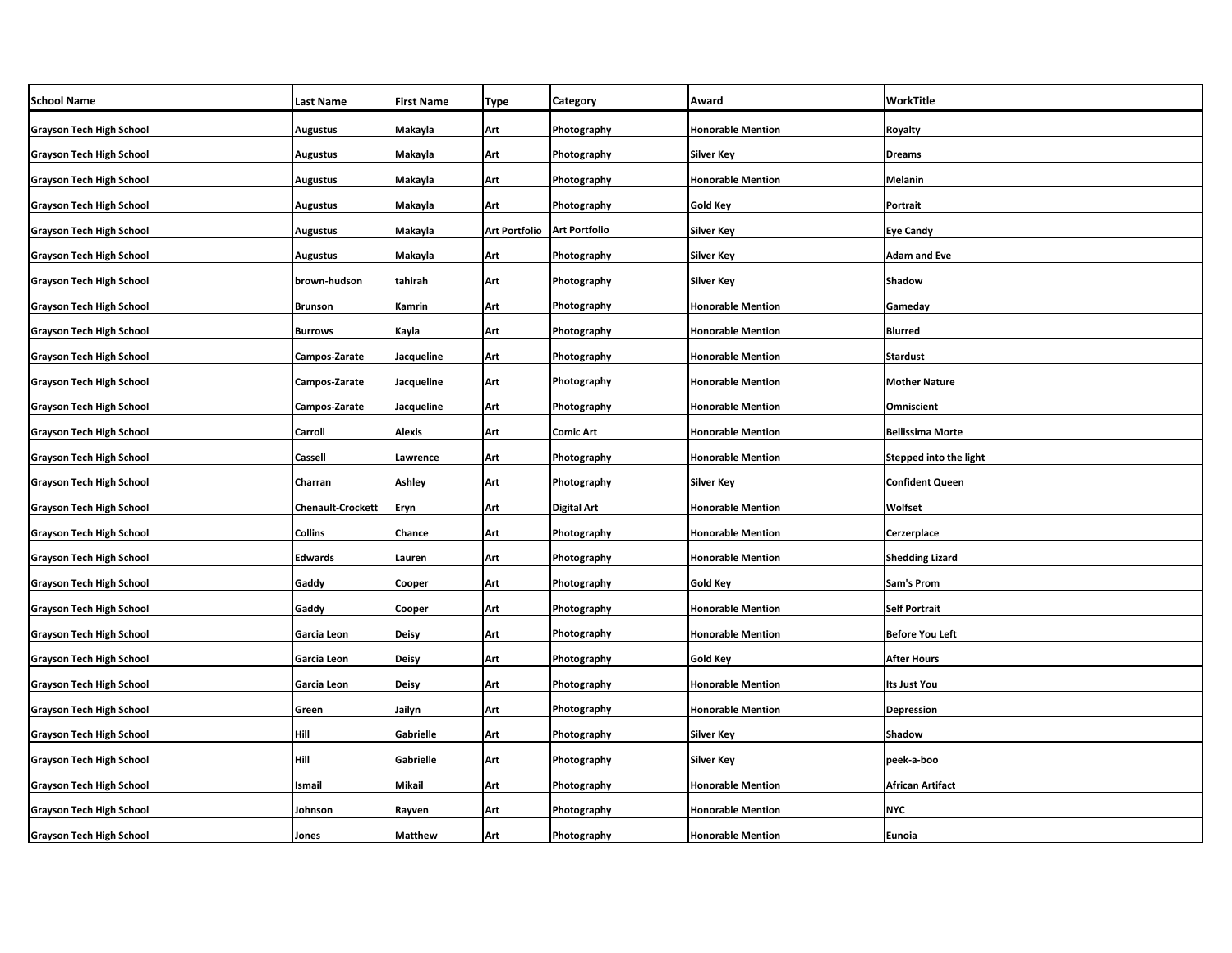| <b>School Name</b>                                      | <b>Last Name</b>   | <b>First Name</b> | Type | Category                                                | Award                    | WorkTitle                      |
|---------------------------------------------------------|--------------------|-------------------|------|---------------------------------------------------------|--------------------------|--------------------------------|
| <b>Grayson Tech High School</b>                         | kennedy            | skylar            | Art  | Photography                                             | Gold Key                 | Mom light                      |
| <b>Grayson Tech High School</b>                         | kennedy            | skylar            | Art  | Photography                                             | Gold Key                 | Soft vibrance                  |
| <b>Grayson Tech High School</b>                         | kennedy            | skylar            | Art  | Photography                                             | <b>Honorable Mention</b> | luxury                         |
| <b>Grayson Tech High School</b>                         | kennedy            | skylar            | Art  | Photography                                             | <b>Silver Key</b>        | Orange portrait                |
| <b>Grayson Tech High School</b>                         | kennedy            | skylar            | Art  | Photography                                             | <b>Honorable Mention</b> | laundrycart                    |
| <b>Grayson Tech High School</b>                         | Moore              | Faith             | Art  | Digital Art                                             | Silver Key               | campaign poster project        |
| <b>Grayson Tech High School</b>                         | Nguyen             | Shirley           | Art  | <b>Editorial Cartoon sponsored</b><br>by The Herb Block | <b>Honorable Mention</b> | <b>Sonder Avenue</b>           |
| <b>Grayson Tech High School</b>                         | Nguyen             | Shirley           | Art  | Digital Art                                             | <b>Honorable Mention</b> | Untitled, 2021                 |
| <b>Grayson Tech High School</b>                         | <b>Nicholas</b>    | Brianna           | Art  | Photography                                             | <b>Honorable Mention</b> | <b>Steam Photo</b>             |
| <b>Grayson Tech High School</b>                         | <b>Nicholas</b>    | Brianna           | Art  | Photography                                             | <b>Honorable Mention</b> | <b>Sunset in Harlem</b>        |
| <b>Grayson Tech High School</b>                         | Perkins            | Taylor            | Art  | Digital Art                                             | <b>Honorable Mention</b> | <b>Wondering sea</b>           |
| <b>Grayson Tech High School</b>                         | Pozos-Collado      | Miranda           | Art  | Photography                                             | Silver Key               | <b>Ferris wheel</b>            |
| <b>Grayson Tech High School</b>                         | Slezak             | <b>Stephen</b>    | Art  | Photography                                             | <b>Honorable Mention</b> | conner flour                   |
| <b>Grayson Tech High School</b>                         | <b>Stone</b>       | Riley             | Art  | Photography                                             | <b>Honorable Mention</b> | <b>Reflections</b>             |
| <b>Grayson Tech High School</b>                         | <b>Stone</b>       | Riley             | Art  | Photography                                             | Silver Key               | Fly                            |
| <b>Grayson Tech High School</b>                         | <b>Tettey-Enyo</b> | Denice            | Art  | Photography                                             | <b>Honorable Mention</b> | Daydreaming                    |
| <b>Grayson Tech High School</b>                         | <b>Texeira</b>     | Anjulise          | Art  | Photography                                             | <b>Honorable Mention</b> | <b>High School Sweethearts</b> |
| <b>Grayson Tech High School</b>                         | Thornton           | Micai             | Art  | <b>Digital Art</b>                                      | <b>Silver Key</b>        | <b>Never Enough</b>            |
| <b>Grayson Tech High School</b>                         | <b>Turner</b>      | Amber             | Art  | Photography                                             | <b>Honorable Mention</b> | under the sea                  |
| <b>Grayson Tech High School</b>                         | urbano             | isai              | Art  | Photography                                             | <b>Honorable Mention</b> | truck                          |
| <b>Grayson Tech High School</b>                         | wesbrook           | myka              | Art  | Photography                                             | <b>Silver Key</b>        | <b>Riding dirty</b>            |
| Greater Atlanta Christian School                        | Le                 | Sally             | Art  | <b>Drawing &amp; Illustration</b>                       | <b>Honorable Mention</b> | <b>Suppressed</b>              |
| Greater Atlanta Christian School                        | Li                 | <b>Feiyang</b>    | Art  | <b>Editorial Cartoon sponsored</b><br>by The Herb Block | Silver Key               | <b>Beauty Standards</b>        |
| <b>Gwinnett School of Math, Science, and Technology</b> | Acosta             | Maxine            | Art  | <b>Drawing &amp; Illustration</b>                       | Gold Key                 | <b>Behind of the Mask</b>      |
| <b>Gwinnett School of Math, Science, and Technology</b> | Ceesay             | Hannah            | Art  | Digital Art                                             | <b>Honorable Mention</b> | Nightmare                      |
| <b>Gwinnett School of Math, Science, and Technology</b> | <b>Chivore</b>     | Josephine         | Art  | Photography                                             | <b>Silver Key</b>        | dreaming                       |
| <b>Gwinnett School of Math, Science, and Technology</b> | Doan               | LanAnh            | Art  | Photography                                             | Silver Key               | <b>Bright Ideas</b>            |
| <b>Gwinnett School of Math, Science, and Technology</b> | Fan                | Iris              | Art  | <b>Drawing &amp; Illustration</b>                       | Gold Key                 | <b>By a Thread</b>             |
| <b>Gwinnett School of Math, Science, and Technology</b> | Fan                | Iris              | Art  | <b>Drawing &amp; Illustration</b>                       | <b>Honorable Mention</b> | Out of Sight Out of Mind       |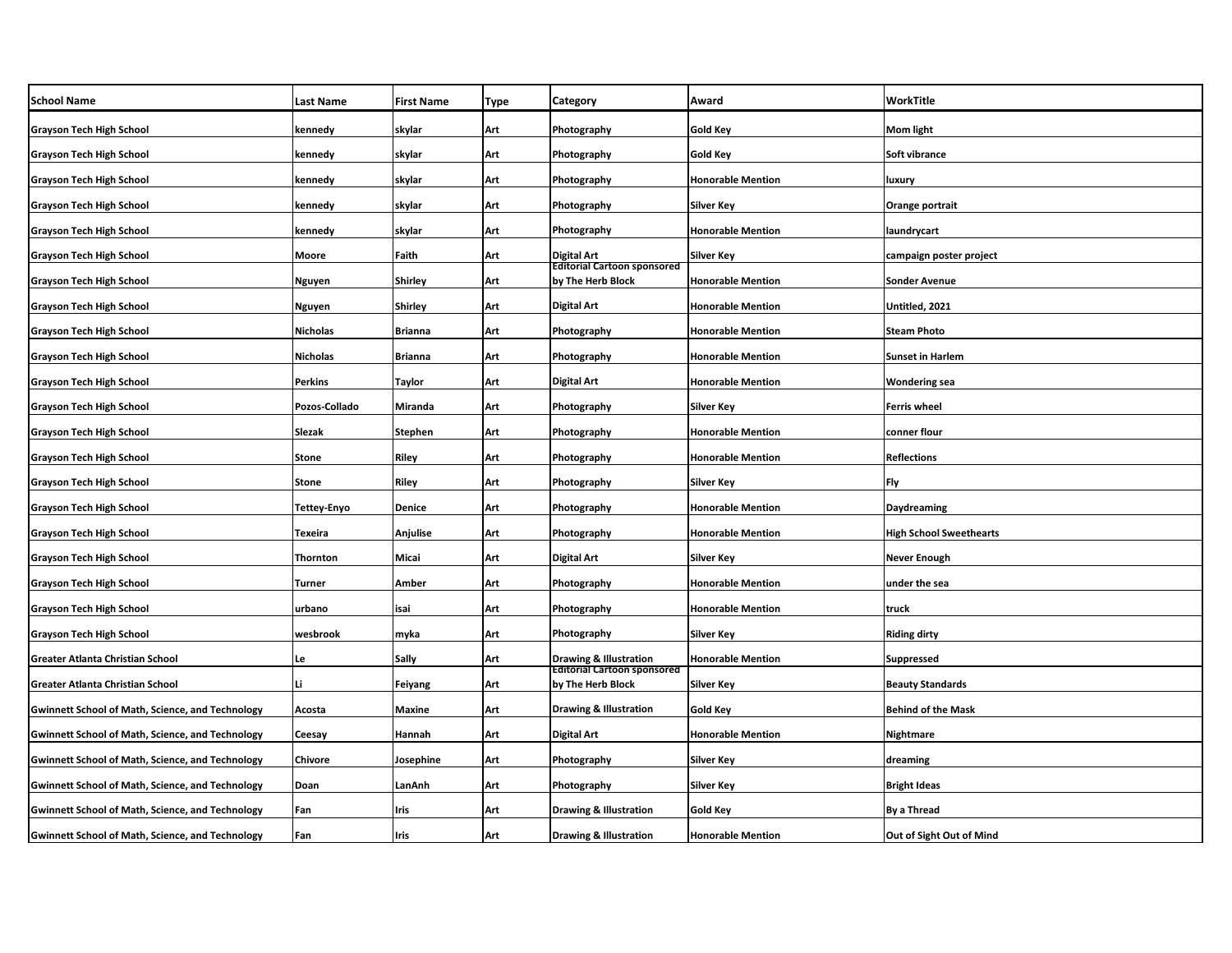| <b>School Name</b>                                      | <b>Last Name</b> | <b>First Name</b> | Type                 | Category                          | Award                    | WorkTitle                          |
|---------------------------------------------------------|------------------|-------------------|----------------------|-----------------------------------|--------------------------|------------------------------------|
| <b>Gwinnett School of Math, Science, and Technology</b> | Gao              | <b>Qingjia</b>    | Art                  | Painting                          | Silver Key               | Silent Observer                    |
| <b>Gwinnett School of Math, Science, and Technology</b> | Gao              | Qingjia           | Art                  | <b>Drawing &amp; Illustration</b> | <b>Honorable Mention</b> | <b>Oceanic Tranquility</b>         |
| <b>Gwinnett School of Math, Science, and Technology</b> | George           | Isabel            | Art                  | Photography                       | <b>Silver Key</b>        | Painter's Canvas                   |
| <b>Gwinnett School of Math, Science, and Technology</b> | Holevinski       | Joseph            | Art                  | Photography                       | <b>Honorable Mention</b> | <b>Reflection on Consumerism</b>   |
| <b>Gwinnett School of Math, Science, and Technology</b> | James            | Zachariah         | Art                  | <b>Mixed Media</b>                | Silver Key               | Rebekah                            |
| <b>Gwinnett School of Math, Science, and Technology</b> | James            | Zachariah         | Art                  | Drawing & Illustration            | <b>Honorable Mention</b> | Homesick                           |
| <b>Gwinnett School of Math, Science, and Technology</b> | James            | Zachariah         | Art                  | <b>Painting</b>                   | <b>Honorable Mention</b> | Mad Selfie                         |
| <b>Gwinnett School of Math, Science, and Technology</b> | Ly               | Alexandra         | Art                  | <b>Comic Art</b>                  | <b>Honorable Mention</b> | Love Language                      |
| <b>Gwinnett School of Math, Science, and Technology</b> | Shin             | Rebekah           | Art                  | Drawing & Illustration            | <b>Honorable Mention</b> | Too Many Opportunities             |
| <b>Gwinnett School of Math, Science, and Technology</b> | Shin             | Rebekah           | Art                  | <b>Painting</b>                   | Gold Key                 | Restricted                         |
| <b>Gwinnett School of Math, Science, and Technology</b> | Vu               | Nhu-Mai           | Art                  | <b>Mixed Media</b>                | Gold Key                 | Reality                            |
| <b>Harlem High School</b>                               | Hill             | Leila             | Art                  | <b>Drawing &amp; Illustration</b> | Gold Key                 | The Heart of a Papa                |
| <b>Harrison High School</b>                             | Jones            | Sara              | <b>Art Portfolio</b> | <b>Art Portfolio</b>              | <b>Honorable Mention</b> | <b>My Allergies and Hives</b>      |
| <b>Hillgrove High School</b>                            | <b>Buchan</b>    | Chloe             | Art                  | <b>Mixed Media</b>                | <b>Honorable Mention</b> | Personal Parallel Universe         |
| <b>Hillgrove High School</b>                            | <b>Marklin</b>   | Maegan            | Art                  | <b>Drawing &amp; Illustration</b> | <b>Honorable Mention</b> | <b>Striking Grief</b>              |
| <b>Holy Innocents Episcopal School</b>                  | Culbertson       | Holden            | Art                  | Photography                       | <b>Honorable Mention</b> | <b>Backstreet</b>                  |
| <b>Holy Innocents Episcopal School</b>                  | Weir             | Alex              | Art                  | Photography                       | <b>Honorable Mention</b> | <b>Family Matters</b>              |
| <b>Holy Innocents Episcopal School</b>                  | Weir             | Alex              | Art                  | Photography                       | <b>Honorable Mention</b> | Reaching                           |
| <b>Holy Innocents Episcopal School</b>                  | Weir             | Alex              | Art                  | Photography                       | <b>Honorable Mention</b> | Suffocated                         |
| Homeschool                                              | Cake             | <b>Skyler</b>     | <b>Art Portfolio</b> | <b>Art Portfolio</b>              | <b>Honorable Mention</b> | <b>Blurring The Lines</b>          |
| Homeschool                                              | <b>Ching</b>     | Vanessa           | Art                  | <b>Drawing &amp; Illustration</b> | <b>Honorable Mention</b> | My Inspiration                     |
| Homeschool                                              | Crouse           | Alisa             | Art                  | Photography                       | <b>Silver Key</b>        | A closer view                      |
| Homeschool                                              | Hong             | Natasha           | Art                  | <b>Mixed Media</b>                | <b>Honorable Mention</b> | <b>Digital Memories</b>            |
| Homeschool                                              | Huang            | Jeffy             | Art                  | Digital Art                       | <b>Honorable Mention</b> | Koi Fish                           |
| Homeschool                                              | Huynh            | Alexandra         | Art                  | <b>Painting</b>                   | <b>Honorable Mention</b> | Rare Beauty (White-Backed Vulture) |
| Homeschool                                              | Huynh            | Alexandra         | Art                  | Painting                          | <b>Honorable Mention</b> | Rare Beauty (Northern Bald Ibis)   |
| Homeschool                                              | Jiang            | Edward            | Art                  | <b>Drawing &amp; Illustration</b> | Gold Key                 | Ingredients in the Kitchen         |
| Homeschool                                              | Jiang            | Edward            | Art                  | <b>Drawing &amp; Illustration</b> | <b>Honorable Mention</b> | My Mother in QiPao                 |
| Homeschool                                              | Jin              | Yong              | Art                  | <b>Digital Art</b>                | <b>Honorable Mention</b> | demolished home and family         |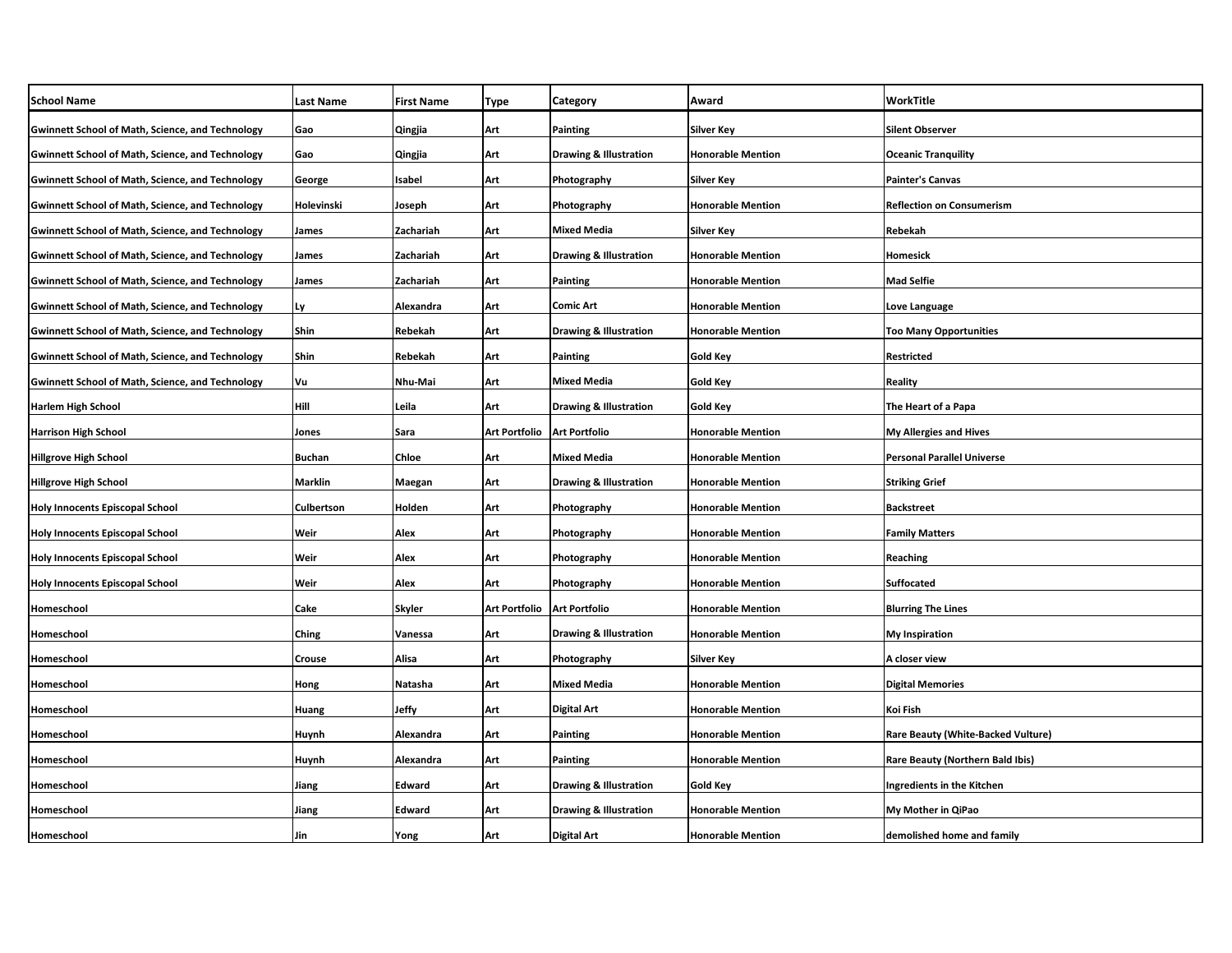| <b>School Name</b>             | <b>Last Name</b> | <b>First Name</b> | Type | <b>Category</b>                   | Award                    | WorkTitle                        |
|--------------------------------|------------------|-------------------|------|-----------------------------------|--------------------------|----------------------------------|
| Homeschool                     | Lee              | Laura             | Art  | <b>Drawing &amp; Illustration</b> | <b>Honorable Mention</b> | Harmony                          |
| Homeschool                     | Li               | Jieru             | Art  | <b>Painting</b>                   | <b>Honorable Mention</b> | Monopoly                         |
| Homeschool                     | Peng             | Annie             | Art  | <b>Drawing &amp; Illustration</b> | Gold Key                 | Disarray                         |
| Homeschool                     | Roh              | Soyoung           | Art  | <b>Painting</b>                   | <b>Honorable Mention</b> | Pleasure                         |
| Homeschool                     | Roh              | Soyoung           | Art  | <b>Drawing &amp; Illustration</b> | Silver Key               | <b>Prolonged Distress</b>        |
| Homeschool                     | Roh              | Soyoung           | Art  | <b>Mixed Media</b>                | <b>Honorable Mention</b> | Removal                          |
| Homeschool                     | Roh              | Soyoung           | Art  | <b>Mixed Media</b>                | <b>Honorable Mention</b> | Seclusion                        |
| Homeschool                     | Roh              | Soyoung           | Art  | <b>Design</b>                     | <b>Honorable Mention</b> | Comfort Zone                     |
| Homeschool                     | Ross             | Naomi             | Art  | <b>Digital Art</b>                | Silver Key               | Clowning                         |
| Homeschool                     | Sung             | Keren             | Art  | <b>Drawing &amp; Illustration</b> | Gold Key                 | <b>Roulette of Life</b>          |
| Homeschool                     | Sung             | Keren             | Art  | <b>Painting</b>                   | Silver Key               | <b>Curious Impulses</b>          |
| Homeschool                     | Sung             | Keren             | Art  | <b>Drawing &amp; Illustration</b> | Gold Key                 | <b>Scattered Thoughts</b>        |
| <b>Innovation Academy</b>      | Zhang            | Albert            | Art  | <b>Drawing &amp; Illustration</b> | <b>Gold Key</b>          | <b>Harvest</b>                   |
| <b>Innovation Academy</b>      | Zhang            | <b>Albert</b>     | Art  | <b>Painting</b>                   | <b>Honorable Mention</b> | <b>Ribbon of Freedom</b>         |
| <b>Innovation Academy</b>      | Zhang            | <b>Albert</b>     | Art  | <b>Drawing &amp; Illustration</b> | <b>Honorable Mention</b> | <b>Unforgiving Master</b>        |
| Johns Creek High School        | Bae              | Gherman           | Art  | <b>Painting</b>                   | <b>Honorable Mention</b> | The smokers                      |
| Johns Creek High School        | Bae              | Gherman           | Art  | <b>Painting</b>                   | <b>Gold Key</b>          | <b>What Makes You</b>            |
| Johns Creek High School        | Bae              | Gherman           | Art  | <b>Drawing &amp; Illustration</b> | <b>Silver Key</b>        | It's What I Call Me              |
| Johns Creek High School        | Bae              | Gherman           | Art  | <b>Drawing &amp; Illustration</b> | Silver Key               | Once a Dry Place                 |
| Johns Creek High School        | Bae              | Gherman           | Art  | <b>Drawing &amp; Illustration</b> | <b>Honorable Mention</b> | What Day Does the Trash Man Come |
| Johns Creek High School        | <b>Baek</b>      | Sarah             | Art  | <b>Drawing &amp; Illustration</b> | Gold Key                 | <b>Beauty in Rusted Metal</b>    |
| <b>Johns Creek High School</b> | Carr             | <b>Stephanie</b>  | Art  | <b>Painting</b>                   | <b>Honorable Mention</b> | <b>The Golden Reflection</b>     |
| Johns Creek High School        | Cho              | Yongha            | Art  | <b>Sculpture</b>                  | <b>Honorable Mention</b> | <b>Guidance of Future</b>        |
| Johns Creek High School        | Cho              | Yongha            | Art  | <b>Mixed Media</b>                | <b>Honorable Mention</b> | <b>Stubbornness</b>              |
| Johns Creek High School        | Cho              | Yongha            | Art  | <b>Mixed Media</b>                | Silver Key               | Technology                       |
| Johns Creek High School        | Cho              | Yongha            | Art  | <b>Drawing &amp; Illustration</b> | <b>Honorable Mention</b> | Human & DNA                      |
| Johns Creek High School        | Cho              | Yongha            | Art  | <b>Drawing &amp; Illustration</b> | Gold Key                 | <b>Steel Stair</b>               |
| Johns Creek High School        | Han              | Dayoung           | Art  | <b>Mixed Media</b>                | Silver Key               | Attention                        |
| Johns Creek High School        | Han              | Dayoung           | Art  | <b>Painting</b>                   | Silver Key               | Insecure                         |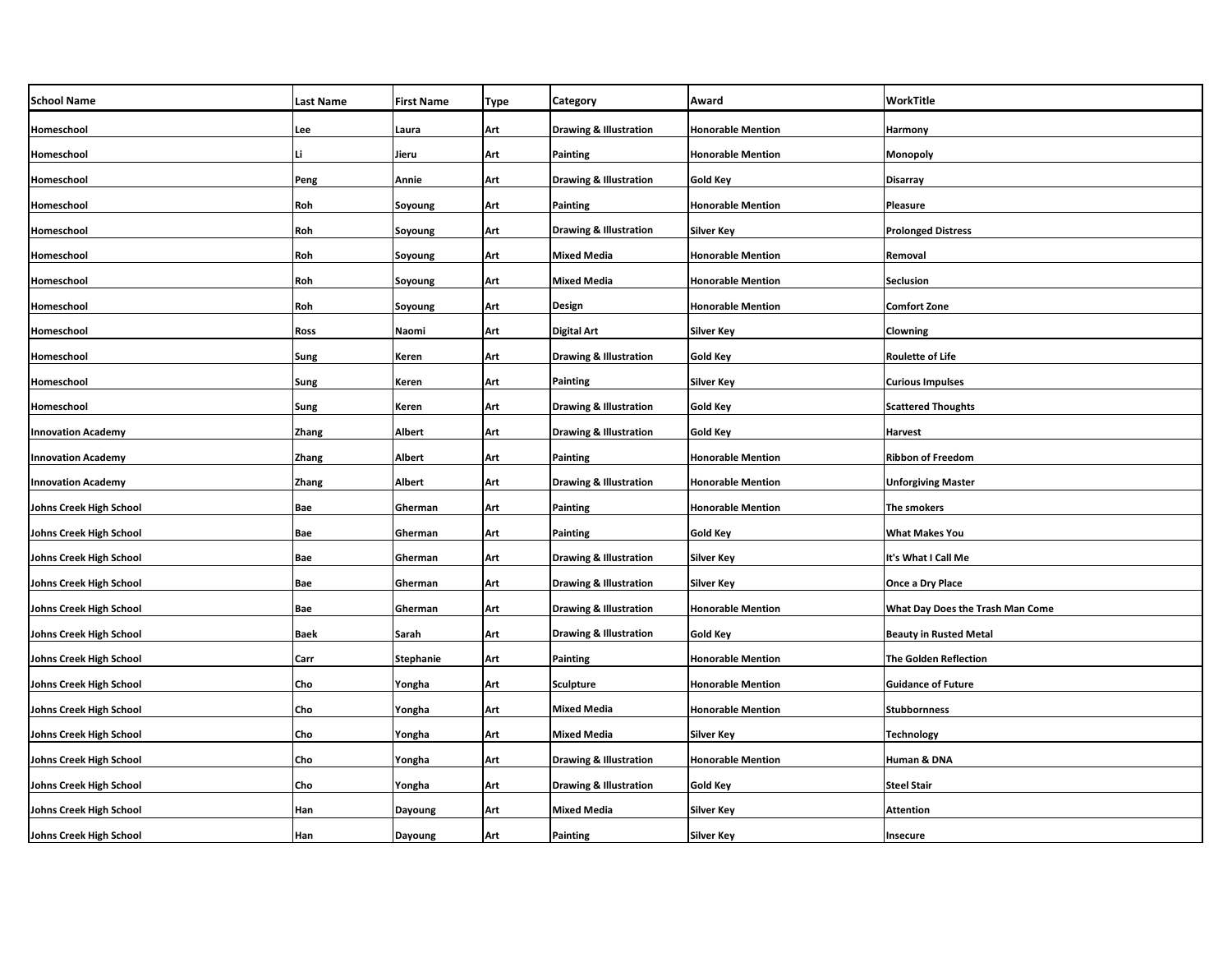| <b>School Name</b>      | <b>Last Name</b> | <b>First Name</b> | <b>Type</b>                   | Category                          | Award                    | WorkTitle                              |
|-------------------------|------------------|-------------------|-------------------------------|-----------------------------------|--------------------------|----------------------------------------|
| Johns Creek High School | Han              | Dayoung           | Art                           | <b>Drawing &amp; Illustration</b> | <b>Gold Key</b>          | <b>New Normal</b>                      |
| Johns Creek High School | Hong             | Aidan             | Art                           | Mixed Media                       | <b>Honorable Mention</b> | Calm Down                              |
| Johns Creek High School | Hong             | Aidan             | Art                           | <b>Mixed Media</b>                | <b>Gold Key</b>          | <b>Conquering Thin Ice</b>             |
| Johns Creek High School | Hong             | Aidan             | Art                           | Painting                          | <b>Gold Key</b>          | drowsy in oil                          |
| Johns Creek High School | Hong             | Aidan             | Art                           | Painting                          | <b>Honorable Mention</b> | infestation                            |
| Johns Creek High School | Hong             | Aidan             | Art Portfolio   Art Portfolio |                                   | <b>Honorable Mention</b> | Growing past my height                 |
| Johns Creek High School | Hong             | Aidan             | Art                           | <b>Drawing &amp; Illustration</b> | <b>Honorable Mention</b> | Tada?                                  |
| Johns Creek High School | Hong             | Jena              | Art                           | Digital Art                       | <b>Honorable Mention</b> | <b>No Definitive Path</b>              |
| Johns Creek High School | Hong             | Jena              | Art                           | Digital Art                       | Gold Key                 | <b>Child's Imagination</b>             |
| Johns Creek High School | Hong             | Jena              | Art                           | <b>Drawing &amp; Illustration</b> | Gold Key                 | <b>Emotion Only Adds To The Weight</b> |
| Johns Creek High School | Hu               | Michelle          | Art                           | <b>Drawing &amp; Illustration</b> | <b>Honorable Mention</b> | <b>Autumn Trail</b>                    |
| Johns Creek High School | Huang            | Heidi             | Art                           | <b>Drawing &amp; Illustration</b> | <b>Honorable Mention</b> | <b>Persecution Complex</b>             |
| Johns Creek High School | Kim              | Jeniffer          | Art                           | Painting                          | <b>Honorable Mention</b> | Packaged and Ready to Ship             |
| Johns Creek High School | Kim              | Jeniffer          | Art                           | <b>Drawing &amp; Illustration</b> | <b>Silver Key</b>        | The Man and his Foot                   |
| Johns Creek High School | Kim              | Jeniffer          | Art                           | <b>Drawing &amp; Illustration</b> | <b>Silver Key</b>        | <b>These Empty streets</b>             |
| Johns Creek High School | Kushnir          | Eva               | Art                           | Photography                       | <b>Honorable Mention</b> | <b>Escape-Land</b>                     |
| Johns Creek High School | Oh               | Michelle          | Art                           | <b>Drawing &amp; Illustration</b> | Gold Key                 | <b>Michelle</b>                        |
| Johns Creek High School | Oh               | Michelle          | Art                           | Painting                          | <b>Silver Key</b>        | Meow                                   |
| Johns Creek High School | Oh               | Michelle          | Art                           | <b>Drawing &amp; Illustration</b> | Silver Key               | Hole                                   |
| Johns Creek High School | Oh               | Michelle          | Art                           | <b>Drawing &amp; Illustration</b> | <b>Gold Key</b>          | <b>Light Glass and Baubles</b>         |
| Johns Creek High School | Oh               | Michelle          | Art                           | <b>Drawing &amp; Illustration</b> | <b>Honorable Mention</b> | <b>Floating Objects</b>                |
| Johns Creek High School | Oh               | Michelle          | Art                           | Painting                          | <b>Silver Key</b>        | Paper Lemons                           |
| Johns Creek High School | Pan              | Katie             | Art                           | <b>Drawing &amp; Illustration</b> | <b>Honorable Mention</b> | <b>Self Discrepancy</b>                |
| Johns Creek High School | Sun              | Sophia            | Art                           | <b>Drawing &amp; Illustration</b> | <b>Silver Key</b>        | On A Summer's Day                      |
| Johns Creek High School | Sun              | Sophia            | Art                           | <b>Drawing &amp; Illustration</b> | <b>Honorable Mention</b> | Yukata                                 |
| Johns Creek High School | Sun              | Sophia            | Art                           | Painting                          | <b>Silver Key</b>        | <b>Borderline</b>                      |
| Johns Creek High School | Sun              | Sophia            | Art                           | <b>Drawing &amp; Illustration</b> | Gold Key                 | Pop!                                   |
| Johns Creek High School | Sun              | Sophia            | Art                           | <b>Drawing &amp; Illustration</b> | Gold Key                 | Reiwa                                  |
| Johns Creek High School | Sun              | Sophia            | Art                           | <b>Drawing &amp; Illustration</b> | Silver Key               | Quizzical                              |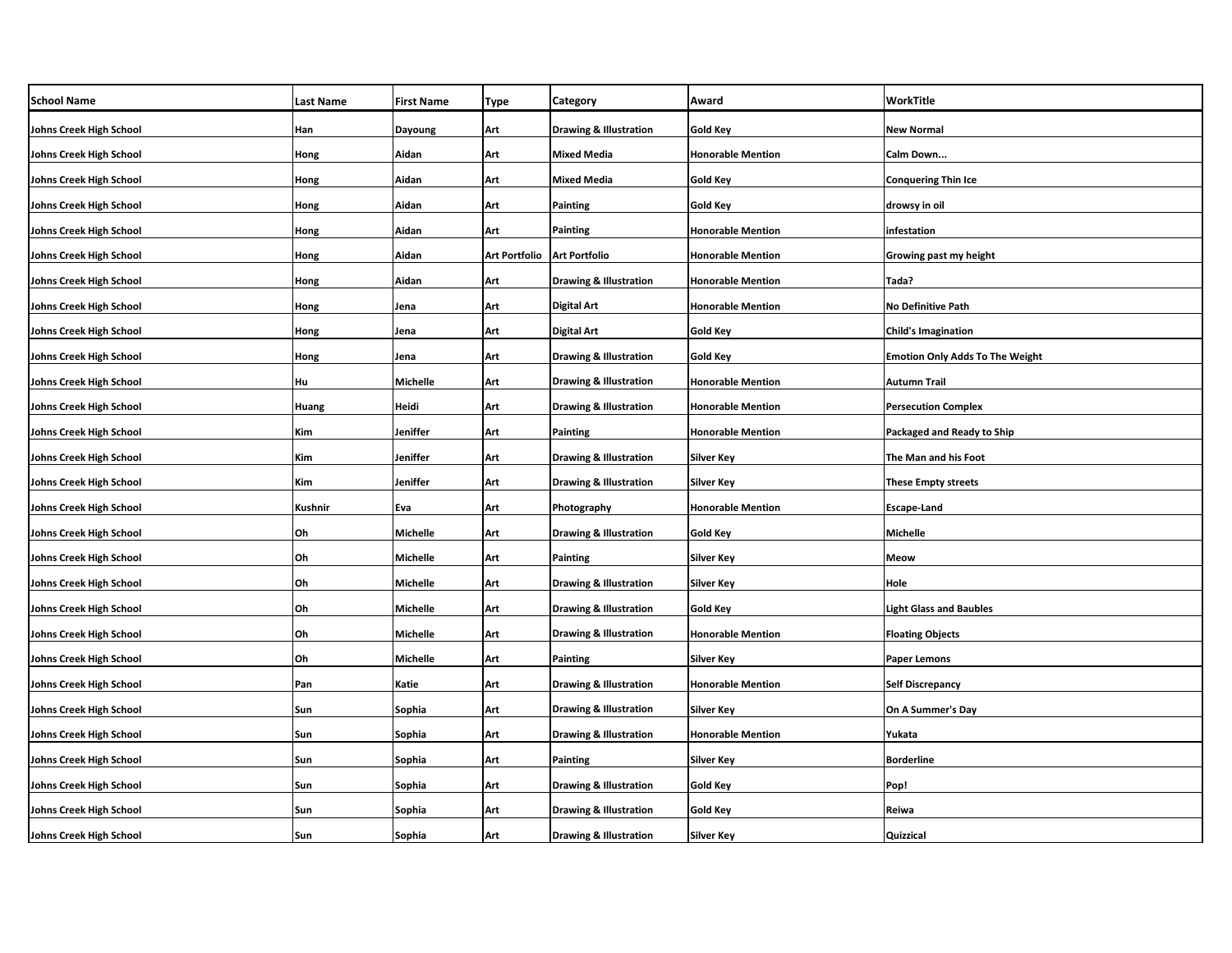| <b>School Name</b>          | <b>Last Name</b>      | <b>First Name</b> | <b>Type</b>                 | <b>Category</b>                   | Award                                     | WorkTitle                     |
|-----------------------------|-----------------------|-------------------|-----------------------------|-----------------------------------|-------------------------------------------|-------------------------------|
| Johns Creek High School     | Sun                   | Sophia            | Art                         | <b>Painting</b>                   | Silver Key                                | Dazed                         |
| Johns Creek High School     | Sun                   | Sophia            | Art                         | <b>Mixed Media</b>                | <b>Honorable Mention</b>                  | Erosion                       |
| Johns Creek High School     | Teja                  | Melissa           | Art                         | Photography                       | <b>Honorable Mention</b>                  | Alice In Wonderland           |
| Johns Creek High School     | Teja                  | Melissa           | Art                         | Photography                       | <b>Honorable Mention</b>                  | <b>Nooks and Crannies</b>     |
| Johns Creek High School     | Wu                    | Angela            | Art                         | <b>Drawing &amp; Illustration</b> | Gold Key                                  | violated                      |
| Johns Creek High School     | Wu                    | Angela            | Art                         | <b>Painting</b>                   | Gold Key                                  | Fear is a Choice              |
| Johns Creek High School     | Wu                    | Angela            | Art                         | <b>Painting</b>                   | Silver Key                                | A Modern Antique              |
| Johns Creek High School     | Wu                    | Angela            | Art                         | <b>Drawing &amp; Illustration</b> | Gold Key                                  | Apathetic                     |
| Johns Creek High School     | Wu                    | Angela            | Art                         | Painting                          | <b>Honorable Mention</b>                  | The Old Corner of a New World |
| Johns Creek High School     | Yang                  | Shinyoung         | Art                         | <b>Sculpture</b>                  | <b>Gold Key, American Visions Nominee</b> | Shoeshiner                    |
| Johns Creek High School     | Youn                  | Anne              | Art                         | <b>Drawing &amp; Illustration</b> | Gold Key                                  | <b>Tug of War</b>             |
| Johns Creek High School     | Youn                  | Anne              | Art                         | Drawing & Illustration            | Gold Key                                  | Ingrained                     |
| Johns Creek High School     | Youn                  | Anne              | Art                         | <b>Painting</b>                   | <b>Honorable Mention</b>                  | Dead. Lines.                  |
| Johns Creek High School     | Youn                  | Anne              | Art                         | Painting                          | <b>Gold Key</b>                           | Clutter                       |
| Johns Creek High School     | Youn                  | Anne              | Art                         | <b>Film &amp; Animation</b>       | <b>Honorable Mention</b>                  | Grit                          |
| Johns Creek High School     | Youn                  | Anne              | Art Portfolio Art Portfolio |                                   | <b>Gold Key</b>                           | Relationships                 |
| Johns Creek High School     | Zheng                 | <b>Beverly</b>    | Art                         | <b>Drawing &amp; Illustration</b> | <b>Honorable Mention</b>                  | <b>Creating Dialogue</b>      |
| Johns Creek High School     | Zheng                 | <b>Beverly</b>    | Art                         | Painting                          | <b>Honorable Mention</b>                  | <b>Ephemeral</b>              |
| Johns Creek High School     | Zheng                 | <b>Beverly</b>    | Art                         | <b>Drawing &amp; Illustration</b> | Gold Key                                  | <b>Future</b>                 |
| Lake Oconee Academy         | <b>Manto</b>          | Gemin             | Art                         | <b>Digital Art</b>                | <b>Honorable Mention</b>                  | <b>Nameless/Title Screen</b>  |
| <b>Lakeside High School</b> | Capps                 | Lydia             | Art                         | <b>Painting</b>                   | Silver Key                                | Chinese Takeout               |
| <b>Lakeside High School</b> | Carlton               | Miranda           | Art                         | Photography                       | <b>Honorable Mention</b>                  | A street in Amberg            |
| <b>Lakeside High School</b> | <b>Chaparro-Perez</b> | Maria             | Art                         | Photography                       | Silver Key                                | Help                          |
| <b>Lakeside High School</b> | Chaparro-Perez        | Maria             | Art                         | Photography                       | Silver Key                                | Scape                         |
| <b>Lakeside High School</b> | Curry                 | Gillian           | Art                         | <b>Digital Art</b>                | Silver Key                                | Let Me Out                    |
| <b>Lakeside High School</b> | Doran                 | Rebecca           | Art                         | <b>Drawing &amp; Illustration</b> | Gold Key                                  | Self Potrait: 2020            |
| <b>Lakeside High School</b> | Doran                 | Rebecca           | Art                         | <b>Drawing &amp; Illustration</b> | Honorable Mention                         | <b>Burried By Time</b>        |
| <b>Lakeside High School</b> | Ortlund               | Avery             | Art                         | <b>Drawing &amp; Illustration</b> | <b>Honorable Mention</b>                  | <b>Open the Door</b>          |
| Lakeside High School        | Ortlund               | Avery             | Art                         | Drawing & Illustration            | <b>Honorable Mention</b>                  | Gabby                         |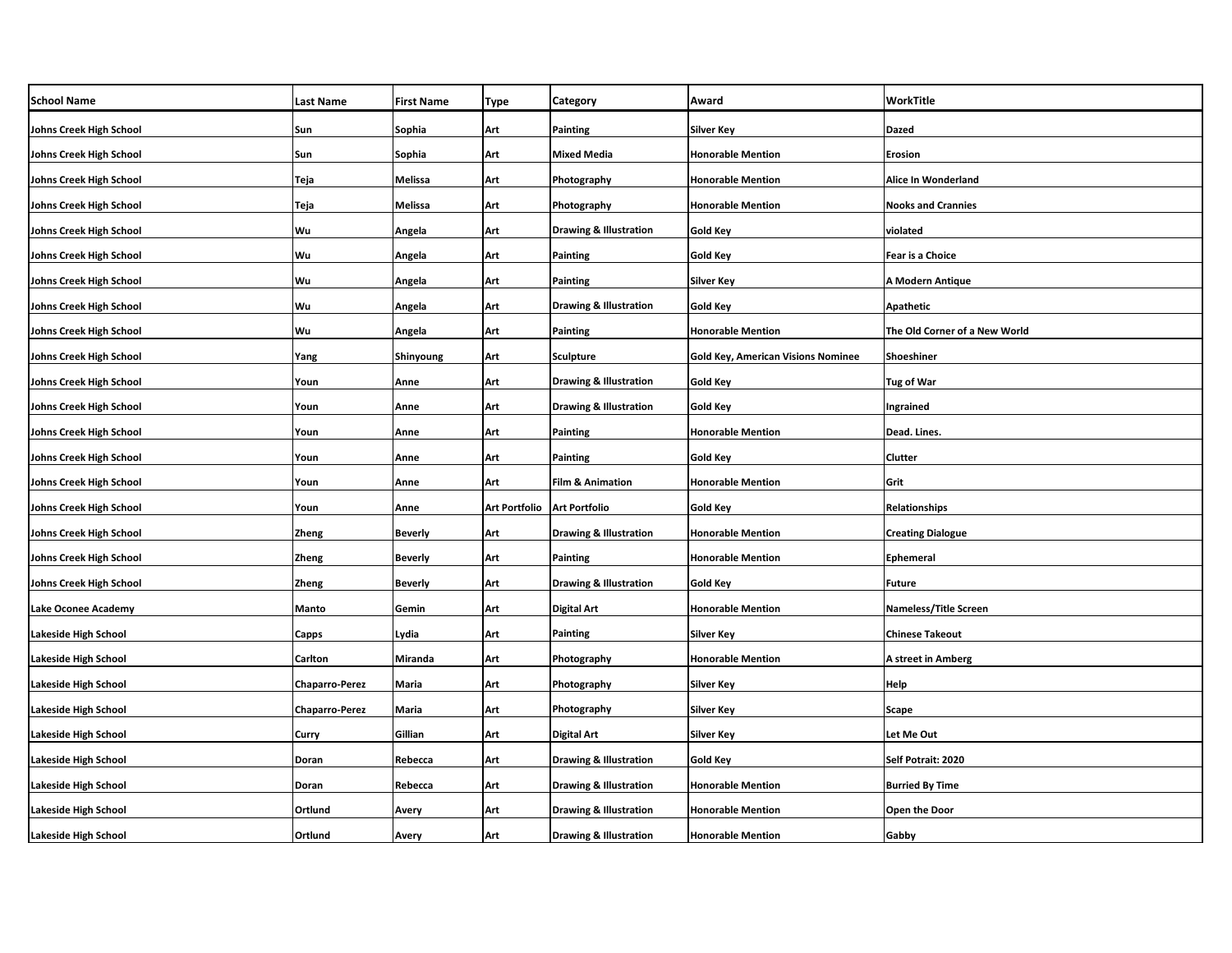| <b>School Name</b>         | <b>Last Name</b> | <b>First Name</b>   | <b>Type</b>                   | <b>Category</b>                   | Award                    | WorkTitle                    |
|----------------------------|------------------|---------------------|-------------------------------|-----------------------------------|--------------------------|------------------------------|
| Lakeside High School       | Romero           | Debanhi             | Art                           | <b>Painting</b>                   | <b>Honorable Mention</b> | <b>The Power</b>             |
| Lakeside High School       | Temko            | <b>Daisy</b>        | Art                           | Photography                       | <b>Honorable Mention</b> | <b>Flower</b>                |
| Lakeside High School       | Young            | <b>Anne Hensley</b> | Art                           | <b>Design</b>                     | <b>Honorable Mention</b> | <b>Album Covers</b>          |
| Lakeview Academy           | Kilroy           | <b>Bennett</b>      | Art                           | Photography                       | <b>Honorable Mention</b> | Playdough                    |
| Lakeview Academy           | <b>Thomas</b>    | Casey Jordan        | Art                           | <b>Painting</b>                   | <b>Honorable Mention</b> | The 50 State Flowers         |
| <b>Lambert High School</b> | Adusumilli       | Anvita              | Art                           | Photography                       | Silver Key               | Unveiled                     |
| Lambert High School        | An               | Hyogun              | Art                           | <b>Painting</b>                   | <b>Honorable Mention</b> | <b>Ponce City Market</b>     |
| Lambert High School        | An               | Hyogun              | Art                           | <b>Drawing &amp; Illustration</b> | Silver Key               | <b>City of Machines</b>      |
| Lambert High School        | An               | <b>Hyogun</b>       | Art                           | <b>Drawing &amp; Illustration</b> | Silver Key               | 2050 Seoul                   |
| <b>Lambert High School</b> | An               | Hyogun              | Art Portfolio   Art Portfolio |                                   | Silver Key               | Obsession                    |
| Lambert High School        | An               | Hyogun              | <b>Art Portfolio</b>          | <b>Art Portfolio</b>              | Gold Key                 | <b>Building</b>              |
| <b>Lambert High School</b> | An               | Hyogun              | Art                           | <b>Drawing &amp; Illustration</b> | <b>Honorable Mention</b> | <b>Self Portrait</b>         |
| <b>Lambert High School</b> | An               | Hyogun              | Art                           | <b>Film &amp; Animation</b>       | <b>Honorable Mention</b> | <b>Beauty</b>                |
| <b>Lambert High School</b> | <b>Bachina</b>   | <b>Akhilesh</b>     | Art                           | Photography                       | <b>Honorable Mention</b> | <b>Sunflower</b>             |
| <b>Lambert High School</b> | Buxi             | Anisha              | Art                           | Photography                       | Silver Key               | A Look into the Future       |
| <b>Lambert High School</b> | Chen             | <b>Emily</b>        | Art                           | <b>Drawing &amp; Illustration</b> | <b>Honorable Mention</b> | Youth                        |
| <b>Lambert High School</b> | Chen             | <b>Emily</b>        | Art                           | <b>Drawing &amp; Illustration</b> | <b>Honorable Mention</b> | Isolation                    |
| <b>Lambert High School</b> | Chen             | Iris                | Art                           | <b>Drawing &amp; Illustration</b> | <b>Honorable Mention</b> | <b>Always Locked</b>         |
| Lambert High School        | Chen             | Iris                | Art                           | <b>Drawing &amp; Illustration</b> | <b>Honorable Mention</b> | <b>Growing Frustration</b>   |
| <b>Lambert High School</b> | <b>Emmert</b>    | <b>Nicole</b>       | Art                           | Photography                       | <b>Honorable Mention</b> | Contrast FT: Sofia           |
| Lambert High School        | <b>Feinberg</b>  | Sofia               | Art                           | Photography                       | <b>Honorable Mention</b> | <b>Preserved in Time</b>     |
| <b>Lambert High School</b> | Golambade        | Shreya              | Art                           | Photography                       | <b>Honorable Mention</b> | No Need To Speak             |
| <b>Lambert High School</b> | Goswami          | Nishka              | Art                           | <b>Drawing &amp; Illustration</b> | <b>Honorable Mention</b> | Raudra                       |
| <b>Lambert High School</b> | Hartman          | <b>Natalie</b>      | Art                           | Photography                       | Silver Key               | <b>Trapped in Time</b>       |
| <b>Lambert High School</b> | Hartman          | <b>Natalie</b>      | Art                           | Photography                       | Silver Key               | <b>Trapped in Time</b>       |
| <b>Lambert High School</b> | <b>Hogsed</b>    | Jackson             | Art                           | Photography                       | <b>Honorable Mention</b> | <b>Zoomed in To Nature</b>   |
| Lambert High School        | lyer             | Srishti             | Art                           | Photography                       | <b>Honorable Mention</b> | Ray of Hope                  |
| <b>Lambert High School</b> | lyer             | Srishti             | Art                           | Photography                       | Silver Key               | <b>The Vernacular Mirror</b> |
| <b>Lambert High School</b> | Jang             | Elaine              | Art                           | Photography                       | Gold Key                 | Lace                         |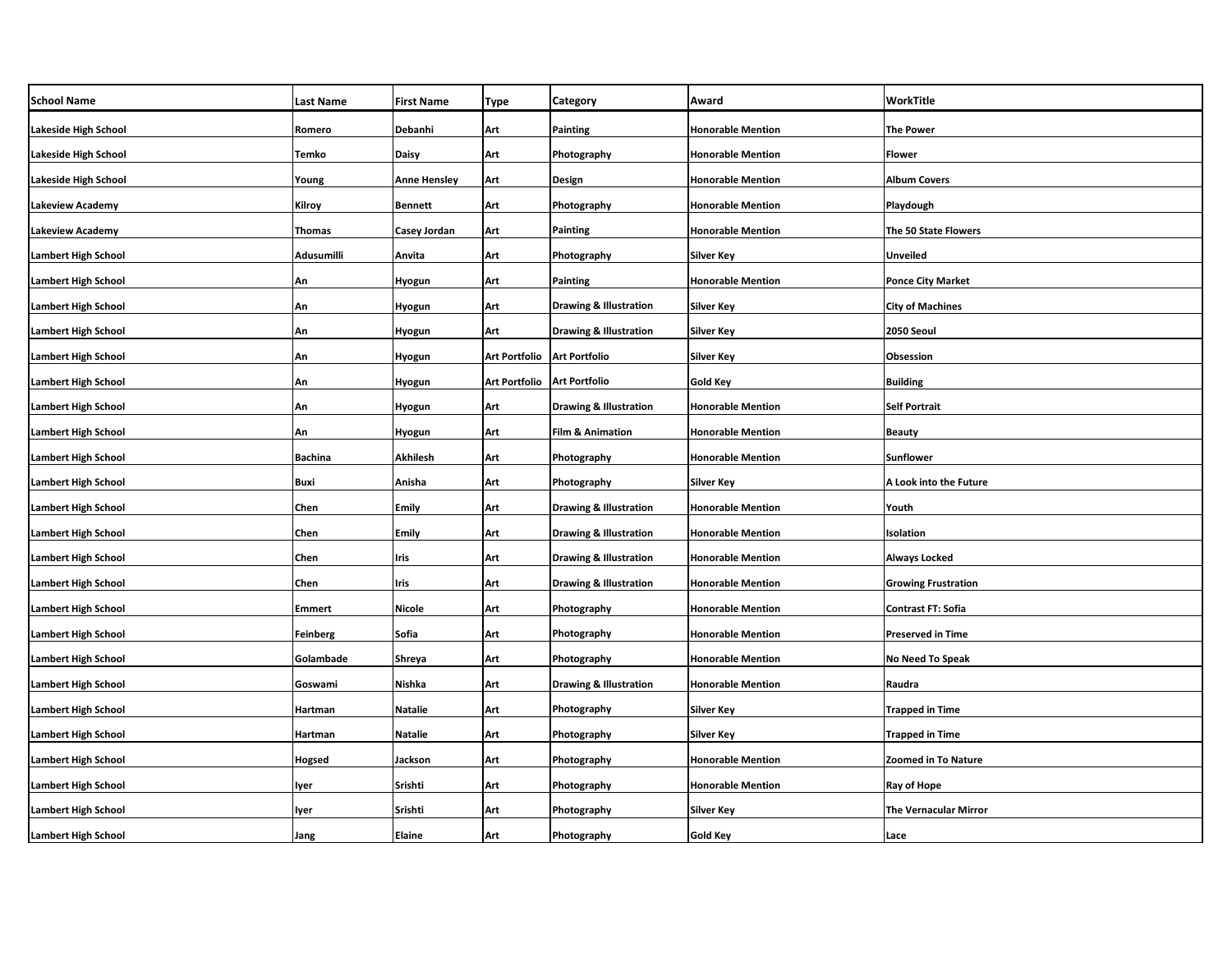| <b>School Name</b>         | <b>Last Name</b> | <b>First Name</b> | Type                 | Category                          | Award                    | WorkTitle                       |
|----------------------------|------------------|-------------------|----------------------|-----------------------------------|--------------------------|---------------------------------|
| <b>Lambert High School</b> | Jin              | Yerin             | Art                  | Photography                       | <b>Honorable Mention</b> | The best of both worlds         |
| <b>Lambert High School</b> | Jin              | Yerin             | Art                  | Photography                       | <b>Silver Key</b>        | Every cloud has a sliver lining |
| <b>Lambert High School</b> | Jing             | Michelle          | Art                  | <b>Drawing &amp; Illustration</b> | <b>Silver Key</b>        | <b>Can Never Clock Out</b>      |
| <b>Lambert High School</b> | Jing             | Michelle          | Art                  | <b>Drawing &amp; Illustration</b> | Silver Key               | Wish I Was Six Again            |
| <b>Lambert High School</b> | Jing             | Michelle          | Art                  | Painting                          | Gold Key                 | An Upward Gaze                  |
| <b>Lambert High School</b> | Jing             | Michelle          | Art                  | <b>Mixed Media</b>                | <b>Honorable Mention</b> | Cranes                          |
| <b>Lambert High School</b> | Kadiyala         | Divya             | Art                  | Photography                       | <b>Honorable Mention</b> | Best Photo                      |
| <b>Lambert High School</b> | Kang             | Sumin             | Art                  | <b>Drawing &amp; Illustration</b> | <b>Silver Key</b>        | <b>Ponce City Market</b>        |
| <b>Lambert High School</b> | Kang             | Sumin             | Art                  | Photography                       | Silver Key               | Revolution                      |
| <b>Lambert High School</b> | Kang             | Sumin             | <b>Art Portfolio</b> | <b>Art Portfolio</b>              | <b>Honorable Mention</b> | Decision                        |
| <b>Lambert High School</b> | Kim              | Rebecca           | Art                  | Painting                          | <b>Honorable Mention</b> | <b>Ripening Teeth</b>           |
| <b>Lambert High School</b> | Laucks           | Katie             | Art                  | Photography                       | <b>Honorable Mention</b> | Venice, Italy                   |
| <b>Lambert High School</b> | Lee              | Deborah           | Art                  | Painting                          | <b>Silver Key</b>        | Continuation                    |
| <b>Lambert High School</b> | Lee              | Deborah           | Art                  | <b>Drawing &amp; Illustration</b> | <b>Silver Key</b>        | composition                     |
| <b>Lambert High School</b> | Lee              | Deborah           | Art                  | Painting                          | <b>Silver Key</b>        | confined beauty                 |
| <b>Lambert High School</b> | Lee              | Justin            | Art                  | Painting                          | <b>Gold Key</b>          | Corrugated                      |
| <b>Lambert High School</b> | Lee              | <b>Nicole</b>     | Art                  | Painting                          | Silver Key               | <b>Past memories</b>            |
| <b>Lambert High School</b> | Lee              | Nicole            | Art                  | Painting                          | <b>Honorable Mention</b> | A stroll for art                |
| <b>Lambert High School</b> | Lee              | Nicole            | Art                  | Painting                          | Silver Key               | Wilderness                      |
| <b>Lambert High School</b> | Lee              | Nicole            | Art                  | Painting                          | <b>Silver Key</b>        | Isolation                       |
| <b>Lambert High School</b> | Lee              | Nicole            | Art                  | Painting                          | Silver Key               | Suppressed                      |
| <b>Lambert High School</b> | Lee              | Yeon Ju           | Art                  | Photography                       | <b>Honorable Mention</b> | <b>Red temple</b>               |
| <b>Lambert High School</b> | Lewandowski      | Peyton            | Art                  | Photography                       | <b>Gold Key</b>          | <b>Girl in Shadows</b>          |
| <b>Lambert High School</b> | <b>Moraes</b>    | Felipe            | Art                  | Digital Art                       | <b>Honorable Mention</b> | <b>Light of Life</b>            |
| <b>Lambert High School</b> | Munjuluri        | Prerana           | Art                  | Photography                       | <b>Gold Key</b>          | Diamond in the Rough            |
| <b>Lambert High School</b> | Nah              | Jenny             | Art                  | Photography                       | <b>Honorable Mention</b> | <b>Student</b>                  |
| <b>Lambert High School</b> | Parbatani        | Mia               | Art                  | Photography                       | <b>Honorable Mention</b> | Sahara Desert                   |
| <b>Lambert High School</b> | Park             | Katie             | Art                  | <b>Drawing &amp; Illustration</b> | <b>Honorable Mention</b> | Ripples in Water                |
| <b>Lambert High School</b> | Sanchez          | Carolina          | Art                  | Photography                       | <b>Honorable Mention</b> | <b>Serenity</b>                 |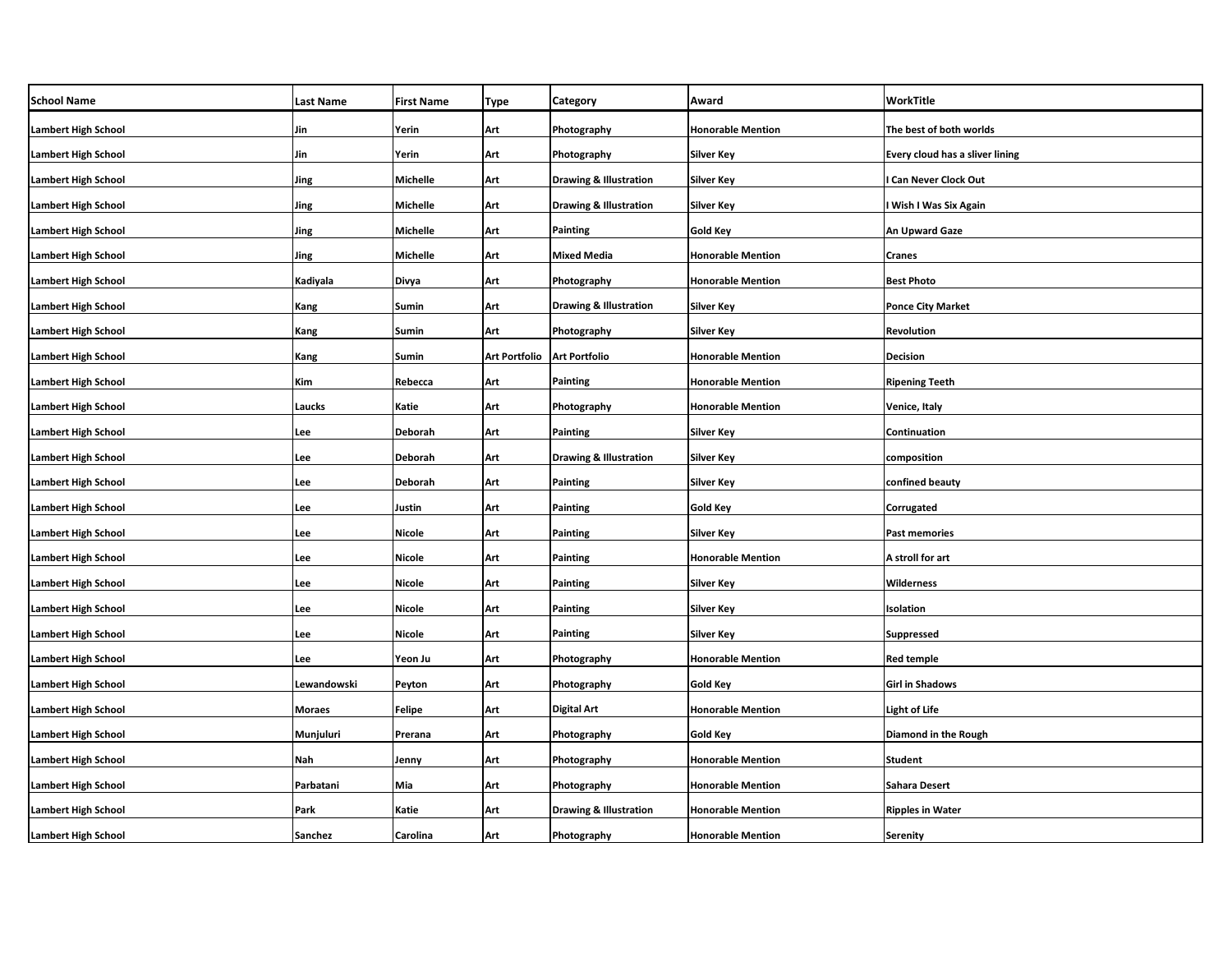| <b>School Name</b>          | <b>Last Name</b> | <b>First Name</b> | <b>Type</b>                   | <b>Category</b>                   | Award                    | <b>WorkTitle</b>                 |
|-----------------------------|------------------|-------------------|-------------------------------|-----------------------------------|--------------------------|----------------------------------|
| <b>Lambert High School</b>  | schmitz          | max               | Art                           | Photography                       | <b>Gold Key</b>          | <b>Loneliness</b>                |
| <b>Lambert High School</b>  | schmitz          | max               | Art Portfolio   Art Portfolio |                                   | <b>Gold Key</b>          | Likeminded                       |
| <b>Lambert High School</b>  | Shen             | <b>Jeffrey</b>    | Art                           | Drawing & Illustration            | <b>Honorable Mention</b> | <b>Dusk</b>                      |
| <b>Lambert High School</b>  | Song             | Kieun (Christina) | Art                           | <b>Painting</b>                   | <b>Honorable Mention</b> | <b>Spring Dawn</b>               |
| <b>Lambert High School</b>  | Song             | Kieun (Christina) | Art                           | <b>Painting</b>                   | <b>Honorable Mention</b> | <b>Attraction to the Beauty</b>  |
| <b>Lambert High School</b>  | Song             | Kimyung           | Art                           | <b>Painting</b>                   | Silver Key               | <b>Inner Feelings</b>            |
| Lambert High School         | Song             | Kimyung           | Art                           | <b>Sculpture</b>                  | Gold Key                 | Luvfles                          |
| <b>Lambert High School</b>  | Srivastav        | Samarth           | Art                           | Photography                       | Silver Key               | <b>Race Day</b>                  |
| Lambert High School         | Srivastav        | Samarth           | Art                           | <b>Digital Art</b>                | <b>Honorable Mention</b> | Companion                        |
| <b>Lambert High School</b>  | Yang             | Mandy             | Art                           | <b>Mixed Media</b>                | Silver Key               | <b>The Giant Sakana</b>          |
| Lambert High School         | Yang             | Mandy             | Art                           | Painting                          | Silver Key               | Cannibalism                      |
| <b>Lambert High School</b>  | Yang             | Mandy             | Art                           | <b>Painting</b>                   | Silver Key               | <b>Temptation</b>                |
| <b>Lambert High School</b>  | Yang             | Mandy             | Art                           | <b>Painting</b>                   | <b>Honorable Mention</b> | <b>Cherry Juice Hues</b>         |
| <b>Lambert High School</b>  | Yang             | Mandy             | Art                           | Painting                          | <b>Honorable Mention</b> | <b>Wedding Cake</b>              |
| <b>Lambert High School</b>  | yim              | esther            | Art                           | <b>Drawing &amp; Illustration</b> | Silver Key               | <b>Clean Pots</b>                |
| <b>Lambert High School</b>  | yim              | esther            | Art                           | <b>Drawing &amp; Illustration</b> | <b>Silver Key</b>        | An Ex-Hobby of Mine              |
| <b>Lambert High School</b>  | Yu               | Rachel            | Art                           | Painting                          | Silver Key               | <b>Bacterial Fear</b>            |
| <b>Lambert High School</b>  | Yu               | Rachel            | Art                           | <b>Drawing &amp; Illustration</b> | <b>Gold Key</b>          | <b>Loose Ends</b>                |
| <b>Lambert High School</b>  | Yu               | Rachel            | Art                           | <b>Drawing &amp; Illustration</b> | Silver Key               | Commonpeople                     |
| <b>Lambert High School</b>  | <b>Zhang</b>     | Justin            | Art                           | Drawing & Illustration            | <b>Honorable Mention</b> | Transformation                   |
| <b>Lambert High School</b>  | Zhang            | Justin            | Art                           | <b>Drawing &amp; Illustration</b> | <b>Honorable Mention</b> | <b>Transition</b>                |
| <b>Lambert High School</b>  | <b>Zhang</b>     | Miao              | Art                           | <b>Painting</b>                   | <b>Honorable Mention</b> | <b>Sparrow</b>                   |
| <b>Lambert High School</b>  | <b>Zhang</b>     | Miao              | Art                           | Painting                          | <b>Honorable Mention</b> | <b>Nature</b>                    |
| <b>Lambert High School</b>  | Zhang            | Miao              | Art                           | Painting                          | Silver Key               | <b>Role Model</b>                |
| <b>Lambert High School</b>  | Zhang            | Miao              | Art                           | <b>Drawing &amp; Illustration</b> | <b>Honorable Mention</b> | <b>Please Notice Me</b>          |
| <b>Lambert High School</b>  | Zhuo             | Ivy               | Art                           | <b>Digital Art</b>                | Gold Key                 | Sunbeam                          |
| Lanier Christian Academy    | <b>Harris</b>    | Grayson           | Art                           | <b>Digital Art</b>                | Silver Key               | <b>Corvus Brachyrhynchos</b>     |
| Lanier Middle School        | Yu               | Janet             | Art                           | <b>Digital Art</b>                | Silver Key               | <b>Mindful Intention</b>         |
| <b>Lassiter High School</b> | Cooney           | <b>Maggie</b>     | Art                           | <b>Mixed Media</b>                | <b>Honorable Mention</b> | <b>Intersections of a Memory</b> |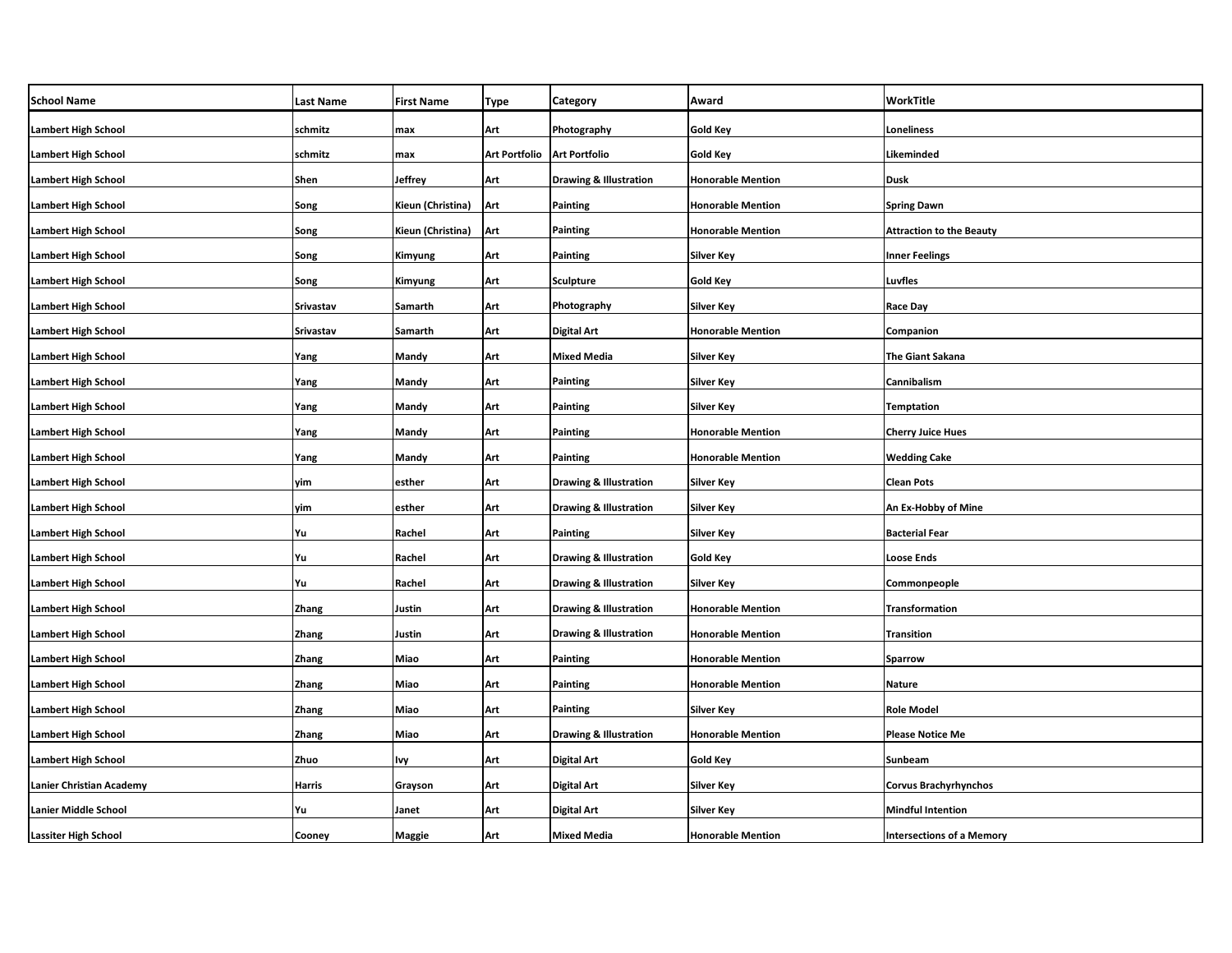| <b>School Name</b>                        | <b>Last Name</b> | <b>First Name</b> | <b>Type</b>          | Category                          | Award                    | <b>WorkTitle</b>                       |
|-------------------------------------------|------------------|-------------------|----------------------|-----------------------------------|--------------------------|----------------------------------------|
| <b>Lassiter High School</b>               | Trevathan        | Anna              | <b>Art Portfolio</b> | <b>Art Portfolio</b>              | <b>Honorable Mention</b> | Self Image affected by Chronic Illness |
| <b>Liberty College and Career Academy</b> | Davis            | Crystal           | Art                  | Photography                       | <b>Gold Key</b>          | <b>Morning Haze</b>                    |
| <b>Liberty College and Career Academy</b> | Jordan           | Alexiana          | Art                  | Photography                       | <b>Silver Key</b>        | <b>Death is Beautiful</b>              |
| <b>Lovett School</b>                      | Key              | Stewart           | Art                  | <b>Drawing &amp; Illustration</b> | <b>Honorable Mention</b> | <b>Girl with Frogs</b>                 |
| <b>Lovett School</b>                      | Lee              | Soeun             | Art                  | Drawing & Illustration            | <b>Silver Key</b>        | Awkward                                |
| <b>Lovett School</b>                      | Lee              | Soeun             | Art                  | <b>Painting</b>                   | <b>Gold Key</b>          | <b>Never Forget</b>                    |
| <b>Lovett School</b>                      | Lee              | Soeun             | Art                  | <b>Painting</b>                   | <b>Honorable Mention</b> | Quaran-peace                           |
| <b>Lovett School</b>                      | Lee              | Soeun             | Art                  | <b>Painting</b>                   | <b>Honorable Mention</b> | <b>Orchestrated Chaos</b>              |
| <b>Lovett School</b>                      | Lee              | Soeun             | Art                  | <b>Drawing &amp; Illustration</b> | <b>Silver Key</b>        | <b>Stripped</b>                        |
| <b>Lovett School</b>                      | Li               | Yujie             | Art                  | Painting                          | <b>Honorable Mention</b> | The Golden Years                       |
| <b>Lovett School</b>                      | Li               | Yujie             | Art                  | <b>Drawing &amp; Illustration</b> | <b>Silver Key</b>        | Late Autumn                            |
| <b>Lovett School</b>                      | Li               | Yujie             | Art                  | Painting                          | <b>Honorable Mention</b> | <b>Summer Recollections</b>            |
| <b>Lovett School</b>                      | Yuan             | Andrew            | Art                  | <b>Drawing &amp; Illustration</b> | <b>Silver Key</b>        | Amongst the Layers of Leaves           |
| <b>Lovett School</b>                      | Yuan             | Andrew            | Art                  | <b>Drawing &amp; Illustration</b> | <b>Silver Key</b>        | <b>Gazing into the Future</b>          |
| Luella High School                        | Webb             | Caitlin           | Art                  | <b>Digital Art</b>                | <b>Silver Key</b>        | <b>Vibin' Astronaut</b>                |
| Luella High School                        | Webb             | Caitlin           | Art                  | <b>Digital Art</b>                | <b>Honorable Mention</b> | <b>Late Night Gamer</b>                |
| <b>Marietta High School</b>               | <b>Etheredge</b> | Sophia            | Art                  | <b>Drawing &amp; Illustration</b> | <b>Honorable Mention</b> | <b>Light Ahead</b>                     |
| <b>Marietta High School</b>               | robinson         | meg               | Art                  | Photography                       | <b>Honorable Mention</b> | Photographer                           |
| <b>Marist School</b>                      | Alvarez          | Zoe               | Art                  | Fashion                           | <b>Honorable Mention</b> | <b>Thoughts Connected Poncho</b>       |
| <b>Marist School</b>                      | Alvarez          | Zoe               | Art                  | Fashion                           | <b>Silver Key</b>        | <b>Heliconia Lobster Claw Skirt</b>    |
| <b>Marist School</b>                      | Alvarez          | Zoe               | Art                  | Fashion                           | <b>Silver Key</b>        | <b>Brain Flare Dress</b>               |
| <b>Marist School</b>                      | Duma             | Kate              | Art                  | <b>Mixed Media</b>                | <b>Honorable Mention</b> | Nature preserved                       |
| <b>Marist School</b>                      | Kang             | Elly              | Art                  | <b>Mixed Media</b>                | Gold Key                 | <b>BEHIND THE WALL</b>                 |
| <b>Marist School</b>                      | Kitchin          | Clara             | Art                  | <b>Painting</b>                   | Gold Key                 | Listen                                 |
| <b>Marist School</b>                      | Kitchin          | Clara             | Art                  | Painting                          | <b>Honorable Mention</b> | Earth to self                          |
| <b>Marist School</b>                      | Kitchin          | Clara             | Art                  | Painting                          | <b>Honorable Mention</b> | lense                                  |
| <b>Marist School</b>                      | <b>McInerney</b> | Emily             | Art                  | <b>Drawing &amp; Illustration</b> | <b>Honorable Mention</b> | <b>Marketplace Takeover</b>            |
| <b>Marist School</b>                      | <b>McInerney</b> | Emily             | Art                  | <b>Drawing &amp; Illustration</b> | <b>Honorable Mention</b> | <b>When Air and Water Meet</b>         |
| <b>Marist School</b>                      | <b>Rivas</b>     | Amelia            | Art                  | <b>Painting</b>                   | <b>Silver Key</b>        | I Just Want to Curl Up in a Ball       |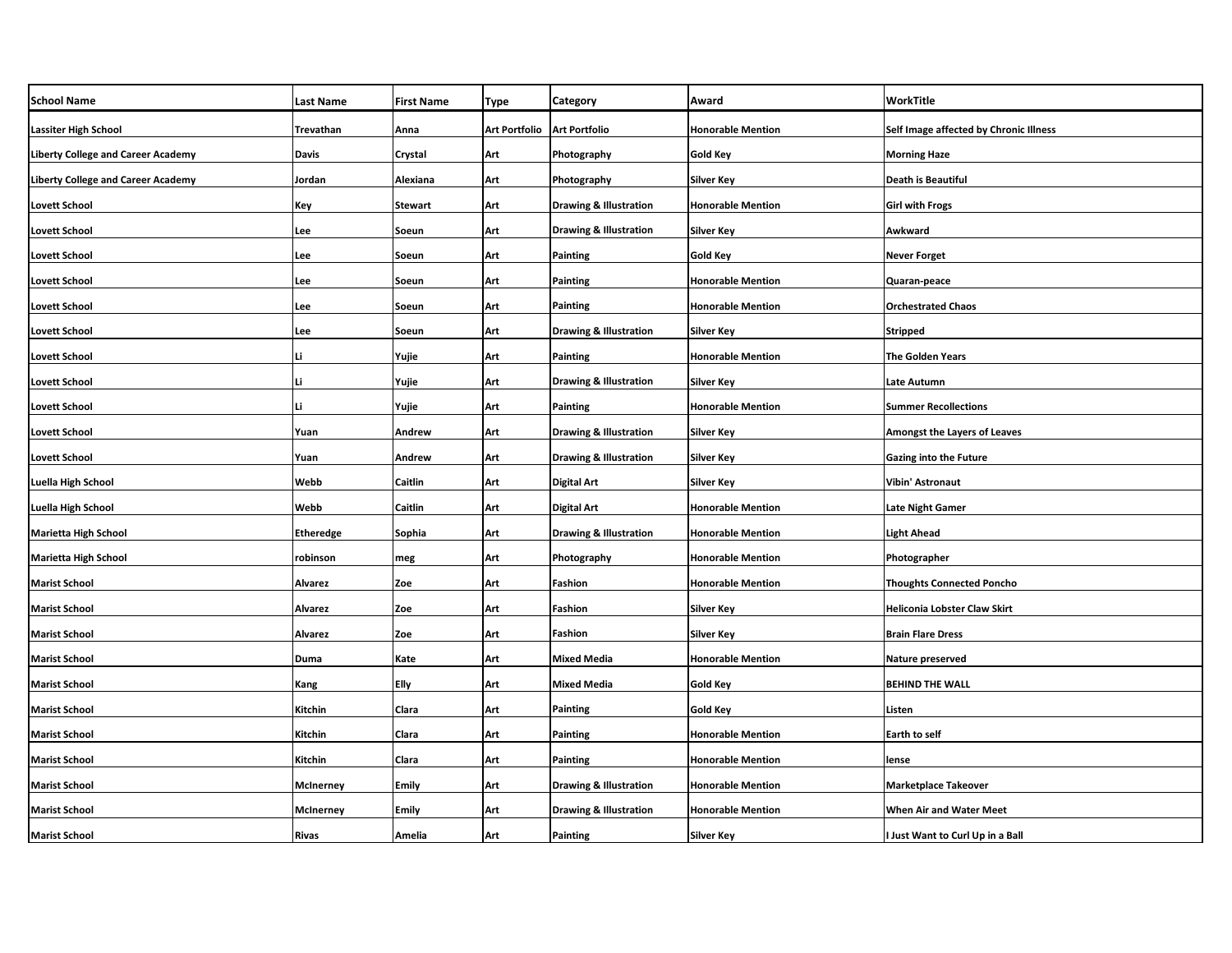| <b>School Name</b>                      | Last Name              | <b>First Name</b> | Type                 | Category                          | Award                    | WorkTitle                             |
|-----------------------------------------|------------------------|-------------------|----------------------|-----------------------------------|--------------------------|---------------------------------------|
| Martha E Stilwell School Of Arts        | <b>Bennett</b>         | Coren             | Art                  | Digital Art                       | <b>Honorable Mention</b> | The Man on My Left Shoulder           |
| Martha E Stilwell School Of Arts        | Glekiah                | <b>Divine</b>     | Art                  | Digital Art                       | <b>Honorable Mention</b> | <b>Frog Prince</b>                    |
| Martha E Stilwell School Of Arts        | Glekiah                | <b>Divine</b>     | Art                  | Digital Art                       | <b>Honorable Mention</b> | <b>Melting</b>                        |
| Martha E Stilwell School Of Arts        | Greene                 | Lauren            | Art                  | Digital Art                       | <b>Silver Key</b>        | <b>Despite</b>                        |
| Martha E Stilwell School Of Arts        | Lurry                  | Alaina            | Art                  | Photography                       | <b>Honorable Mention</b> | Cereal                                |
| Martha E Stilwell School Of Arts        | Lurry                  | Alaina            | Art                  | Photography                       | <b>Honorable Mention</b> | wonder                                |
| <b>Martha E Stilwell School Of Arts</b> | Lurry                  | Alaina            | Art                  | Photography                       | <b>Honorable Mention</b> | Mother                                |
| <b>Martha E Stilwell School Of Arts</b> | Lurry                  | Alaina            | Art                  | Painting                          | <b>Honorable Mention</b> | <b>Field of Faces</b>                 |
| Martha E Stilwell School Of Arts        | Lurry                  | Alaina            | <b>Art Portfolio</b> | <b>Art Portfolio</b>              | <b>Honorable Mention</b> | Alaina Lurry 2021-22 portfolio        |
| <b>Martha E Stilwell School Of Arts</b> | Roland                 | Tony              | Art                  | Digital Art                       | <b>Silver Key</b>        | Understanding 'Love'                  |
| Mceachern High School                   | Arroyo                 | Yuleidi           | Art                  | Design                            | <b>Silver Key</b>        | <b>Anatomy Guide For Artists</b>      |
| <b>Mceachern High School</b>            | Arroyo                 | Yuleidi           | Art                  | Painting                          | <b>Silver Key</b>        | There's Other Fishes In The Sea       |
| <b>Mceachern High School</b>            | Arroyo                 | Yuleidi           | Art                  | <b>Mixed Media</b>                | <b>Honorable Mention</b> | <b>Through The Mirror</b>             |
| <b>Mceachern High School</b>            | Arroyo                 | Yuleidi           | Art                  | <b>Sculpture</b>                  | <b>Silver Key</b>        | <b>Ocean Awareness</b>                |
| <b>Mceachern High School</b>            | Arroyo                 | Yuleidi           | <b>Art Portfolio</b> | <b>Art Portfolio</b>              | <b>Honorable Mention</b> | <b>Overcoming Struggles</b>           |
| <b>Mceachern High School</b>            | Fenderson              | Camille           | Art                  | <b>Digital Art</b>                | <b>Honorable Mention</b> | Unprofessional                        |
| <b>Mcintosh High School</b>             | Call                   | Soryn             | <b>Art Portfolio</b> | <b>Art Portfolio</b>              | <b>Gold Key</b>          | <b>Eve and Eden</b>                   |
| <b>Midtown High School</b>              | Mahony                 | Aisling           | Art                  | <b>Mixed Media</b>                | <b>Silver Key</b>        | <b>Old Irish Stories</b>              |
| Mill Creek High School                  | <b>Abrams</b>          | Jasmine           | Art                  | Painting                          | <b>Honorable Mention</b> | Chalchiuhtlicue                       |
| <b>Mill Creek High School</b>           | Alcala                 | Emilia            | Art                  | <b>Sculpture</b>                  | <b>Honorable Mention</b> | <b>Mutter</b>                         |
| Mill Creek High School                  | An                     | Lavender          | Art                  | <b>Sculpture</b>                  | Gold Key                 | The Fears of a Baby Born in Isolation |
| <b>Mill Creek High School</b>           | <b>Bengochea Gomez</b> | Sofia             | Art                  | Photography                       | <b>Honorable Mention</b> | <b>El Viento (The Wind)</b>           |
| Mill Creek High School                  | <b>Bonilla</b>         | Gabby             | Art                  | Digital Art                       | Gold Key                 | Determination                         |
| <b>Mill Creek High School</b>           | <b>Clark</b>           | Katie             | Art                  | Drawing & Illustration            | <b>Honorable Mention</b> | Pressure                              |
| Mill Creek High School                  | Clark                  | Katie             | Art                  | <b>Drawing &amp; Illustration</b> | <b>Honorable Mention</b> | Conformity                            |
| <b>Mill Creek High School</b>           | Courtney               | Sara              | Art                  | Digital Art                       | Gold Key                 | Typography                            |
| Mill Creek High School                  | Gronewoller            | Parker            | Art                  | Sculpture                         | <b>Honorable Mention</b> | <b>Clockwork Brain</b>                |
| Mill Creek High School                  | Johnson                | Skylar            | Art                  | <b>Drawing &amp; Illustration</b> | <b>Honorable Mention</b> | <b>One Step Ahead</b>                 |
| <b>Mill Creek High School</b>           | Jordan                 | <b>Sarah Kate</b> | Art                  | Painting                          | <b>Honorable Mention</b> | <b>Growth in the Dark</b>             |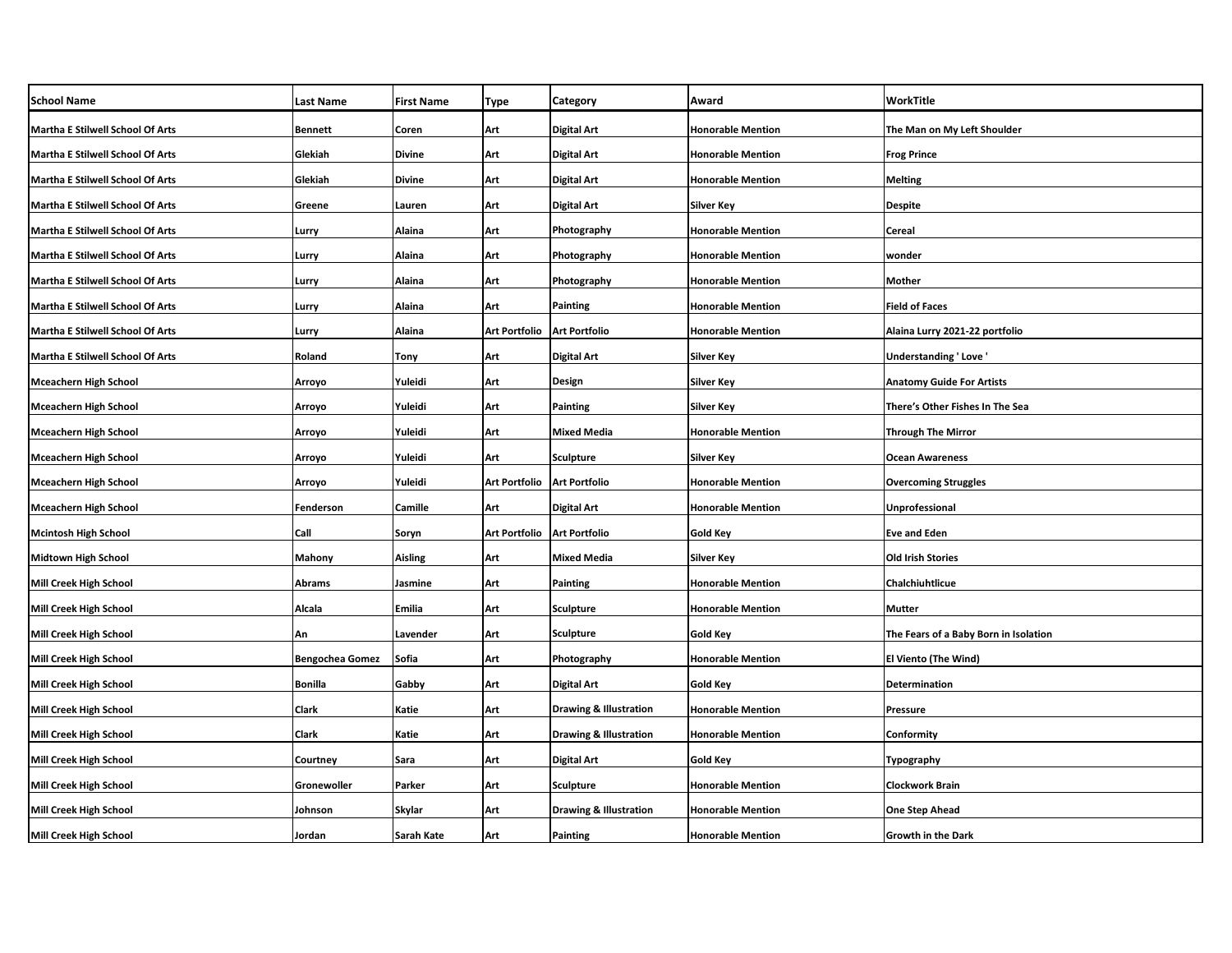| <b>School Name</b>               | <b>Last Name</b> | <b>First Name</b> | Type                          | Category                          | Award                    | WorkTitle                     |
|----------------------------------|------------------|-------------------|-------------------------------|-----------------------------------|--------------------------|-------------------------------|
| Mill Creek High School           | Judice           | <b>Taylor</b>     | Art                           | <b>Drawing &amp; Illustration</b> | <b>Silver Key</b>        | How Old Was I?                |
| Mill Creek High School           | Judice           | <b>Taylor</b>     | Art Portfolio   Art Portfolio |                                   | <b>Honorable Mention</b> | <b>Gray Areas</b>             |
| Mill Creek High School           | Lake             | Kennedi           | Art                           | Digital Art                       | <b>Honorable Mention</b> | keep on going                 |
| Mill Creek High School           | Lee              | Jisu              | Art                           | Photography                       | Silver Key               | <b>The Silenced Man</b>       |
| Mill Creek High School           | Lee              | Jisu              | Art                           | Photography                       | Gold Key                 | <b>United Hands</b>           |
| <b>Mill Creek High School</b>    | Park             | Chloe             | Art                           | <b>Mixed Media</b>                | <b>Honorable Mention</b> | <b>Stuck With You</b>         |
| Mill Creek High School           | Park             | Chloe             | Art                           | <b>Drawing &amp; Illustration</b> | <b>Honorable Mention</b> | Down, Down, Down              |
| <b>Mill Creek High School</b>    | Park             | Chloe             | Art                           | <b>Drawing &amp; Illustration</b> | <b>Honorable Mention</b> | <b>Knock at the Door</b>      |
| Mill Creek High School           | Park             | Chloe             | Art                           | Painting                          | <b>Silver Key</b>        | l See You                     |
| Mill Creek High School           | Rainwater        | Jocelyn           | Art                           | Painting                          | <b>Honorable Mention</b> | <b>Prince of Sleep</b>        |
| Mill Creek High School           | Rainwater        | Jocelyn           | Art                           | <b>Drawing &amp; Illustration</b> | Silver Key               | <b>Vintage vision</b>         |
| Mill Creek High School           | Ramos            | Marianna          | Art                           | Photography                       | <b>Gold Key</b>          | <b>Mis Raíces (My Roots)</b>  |
| <b>Mill Creek High School</b>    | Rodriguez        | Isabel            | Art                           | <b>Drawing &amp; Illustration</b> | <b>Honorable Mention</b> | Shut Up                       |
| Mill Creek High School           | Rodriguez        | Isabel            | Art                           | <b>Drawing &amp; Illustration</b> | <b>Silver Key</b>        | <b>Pensive</b>                |
| Mill Creek High School           | Rodriguez        | Isabel            | Art                           | <b>Drawing &amp; Illustration</b> | <b>Honorable Mention</b> | Stuff                         |
| <b>Mill Creek High School</b>    | Rodriguez        | Isabel            | Art                           | <b>Digital Art</b>                | <b>Silver Key</b>        | Warm                          |
| Mill Creek High School           | Rodriguez        | Isabel            | Art                           | Digital Art                       | <b>Honorable Mention</b> | Pneunemone                    |
| <b>Mill Creek High School</b>    | Rodriguez        | Isabel            | Art                           | Digital Art                       | <b>Silver Key</b>        | <b>Remember the Bakery?</b>   |
| Mill Creek High School           | Sanderson        | Cyan              | Art                           | Digital Art                       | Silver Key               | Overgrown                     |
| <b>Mill Creek High School</b>    | Skrabovski       | Gregory           | Art                           | <b>Mixed Media</b>                | <b>Honorable Mention</b> | <b>Youthful Bliss</b>         |
| Mill Creek High School           | Skrabovski       | Gregory           | Art                           | <b>Mixed Media</b>                | Silver Key               | <b>Disco Diva</b>             |
| <b>Mill Creek High School</b>    | Vu               | Nancy             | Art                           | Digital Art                       | <b>Gold Key</b>          | <b>Wishing to Be</b>          |
| Mill Creek High School           | Vu               | Nancy             | Art                           | Digital Art                       | Silver Key               | <b>Bonsai Comforts</b>        |
| <b>Mill Creek High School</b>    | Vu               | Nancy             | Art                           | Digital Art                       | <b>Honorable Mention</b> | <b>Free Fall</b>              |
| Mill Creek High School           | Vu               | <b>Nancy</b>      | Art                           | Digital Art                       | Silver Key               | <b>The Goddess</b>            |
| <b>Mill Creek High School</b>    | Vu               | Nancy             | Art                           | <b>Drawing &amp; Illustration</b> | <b>Silver Key</b>        | <b>Mule Labor</b>             |
| <b>Milton High School</b>        | Yu               | Rebecca           | Art                           | <b>Drawing &amp; Illustration</b> | <b>Honorable Mention</b> | <b>Bicycle</b>                |
| <b>Mountain View High School</b> | Ledbetter        | Sarah             | <b>Art Portfolio</b>          | <b>Art Portfolio</b>              | Gold Key                 | 2021 Artwork Collection       |
| <b>Mountain View High School</b> | <b>Miller</b>    | Jake              | Art                           | Painting                          | <b>Honorable Mention</b> | <b>Suppression of Emotion</b> |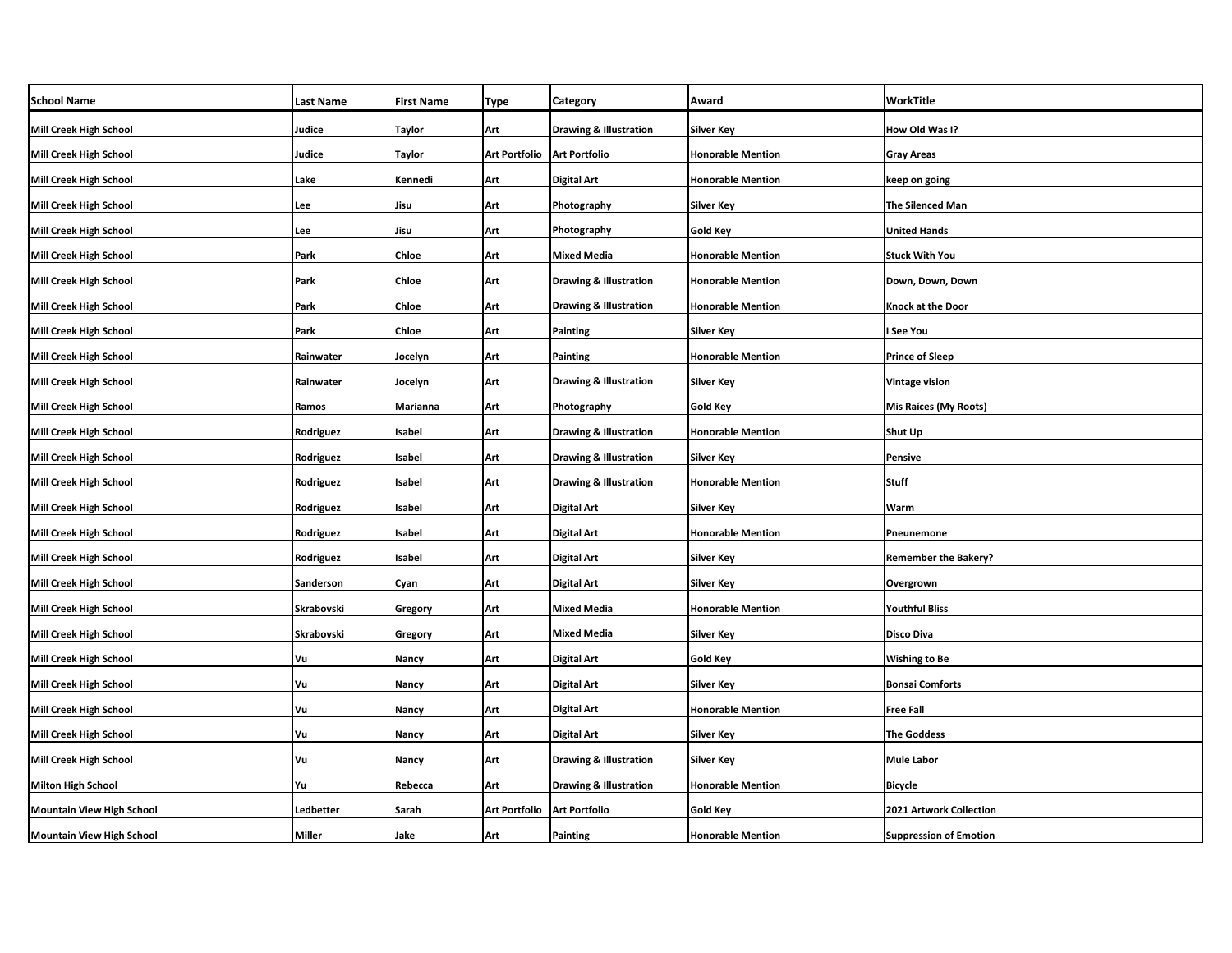| <b>School Name</b>                | <b>Last Name</b> | <b>First Name</b> | Type                 | Category                                                | Award                    | WorkTitle                      |
|-----------------------------------|------------------|-------------------|----------------------|---------------------------------------------------------|--------------------------|--------------------------------|
| <b>Mountain View High School</b>  | Oh               | Seoyeon           | Art                  | <b>Digital Art</b>                                      | Silver Key               | Korean Playing Card: King      |
| Mt Pisgah Christian School        | Han              | Othelia           | Art                  | <b>Drawing &amp; Illustration</b>                       | <b>Honorable Mention</b> | Early obsession                |
| Mt Pisgah Christian School        | Han              | Othelia           | Art                  | Photography                                             | <b>Silver Key</b>        | good morning                   |
| Mt Pisgah Christian School        | Han              | Othelia           | Art                  | <b>Drawing &amp; Illustration</b>                       | <b>Honorable Mention</b> | transparent                    |
| <b>Mt Pisgah Christian School</b> | Han              | Othelia           | Art                  | <b>Mixed Media</b>                                      | <b>Honorable Mention</b> | <b>HURT</b>                    |
| Mt Pisgah Christian School        | Han              | Othelia           | Art                  | Painting                                                | <b>Honorable Mention</b> | the smell that stops footsteps |
| Mt Pisgah Christian School Upper  | <b>Hoopes</b>    | Elyse             | Art                  | <b>Drawing &amp; Illustration</b>                       | Silver Key               | <b>Existential Dread</b>       |
| Mt Pisgah Christian School Upper  | Hoopes           | Elyse             | Art                  | Painting                                                | <b>Silver Key</b>        | You Are What You Eat           |
| Mt Pisgah Christian School Upper  | Hoopes           | Elyse             | Art                  | Drawing & Illustration                                  | Gold Key                 | <b>Suppressed Emotions</b>     |
| Mt Pisgah Christian School Upper  | Hoopes           | Elyse             | Art                  | <b>Drawing &amp; Illustration</b>                       | <b>Honorable Mention</b> | <b>Loss of Innocence</b>       |
| <b>Norcross High School</b>       | Zhao             | Muhan             | Art                  | Painting                                                | <b>Gold Key</b>          | Dinner at Dusk                 |
| North Atlanta High School         | Carter           | Ally              | Art                  | Comic Art                                               | <b>Gold Key</b>          | The Private Eye                |
| North Atlanta High School         | Friedman         | Caroline          | Art                  | <b>Ceramics &amp; Glass</b>                             | <b>Honorable Mention</b> | A Pumpkin Patch                |
| North Atlanta High School         | Friedman         | Caroline          | Art                  | Design                                                  | <b>Gold Key</b>          | Little                         |
| North Atlanta High School         | Friedman         | Caroline          | Art                  | <b>Digital Art</b>                                      | <b>Gold Key</b>          | Cave                           |
| North Atlanta High School         | Friedman         | Caroline          | Art                  | <b>Mixed Media</b>                                      | <b>Silver Key</b>        | <b>Still Life, Chairs</b>      |
| North Atlanta High School         | Friedman         | Caroline          | Art Portfolio        | <b>Art Portfolio</b>                                    | <b>Honorable Mention</b> | Childhood                      |
| North Atlanta High School         | Friedman         | Caroline          | Art                  | <b>Editorial Cartoon sponsored</b><br>by The Herb Block | Silver Key               | <b>Designer Baby</b>           |
| North Atlanta High School         | Hull             | Anna Clare        | Art                  | Photography                                             | Silver Key               | All Eyes On Me                 |
| <b>North Atlanta High School</b>  | Jacobs           | Virginia          | Art                  | <b>Mixed Media</b>                                      | <b>Honorable Mention</b> | Nature's Beauty                |
| North Atlanta High School         | Kim              | Annie             | Art                  | <b>Mixed Media</b>                                      | Silver Key               | An Imperceivable Reassurance   |
| North Atlanta High School         | Kim              | Annie             | Art                  | <b>Sculpture</b>                                        | <b>Gold Key</b>          | A Forthcoming Void             |
| North Atlanta High School         | Kim              | Annie             | Art                  | <b>Mixed Media</b>                                      | <b>Gold Key</b>          | Ephemeral                      |
| North Atlanta High School         | Kim              | Annie             | Art                  | Fashion                                                 | <b>Honorable Mention</b> | A Neutral Identity             |
| North Atlanta High School         | Kim              | Annie             | Art                  | <b>Mixed Media</b>                                      | Silver Key               | <b>Self-Contradiction</b>      |
| North Atlanta High School         | Kim              | Annie             | Art                  | <b>Film &amp; Animation</b>                             | <b>Honorable Mention</b> | Tablecloth                     |
| North Atlanta High School         | Kim              | Annie             | Art                  | <b>Painting</b>                                         | Silver Key               | The Black Cat                  |
| North Atlanta High School         | Kim              | Annie             | <b>Art Portfolio</b> | <b>Art Portfolio</b>                                    | Gold Key                 | Limbo                          |
| North Atlanta High School         | Love             | Paityn            | Art                  | Painting                                                | <b>Honorable Mention</b> | <b>Body of a Mannequin</b>     |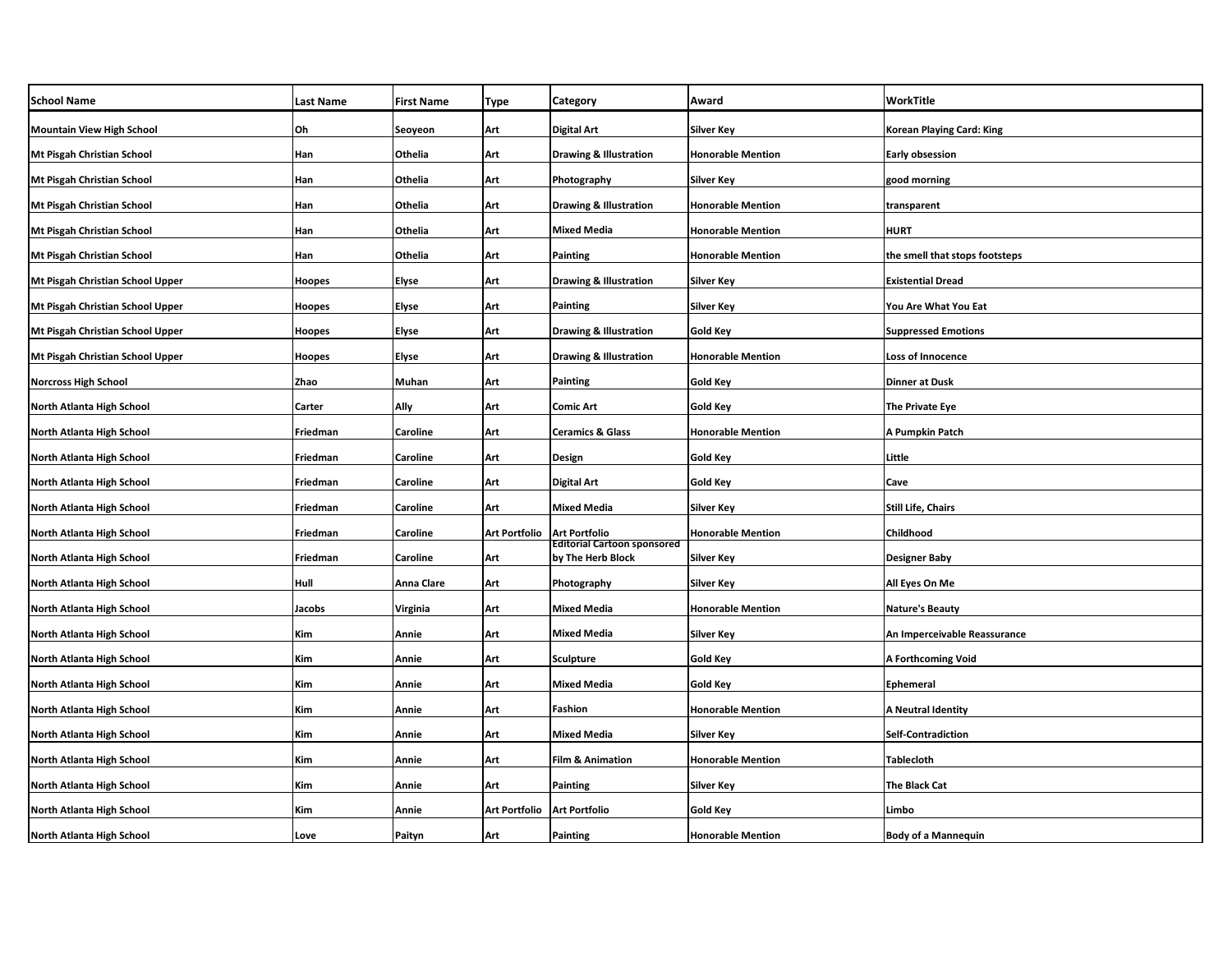| <b>School Name</b>                | <b>Last Name</b> | <b>First Name</b> | <b>Type</b>   | Category                                                | Award                    | WorkTitle                                        |
|-----------------------------------|------------------|-------------------|---------------|---------------------------------------------------------|--------------------------|--------------------------------------------------|
| North Atlanta High School         | <b>Martin</b>    | Carter            | Art           | <b>Editorial Cartoon sponsored</b><br>by The Herb Block | <b>Gold Key</b>          | <b>The Real World</b>                            |
| North Atlanta High School         | Nair             | Sia               | Art           | <b>Digital Art</b>                                      | <b>Silver Key</b>        | Jack                                             |
| North Atlanta High School         | Nieves-Baltazar  | Maria             | Art           | <b>Drawing &amp; Illustration</b>                       | <b>Honorable Mention</b> | Maria                                            |
| North Atlanta High School         | Nixon            | Asha              | Art           | <b>Mixed Media</b>                                      | Silver Key               | My World                                         |
| North Atlanta High School         | Nixon            | Asha              | Art           | Photography                                             | <b>Honorable Mention</b> | <b>Crippling Possessions</b>                     |
| North Atlanta High School         | Nixon            | Asha              | Art           | <b>Digital Art</b>                                      | Gold Key                 | Cry for Me                                       |
| North Atlanta High School         | Pinho            | Paulo             | Art           | Design                                                  | <b>Honorable Mention</b> | <b>Dragons and Machines</b>                      |
| North Atlanta High School         | <b>Stevens</b>   | Foster            | Art           | <b>Mixed Media</b>                                      | <b>Honorable Mention</b> | <b>A Million Little Things</b>                   |
| North Atlanta High School         | Wills            | Scarlett          | Art Portfolio | <b>Art Portfolio</b>                                    | <b>Honorable Mention</b> | Representation of Women in a Patriarchal Society |
| North Cobb High School            | Salazar          | Jose              | Art           | <b>Drawing &amp; Illustration</b>                       | <b>Honorable Mention</b> | Venom                                            |
| North Gwinnett High School        | An               | Jisoo             | Art           | <b>Drawing &amp; Illustration</b>                       | Silver Key               | <b>Time Trap</b>                                 |
| <b>North Gwinnett High School</b> | <b>Eyles</b>     | Kayla             | Art           | Sculpture                                               | <b>Silver Key</b>        | Dr. Steampunk                                    |
| <b>North Gwinnett High School</b> | Gaidachuk        | Ekaterina         | Art           | <b>Drawing &amp; Illustration</b>                       | <b>Honorable Mention</b> | <b>Abundance and Deficit</b>                     |
| North Gwinnett High School        | Gaidachuk        | Ekaterina         | Art           | Sculpture                                               | <b>Honorable Mention</b> | <b>Six Feet Above</b>                            |
| North Gwinnett High School        | Han              | Hyeonsoo          | Art           | <b>Drawing &amp; Illustration</b>                       | <b>Silver Key</b>        | <b>Speechless</b>                                |
| North Gwinnett High School        | Heo              | Yujin             | Art           | <b>Drawing &amp; Illustration</b>                       | <b>Honorable Mention</b> | Where Do I Go Now?                               |
| <b>North Gwinnett High School</b> | Heo              | Yujin             | Art           | Painting                                                | <b>Silver Key</b>        | <b>Mixture of Old and New</b>                    |
| North Gwinnett High School        | Heo              | Yujin             | Art           | Painting                                                | <b>Honorable Mention</b> | After Everyone Left                              |
| North Gwinnett High School        | Im               | Taehyun           | Art           | <b>Drawing &amp; Illustration</b>                       | <b>Silver Key</b>        | <b>Growing Pains</b>                             |
| North Gwinnett High School        | Im               | Taehyun           | Art           | <b>Drawing &amp; Illustration</b>                       | <b>Silver Key</b>        | Jewelry                                          |
| North Gwinnett High School        | Kim              | Abigail           | Art           | Painting                                                | <b>Silver Key</b>        | <b>To Be Created</b>                             |
| North Gwinnett High School        | Kim              | Abigail           | Art           | <b>Drawing &amp; Illustration</b>                       | <b>Honorable Mention</b> | <b>Shaved Pencil</b>                             |
| North Gwinnett High School        | Kim              | Alex              | Art           | <b>Drawing &amp; Illustration</b>                       | <b>Silver Key</b>        | <b>New Roads</b>                                 |
| <b>North Gwinnett High School</b> | Kim              | Alex              | Art           | Painting                                                | <b>Honorable Mention</b> | <b>Tempus Edax Rerum</b>                         |
| North Gwinnett High School        | Kim              | Alex              | Art           | <b>Drawing &amp; Illustration</b>                       | Silver Key               | <b>Failures Flow into Beginnings</b>             |
| North Gwinnett High School        | Kim              | Nicole            | Art           | <b>Drawing &amp; Illustration</b>                       | <b>Honorable Mention</b> | <b>Taste of Summer</b>                           |
| <b>North Gwinnett High School</b> | Kim              | Nicole            | Art           | Mixed Media                                             | Gold Key                 | <b>Desperate Escape</b>                          |
| North Gwinnett High School        | Kim              | Nicole            | Art           | <b>Drawing &amp; Illustration</b>                       | <b>Honorable Mention</b> | 11:19                                            |
| <b>North Gwinnett High School</b> | Lee              | Esther            | Art           | Printmaking                                             | <b>Honorable Mention</b> | <b>Dots</b>                                      |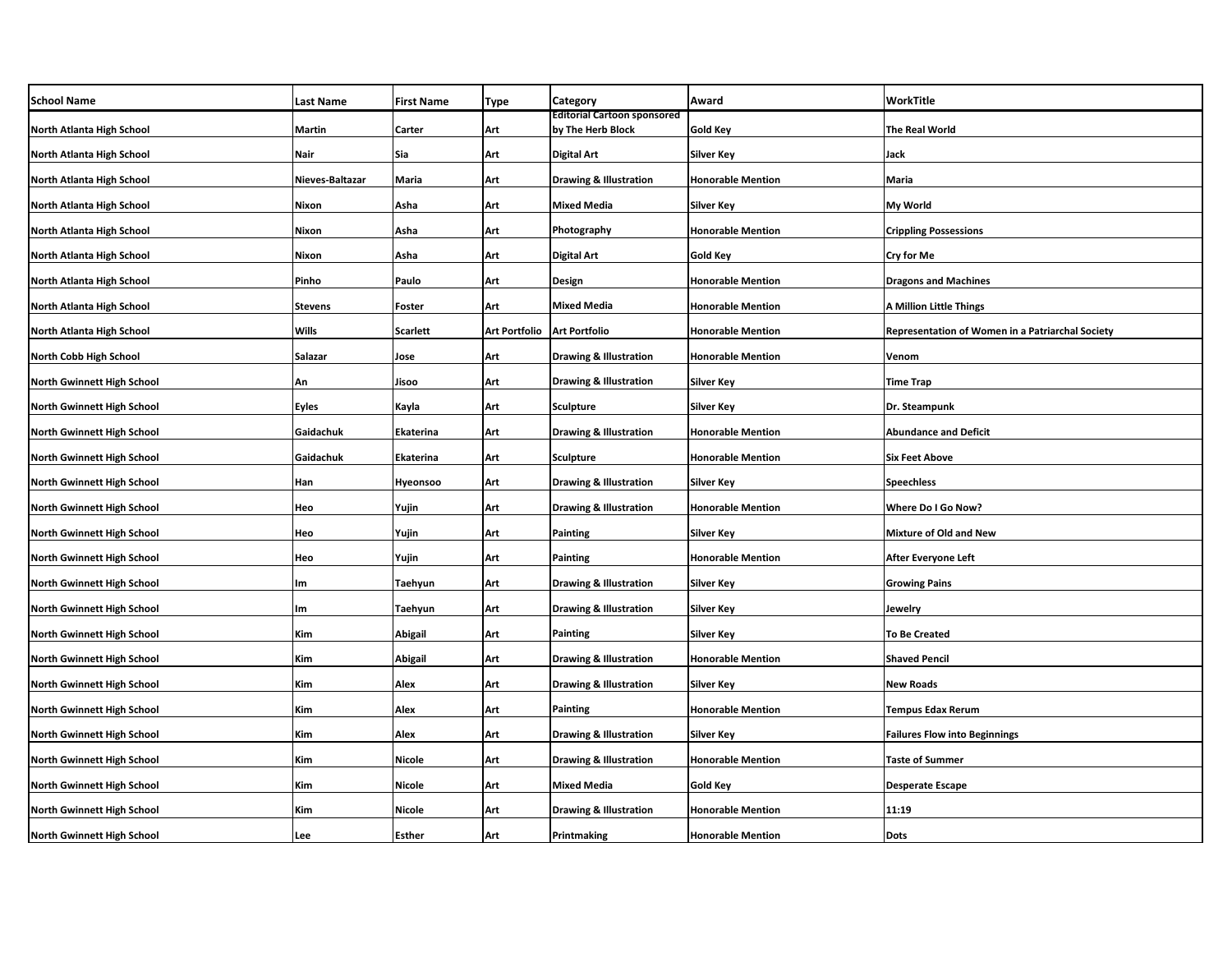| <b>School Name</b>                | <b>Last Name</b> | <b>First Name</b> | <b>Type</b>                   | Category                            | Award                    | WorkTitle                    |
|-----------------------------------|------------------|-------------------|-------------------------------|-------------------------------------|--------------------------|------------------------------|
| North Gwinnett High School        | Lee              | Esther            | Art                           | Painting                            | <b>Silver Key</b>        | <b>Fish in the Moonlight</b> |
| <b>North Gwinnett High School</b> | Li               | Mingjia           | Art Portfolio   Art Portfolio |                                     | <b>Honorable Mention</b> | <b>Stories We Tell</b>       |
| North Gwinnett High School        | Lin              |                   | Art                           | <b>Drawing &amp; Illustration</b>   | Gold Key                 | <b>Dignified Gold</b>        |
| North Gwinnett High School        | Lin              |                   | Art                           | <b>Drawing &amp; Illustration</b>   | Silver Key               | <b>Glass Observation</b>     |
| <b>North Gwinnett High School</b> | Lin              | Mohan             | Art                           | Painting                            | <b>Honorable Mention</b> | On The Way To Church         |
| North Gwinnett High School        | Lin              | Mohan             | Art                           | <b>Mixed Media</b>                  | <b>Honorable Mention</b> | Fragmented                   |
| <b>North Gwinnett High School</b> | Lin              | Mohan             | Art                           | <b>Drawing &amp; Illustration</b>   | Gold Key                 | Traces Of Life               |
| <b>North Gwinnett High School</b> | Mun              | Greennarae        | Art                           | <b>Drawing &amp; Illustration</b>   | <b>Silver Key</b>        | Motherhood                   |
| <b>North Gwinnett High School</b> | Mun              | Greennarae        | Art                           | Mixed Media                         | Gold Key                 | <b>Lucid Dream</b>           |
| <b>North Gwinnett High School</b> | Mun              | Greennarae        | Art                           | <b>Drawing &amp; Illustration</b>   | <b>Honorable Mention</b> | <b>Inescapable Nightmare</b> |
| North Gwinnett High School        | Mun              | Greennarae        | Art                           | Painting                            | Silver Key               | The Little Things Add Up     |
| <b>North Gwinnett High School</b> | Oh               | Woojin            | Art                           | <b>Drawing &amp; Illustration</b>   | Gold Key                 | <b>Tangled</b>               |
| <b>North Gwinnett High School</b> | Oh               | Woojin            | Art                           | Painting                            | <b>Honorable Mention</b> | Remember the past            |
| <b>North Gwinnett High School</b> | Oh               | Woojin            | Art                           | <b>Drawing &amp; Illustration</b>   | <b>Silver Key</b>        | The Start of Identity        |
| <b>North Gwinnett High School</b> | Shea             | Erin              | Art                           | Sculpture                           | <b>Honorable Mention</b> | Elephant                     |
| <b>North Gwinnett High School</b> | Song             | Jimin             | Art                           | <b>Drawing &amp; Illustration</b>   | <b>Gold Key</b>          | Fake It                      |
| <b>North Gwinnett High School</b> | Song             | Jimin             | Art                           | <b>Painting</b>                     | <b>Gold Key</b>          | Consumerism                  |
| North Gwinnett High School        | Song             | Jimin             | Art                           | <b>Drawing &amp; Illustration</b>   | <b>Gold Key</b>          | <b>Through the Blinds</b>    |
| <b>North Gwinnett High School</b> | Suh              | Rachel            | Art                           | Mixed Media                         | Silver Key               | Two Faced Family             |
| <b>North Gwinnett High School</b> | Suh              | Rachel            | Art                           | <b>Sculpture</b>                    | <b>Gold Key</b>          | <b>Frozen in Time</b>        |
| <b>North Gwinnett High School</b> | Suh              | Rachel            | Art                           | <b>Mixed Media</b>                  | Gold Key                 | <b>Growing Estrangement</b>  |
| <b>North Gwinnett High School</b> | Suh              | Rachel            | Art                           | <b>Sculpture</b>                    | <b>Honorable Mention</b> | <b>The Escape</b>            |
| North Gwinnett High School        | Suh              | Rachel            | Art                           | <b>Drawing &amp; Illustration</b>   | <b>Honorable Mention</b> | My Safe World                |
| <b>North Gwinnett High School</b> | Suh              | Rachel            | Art                           | <b>Drawing &amp; Illustration</b>   | <b>Silver Key</b>        | Hope                         |
| North Gwinnett High School        | Suh              | Rachel            | Art Portfolio                 | <b>Art Portfolio</b>                | Silver Key               | <b>Episodic Memory</b>       |
| North Gwinnett High School        | Wang             | Boyang            | Art                           | Architecture & Industrial<br>Design | Gold Key                 | <b>BURNING CHARCOAL</b>      |
| <b>North Gwinnett High School</b> | <b>Wang</b>      | Boyang            | Art                           | Architecture & Industrial<br>Design | <b>Honorable Mention</b> | <b>MOON HOUSE</b>            |
| North Gwinnett High School        | Wang             | Boyang            | Art                           | <b>Mixed Media</b>                  | Gold Key                 | Tension                      |
| <b>North Gwinnett High School</b> | <b>Wang</b>      | Boyang            | Art                           | <b>Mixed Media</b>                  | <b>Silver Key</b>        | wings                        |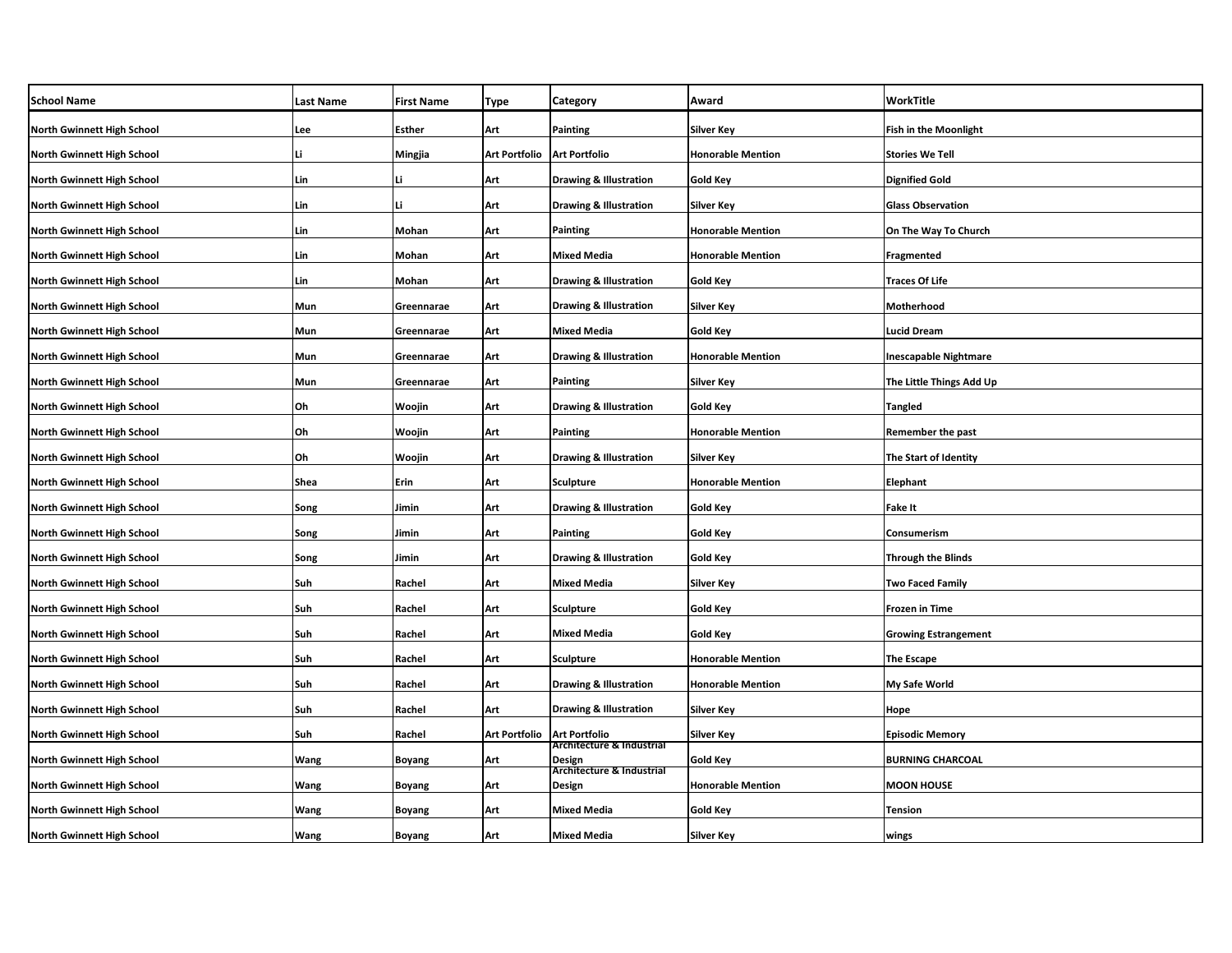| <b>School Name</b>                  | <b>Last Name</b> | <b>First Name</b> | <b>Type</b>                   | Category                                                | Award                    | WorkTitle                            |
|-------------------------------------|------------------|-------------------|-------------------------------|---------------------------------------------------------|--------------------------|--------------------------------------|
| North Gwinnett High School          | Wang             | <b>Boyang</b>     | Art                           | Architecture & Industrial<br>Design                     | <b>Honorable Mention</b> | <b>TANGIBLE RADIATION</b>            |
| <b>North Gwinnett High School</b>   | Wang             | Boyang            | Art                           | Architecture & Industrial<br>Design                     | <b>Honorable Mention</b> | Hole                                 |
| North Gwinnett High School          | Wang             | Boyang            | Art                           | Architecture & Industrial<br>Design                     | Silver Key               | <b>Noodles</b>                       |
| <b>North Gwinnett High School</b>   | Wang             | Boyang            | Art Portfolio                 | <b>Art Portfolio</b>                                    | Silver Key               | Architecture                         |
| <b>North Gwinnett High School</b>   | Wang             | Xuerui            | Art                           | Sculpture                                               | <b>Honorable Mention</b> | Relief Tile                          |
| <b>North Gwinnett High School</b>   | Wang             | Xuerui            | Art                           | <b>Mixed Media</b>                                      | Silver Key               | Identity                             |
| <b>North Gwinnett Middle School</b> | Kim              | Chloe             | Art                           | <b>Drawing &amp; Illustration</b>                       | <b>Silver Key</b>        | <b>Thoughts of flowers</b>           |
| North Oconee High School            | Li               | Michelle          | Art                           | Photography                                             | <b>Honorable Mention</b> | Extraction                           |
| North Oconee High School            | Li               | Michelle          | Art                           | Photography                                             | <b>Silver Key</b>        | <b>Fleeting</b>                      |
| North Oconee High School            | Li               | <b>Michelle</b>   | Art                           | Photography                                             | <b>Honorable Mention</b> | <b>Wisps and Whiskers</b>            |
| North Oconee High School            | Li               | Michelle          | Art                           | <b>Digital Art</b>                                      | <b>Silver Key</b>        | <b>Into the Abyss</b>                |
| North Oconee High School            | Li               | <b>Michelle</b>   | Art                           | Painting                                                | <b>Gold Key</b>          | Playground                           |
| North Oconee High School            | Sharma           | Shriya            | Art                           | <b>Mixed Media</b>                                      | <b>Silver Key</b>        | <b>The Puppets of Society</b>        |
| North Oconee High School            | Xiao             | Katherine         | Art                           | <b>Mixed Media</b>                                      | <b>Honorable Mention</b> | Illusion                             |
| North Oconee High School            | Xiao             | Katherine         | Art                           | <b>Mixed Media</b>                                      | Silver Key               | <b>Multiverse</b>                    |
| <b>North Springs High School</b>    | <b>Broward</b>   | Nate              | Art                           | <b>Drawing &amp; Illustration</b>                       | <b>Honorable Mention</b> | Don't look Nate                      |
| <b>North Springs High School</b>    | <b>Healy</b>     | Alyssa            | Art                           | Comic Art                                               | <b>Honorable Mention</b> | <b>Weed Wacking</b>                  |
| <b>North Springs High School</b>    | Healy            | Alyssa            | Art                           | Comic Art                                               | <b>Honorable Mention</b> | Ashes                                |
| <b>North Springs High School</b>    | Plummer          | Tatiana           | Art                           | <b>Editorial Cartoon sponsored</b><br>by The Herb Block | <b>Honorable Mention</b> | A Dimmed Light                       |
| <b>North Springs High School</b>    | Song             | Lena              | Art                           | Photography                                             | Gold Key                 | <b>Miroirs</b>                       |
| <b>Northview High School</b>        | Chung            | Grace             | Art                           | Painting                                                | <b>Gold Key</b>          | <b>After Hours</b>                   |
| <b>Northview High School</b>        | Chung            | Grace             | Art                           | Painting                                                | <b>Silver Key</b>        | Through the glass                    |
| <b>Northview High School</b>        | Chung            | Grace             | Art                           | Mixed Media                                             | Gold Key                 | <b>New Normal</b>                    |
| <b>Northview High School</b>        | Fan              | Mingye            | Art                           | <b>Drawing &amp; Illustration</b>                       | Gold Key                 | <b>Electronic Fixation</b>           |
| <b>Northview High School</b>        | Fan              | Mingye            | Art                           | Mixed Media                                             | Silver Key               | Arts in Architectures                |
| <b>Northview High School</b>        | Fan              | Mingye            | Art                           | Painting                                                | Gold Key                 | Connections                          |
| <b>Northview High School</b>        | Fan              | Mingye            | Art                           | <b>Drawing &amp; Illustration</b>                       | Silver Key               | <b>Figure Study of Sitting Man</b>   |
| <b>Northview High School</b>        | Fan              | Mingye            | Art                           | Painting                                                | <b>Honorable Mention</b> | <b>Belief</b>                        |
| <b>Northview High School</b>        | Fan              | Mingye            | Art Portfolio   Art Portfolio |                                                         | <b>Honorable Mention</b> | <b>Six Stages of Self Confidence</b> |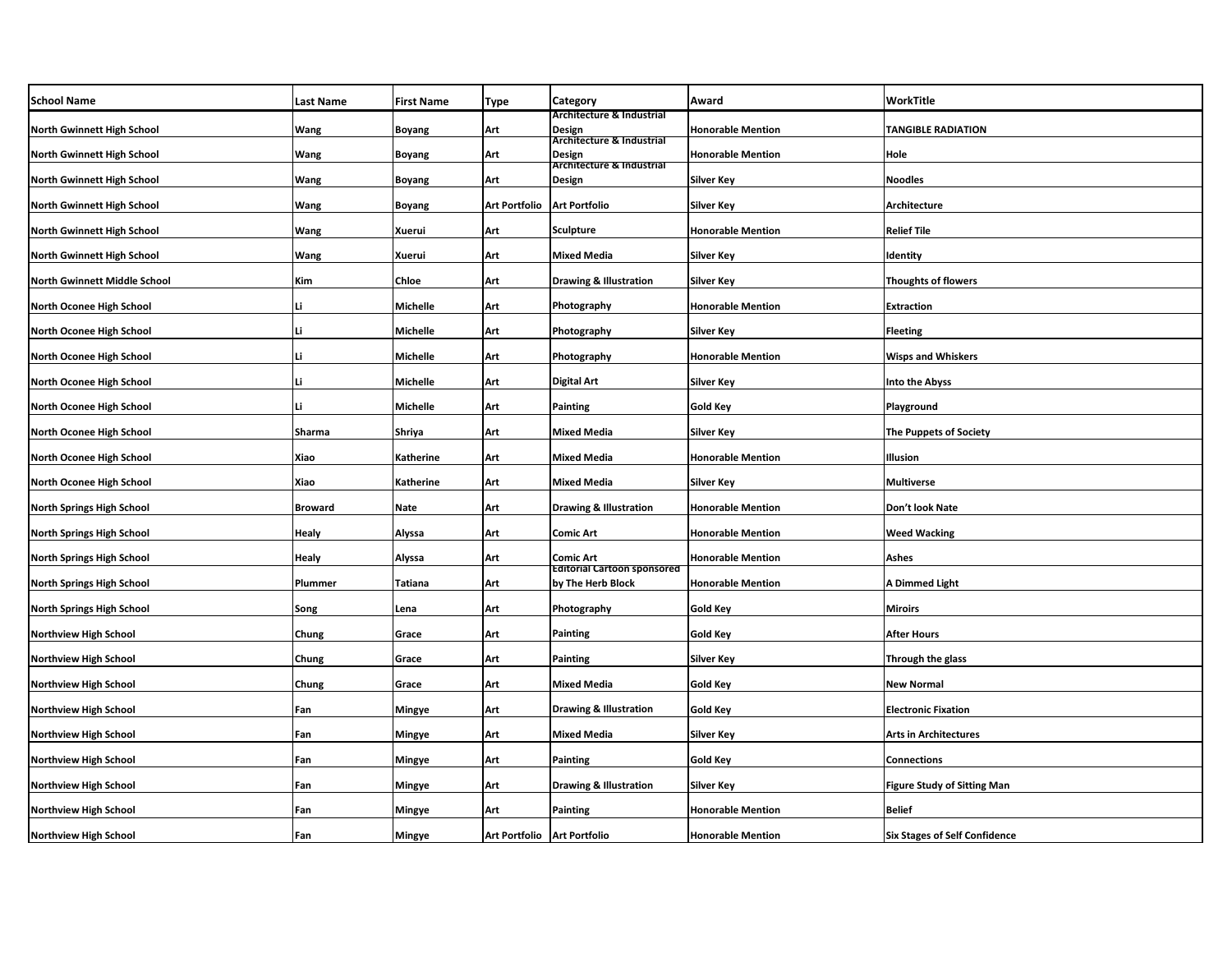| <b>School Name</b>           | <b>Last Name</b> | <b>First Name</b> | <b>Type</b> | Category                          | Award                                     | WorkTitle                    |
|------------------------------|------------------|-------------------|-------------|-----------------------------------|-------------------------------------------|------------------------------|
| <b>Northview High School</b> | Fan              | Mingye            | Art         | <b>Drawing &amp; Illustration</b> | <b>Gold Key</b>                           | <b>Superficial Beauty</b>    |
| <b>Northview High School</b> | Fan              | Mingye            | Art         | <b>Drawing &amp; Illustration</b> | <b>Honorable Mention</b>                  | Look for What's Inside?      |
| <b>Northview High School</b> | Fan              | Mingye            | Art         | Digital Art                       | <b>Honorable Mention</b>                  | WONDERING                    |
| <b>Northview High School</b> | Fan              | Mingye            | Art         | Painting                          | <b>Honorable Mention</b>                  | IN EYES OF AN OPTIMIST       |
| <b>Northview High School</b> | Jeong            | Kelly             | Art         | <b>Drawing &amp; Illustration</b> | Gold Key                                  | (lust)er                     |
| <b>Northview High School</b> | Jeong            | Kelly             | Art         | <b>Drawing &amp; Illustration</b> | <b>Honorable Mention</b>                  | <b>Papillion Pavlov</b>      |
| <b>Northview High School</b> | Jeong            | Kelly             | Art         | <b>Drawing &amp; Illustration</b> | <b>Honorable Mention</b>                  | ripple                       |
| <b>Northview High School</b> | Jeong            | Kelly             | Art         | Painting                          | Gold Key                                  | <b>Falling Price</b>         |
| <b>Northview High School</b> | Jeong            | Kelly             | Art         | Photography                       | <b>Honorable Mention</b>                  | Heirloom                     |
| <b>Northview High School</b> | Jeong            | Kelly             | Art         | Photography                       | <b>Honorable Mention</b>                  | Ophelia                      |
| <b>Northview High School</b> | Jeong            | Kelly             | Art         | Photography                       | Silver Key                                | The Autopsy: Post Mortem     |
| <b>Northview High School</b> | Jeong            | Kelly             | Art         | Photography                       | <b>Honorable Mention</b>                  | <b>Unspoken Mannerisms</b>   |
| <b>Northview High School</b> | Jeong            | Kelly             | Art         | Photography                       | Silver Key                                | portal                       |
| <b>Northview High School</b> | Jeong            | Kelly             | Art         | Photography                       | <b>Gold Key</b>                           | tantrum                      |
| <b>Northview High School</b> | Jing             | Claire            | Art         | <b>Drawing &amp; Illustration</b> | <b>Gold Key</b>                           | Ladybug on the Shelf         |
| <b>Northview High School</b> | Jung             | Tedd              | Art         | Painting                          | <b>Honorable Mention</b>                  | My Plastic Friend            |
| <b>Northview High School</b> | Jung             | Tedd              | Art         | <b>Mixed Media</b>                | Silver Key                                | <b>Mother nature digests</b> |
| <b>Northview High School</b> | Jung             | Tedd              | Art         | <b>Drawing &amp; Illustration</b> | <b>Gold Key</b>                           | Solitude in Vignette         |
| <b>Northview High School</b> | Jung             | Tedd              | Art         | Mixed Media                       | Gold Key                                  | Common thread                |
| Northview High School        | Li               | Alicia            | Art         | <b>Drawing &amp; Illustration</b> | <b>Honorable Mention</b>                  | Mom                          |
| <b>Northview High School</b> | Li               | Alicia            | Art         | <b>Drawing &amp; Illustration</b> | Silver Key                                | Out of Time                  |
| <b>Northview High School</b> | Lin              | Sean              | Art         | <b>Drawing &amp; Illustration</b> | <b>Honorable Mention</b>                  | My emotions                  |
| <b>Northview High School</b> | Liu              | Frank             | Art         | Painting                          | <b>Honorable Mention</b>                  | alleyway                     |
| <b>Northview High School</b> | Liu              | Frank             | Art         | Painting                          | Silver Key                                | the unknown                  |
| <b>Northview High School</b> | Liu              | Frank             | Art         | Painting                          | <b>Gold Key</b>                           | tension                      |
| <b>Northview High School</b> | Liu              | Frank             | Art         | <b>Mixed Media</b>                | Gold Key                                  | in a dream                   |
| <b>Northview High School</b> | Ma               | Alexis            | Art         | Digital Art                       | <b>Honorable Mention</b>                  | Slip of Time                 |
| <b>Northview High School</b> | Ma               | Alexis            | Art         | Design                            | <b>Gold Key, American Visions Nominee</b> | Fearless Buddha              |
| <b>Northview High School</b> | Mao              | Yunfei            | Art         | Design                            | <b>Honorable Mention</b>                  | <b>Chinese elements</b>      |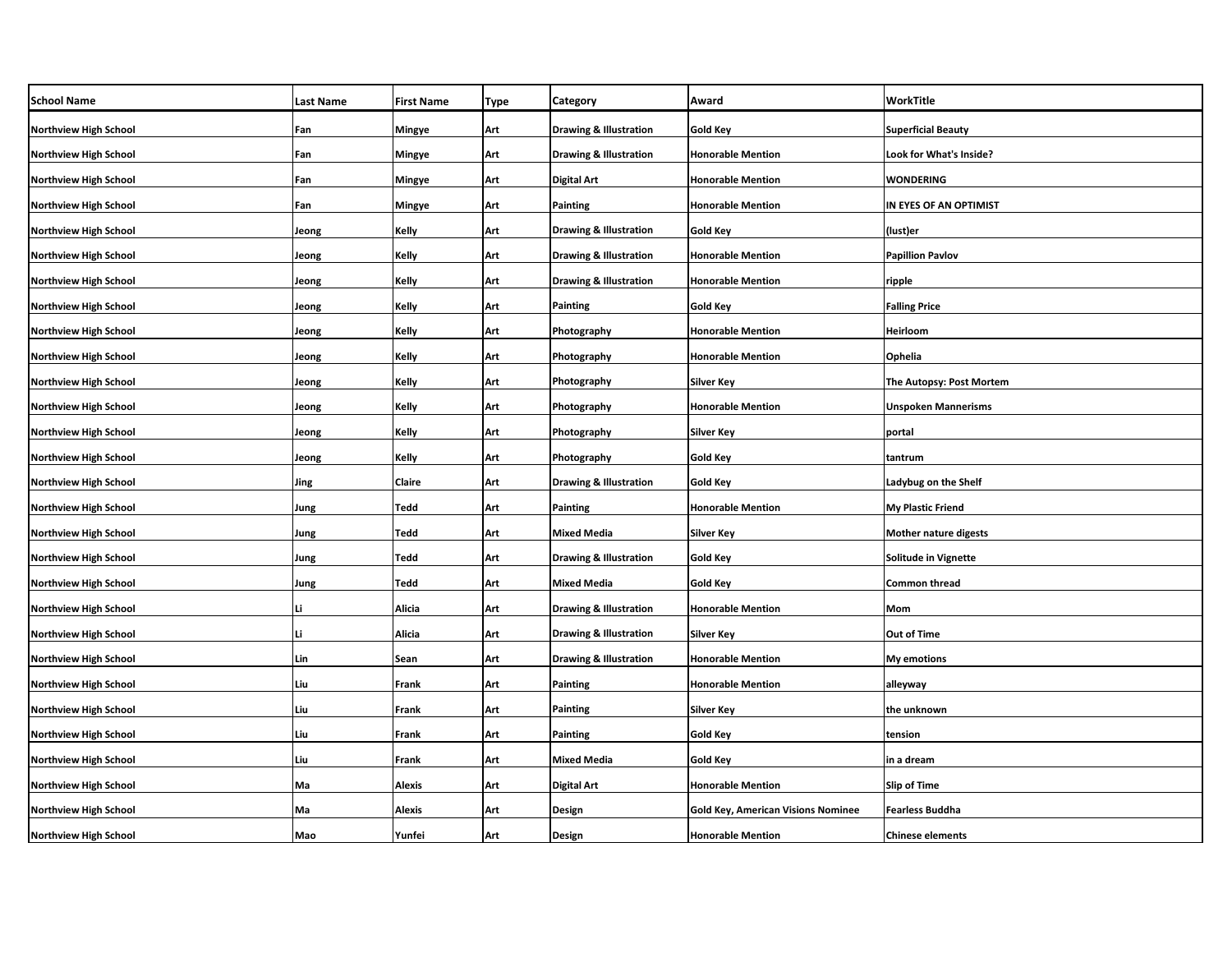| <b>School Name</b>           | <b>Last Name</b> | <b>First Name</b> | Type | Category                          | Award                    | WorkTitle                                 |
|------------------------------|------------------|-------------------|------|-----------------------------------|--------------------------|-------------------------------------------|
| <b>Northview High School</b> | Park             | Carissa           | Art  | Painting                          | <b>Honorable Mention</b> | <b>Supermarket Delicacies</b>             |
| <b>Northview High School</b> | Park             | Rachel            | Art  | <b>Drawing &amp; Illustration</b> | <b>Silver Key</b>        | Sangfroid                                 |
| <b>Northview High School</b> | Park             | Rachel            | Art  | Painting                          | <b>Honorable Mention</b> | I'm Fine, how are you?                    |
| <b>Northview High School</b> | Park             | Rachel            | Art  | Painting                          | Silver Key               | Patience                                  |
| <b>Northview High School</b> | Park             | Rachel            | Art  | <b>Mixed Media</b>                | <b>Honorable Mention</b> | <b>Balance</b>                            |
| <b>Northview High School</b> | Park             | Semin             | Art  | Design                            | <b>Silver Key</b>        | <b>Take What You Need</b>                 |
| <b>Northview High School</b> | Soh              | Maddie            | Art  | Digital Art                       | Silver Key               | <b>Stickers</b>                           |
| <b>Northview High School</b> | Soh              | Maddie            | Art  | Painting                          | Gold Key                 | <b>Strings</b>                            |
| <b>Northview High School</b> | Soh              | Maddie            | Art  | Painting                          | Gold Key                 | To Me To You                              |
| <b>Northview High School</b> | Suen             | Paul              | Art  | <b>Drawing &amp; Illustration</b> | <b>Silver Key</b>        | <b>Sculpture</b>                          |
| <b>Northview High School</b> | Suen             | Paul              | Art  | Painting                          | Silver Key               | <b>Bottles</b>                            |
| <b>Northview High School</b> | Suen             | Paul              | Art  | Painting                          | <b>Honorable Mention</b> | <b>Rusting</b>                            |
| <b>Northview High School</b> | Suen             | Paul              | Art  | <b>Drawing &amp; Illustration</b> | Silver Key               | <b>Fragments</b>                          |
| <b>Northview High School</b> | Wei              | Audrey            | Art  | <b>Drawing &amp; Illustration</b> | <b>Silver Key</b>        | <b>Crazy Beautiful</b>                    |
| <b>Northview High School</b> | Wei              | Audrey            | Art  | Painting                          | <b>Honorable Mention</b> | Afternoon Tea                             |
| <b>Northview High School</b> | Wei              | Audrey            | Art  | <b>Drawing &amp; Illustration</b> | <b>Honorable Mention</b> | <b>Working Class</b>                      |
| <b>Northview High School</b> | Yan              | Lillian           | Art  | <b>Painting</b>                   | <b>Silver Key</b>        | <b>Ashtray at Suwanee Town Center</b>     |
| Northview High School        | Yan              | Lillian           | Art  | <b>Drawing &amp; Illustration</b> | <b>Gold Key</b>          | <b>Dream of Flowers</b>                   |
| <b>Northview High School</b> | Yan              | Lillian           | Art  | <b>Drawing &amp; Illustration</b> | <b>Honorable Mention</b> | <b>Jekyll Island Waterfront</b>           |
| Northview High School        | Yan              | Lillian           | Art  | Painting                          | <b>Silver Key</b>        | <b>Mushrooms from Stone Mountain Park</b> |
| <b>Northview High School</b> | Yi               | Hannah            | Art  | <b>Mixed Media</b>                | Gold Key                 | Comfort                                   |
| <b>Northview High School</b> | Yi               | Hannah            | Art  | <b>Mixed Media</b>                | <b>Gold Key</b>          | <b>Who's Standing Guard?</b>              |
| Northview High School        | Yi               | Hannah            | Art  | <b>Mixed Media</b>                | <b>Honorable Mention</b> | <b>Bad Memory</b>                         |
| <b>Northview High School</b> | Yi               | Hannah            | Art  | Painting                          | <b>Silver Key</b>        | Dysmorphia                                |
| Northview High School        | Yi               | Hannah            | Art  | Digital Art                       | <b>Honorable Mention</b> | <b>Identity Crisis</b>                    |
| <b>Northview High School</b> | Yi               | Hannah            | Art  | <b>Mixed Media</b>                | <b>Honorable Mention</b> | <b>Bent Out of Shape</b>                  |
| <b>Northview High School</b> | You              | <b>Danielle</b>   | Art  | <b>Drawing &amp; Illustration</b> | Gold Key                 | Pupa                                      |
| <b>Northview High School</b> | You              | <b>Danielle</b>   | Art  | Painting                          | Silver Key               | All too Human                             |
| <b>Northview High School</b> | Zhong            | Kaylyn            | Art  | Painting                          | <b>Honorable Mention</b> | Chained                                   |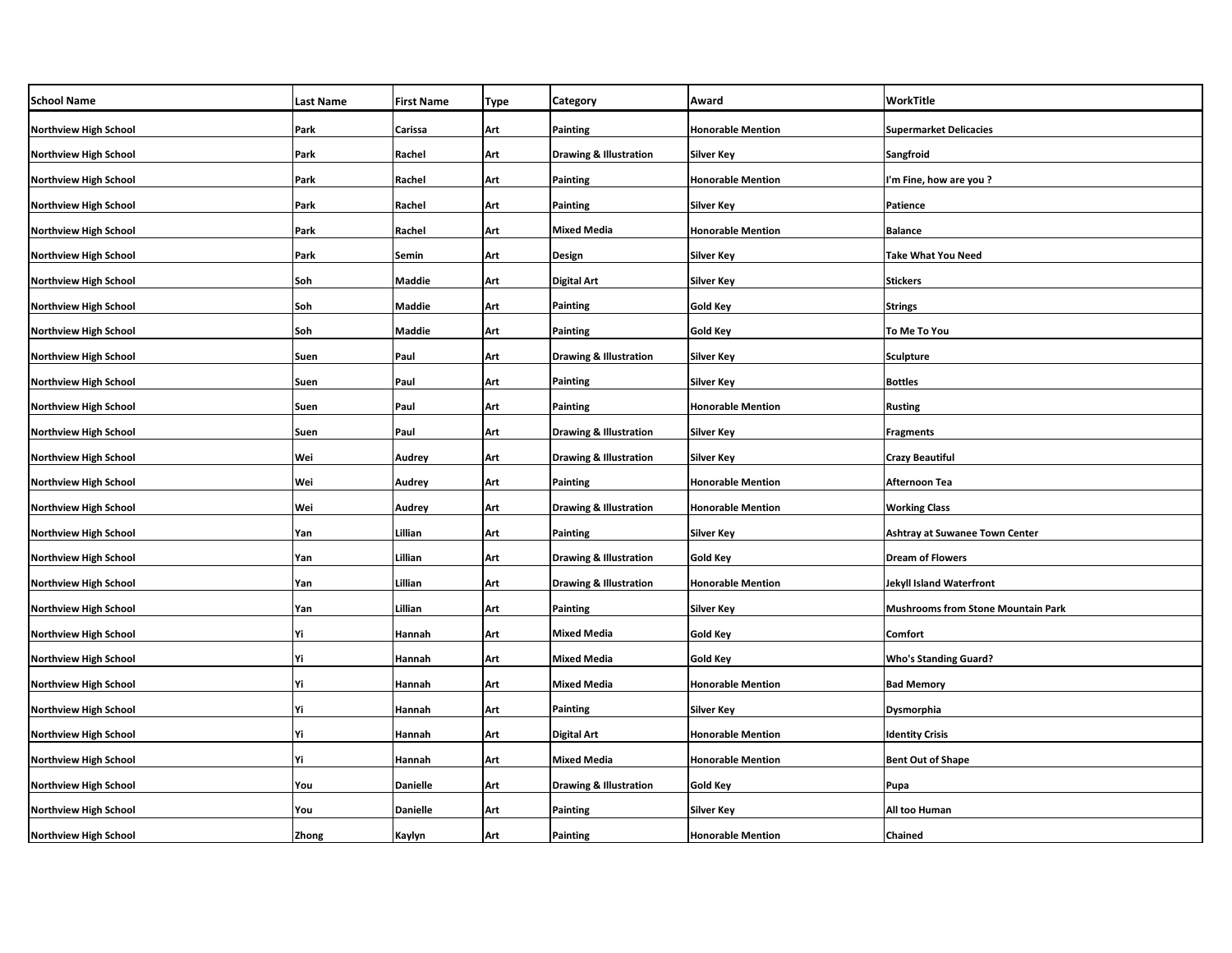| <b>School Name</b>           | <b>Last Name</b>      | <b>First Name</b> | Type                 | Category                          | Award                    | WorkTitle                                                      |
|------------------------------|-----------------------|-------------------|----------------------|-----------------------------------|--------------------------|----------------------------------------------------------------|
| <b>Northview High School</b> | Zhong                 | Kaylyn            | Art                  | <b>Drawing &amp; Illustration</b> | <b>Gold Key</b>          | Put Yourself in My Shoes                                       |
| <b>Northview High School</b> | Zhong                 | Kaylyn            | Art                  | <b>Drawing &amp; Illustration</b> | <b>Honorable Mention</b> | <b>Rebellion at the Dinner Table</b>                           |
| Oconee Co High School        | Day                   | Carolyn           | Art                  | Painting                          | <b>Gold Key</b>          | <b>Sweet Clover</b>                                            |
| Oconee Co High School        | Day                   | Carolyn           | Art                  | Painting                          | <b>Silver Key</b>        | Snapdragon                                                     |
| Oconee Co High School        | Day                   | Carolyn           | <b>Art Portfolio</b> | <b>Art Portfolio</b>              | <b>Honorable Mention</b> | Girlhood                                                       |
| Paideia School               | Aaron                 | Michael           | Art                  | Photography                       | <b>Silver Key</b>        | Shadowboxing                                                   |
| Paideia School               | Ahn                   | Asha              | Art                  | Photography                       | <b>Silver Key</b>        | <b>My Two Identities</b>                                       |
| Paideia School               | Ahn                   | Asha              | Art                  | Photography                       | <b>Silver Key</b>        | <b>Asian Pressures and Expectations</b>                        |
| Paideia School               | Ahn                   | Asha              | Art                  | Photography                       | <b>Honorable Mention</b> | Civic Expression: The Struggle of Asian American Individuality |
| Paideia School               | <b>Alberto Garcia</b> | Eylim             | Art                  | Photography                       | Gold Key                 | <b>Mini Meltdown</b>                                           |
| Paideia School               | Alizadeh              | Sonia             | Art                  | Jewelry                           | <b>Gold Key</b>          | <b>Steer Ring</b>                                              |
| Paideia School               | <b>Alvarez Gamez</b>  | Miguel            | Art                  | Photography                       | Gold Key                 | <b>Mystery Man</b>                                             |
| Paideia School               | <b>Alvarez Gamez</b>  | <b>Miguel</b>     | Art                  | Photography                       | <b>Honorable Mention</b> | Las Milpas, S.LP                                               |
| Paideia School               | Aman                  | Selam             | Art                  | Photography                       | <b>Honorable Mention</b> | Exit                                                           |
| Paideia School               | <b>Bjonness</b>       | Cameron           | Art                  | <b>Digital Art</b>                | Silver Key               | <b>Ego Dissolution</b>                                         |
| Paideia School               | Borodovskaya          | Dasha             | Art                  | <b>Painting</b>                   | <b>Honorable Mention</b> | <b>Self Portrait</b>                                           |
| Paideia School               | <b>Boulis</b>         | Cassie            | Art                  | Photography                       | <b>Silver Key</b>        | <b>Personal Reflection</b>                                     |
| Paideia School               | <b>Boulis</b>         | Cassie            | Art                  | Photography                       | Gold Key                 | <b>What Constitutes A Home?</b>                                |
| Paideia School               | <b>Boulis</b>         | Cassie            | Art                  | Photography                       | <b>Gold Key</b>          | <b>Internal Anxiety, Externally</b>                            |
| Paideia School               | <b>Brown</b>          | Camy              | Art                  | <b>Drawing &amp; Illustration</b> | <b>Honorable Mention</b> | Identity                                                       |
| Paideia School               | <b>Brown</b>          | Camy              | <b>Art Portfolio</b> | <b>Art Portfolio</b>              | <b>Honorable Mention</b> | <b>Afro-textured Hair</b>                                      |
| Paideia School               | <b>Bullard</b>        | Maranda           | Art                  | Photography                       | <b>Honorable Mention</b> | <b>The Back Porch</b>                                          |
| Paideia School               | <b>Bullard</b>        | Maranda           | Art                  | Photography                       | <b>Honorable Mention</b> | <b>Steeple</b>                                                 |
| Paideia School               | Carpenter             | Niko              | Art                  | Photography                       | <b>Silver Key</b>        | Perception                                                     |
| Paideia School               | De Alba               | Esteban           | Art                  | Photography                       | Silver Key               | <b>Waiting for a light</b>                                     |
| Paideia School               | De Alba               | Esteban           | Art                  | Photography                       | <b>Gold Key</b>          | <b>Following My Dads Footsteps</b>                             |
| Paideia School               | Doyle                 | Elizabeth         | Art                  | Photography                       | Gold Key                 | <b>LIPS</b>                                                    |
| Paideia School               | Edge                  | Emma              | Art                  | Jewelry                           | <b>Honorable Mention</b> | <b>Circle Pendant</b>                                          |
| Paideia School               | Edge                  | Emma              | Art                  | Jewelry                           | <b>Honorable Mention</b> | <b>Pop Earrings</b>                                            |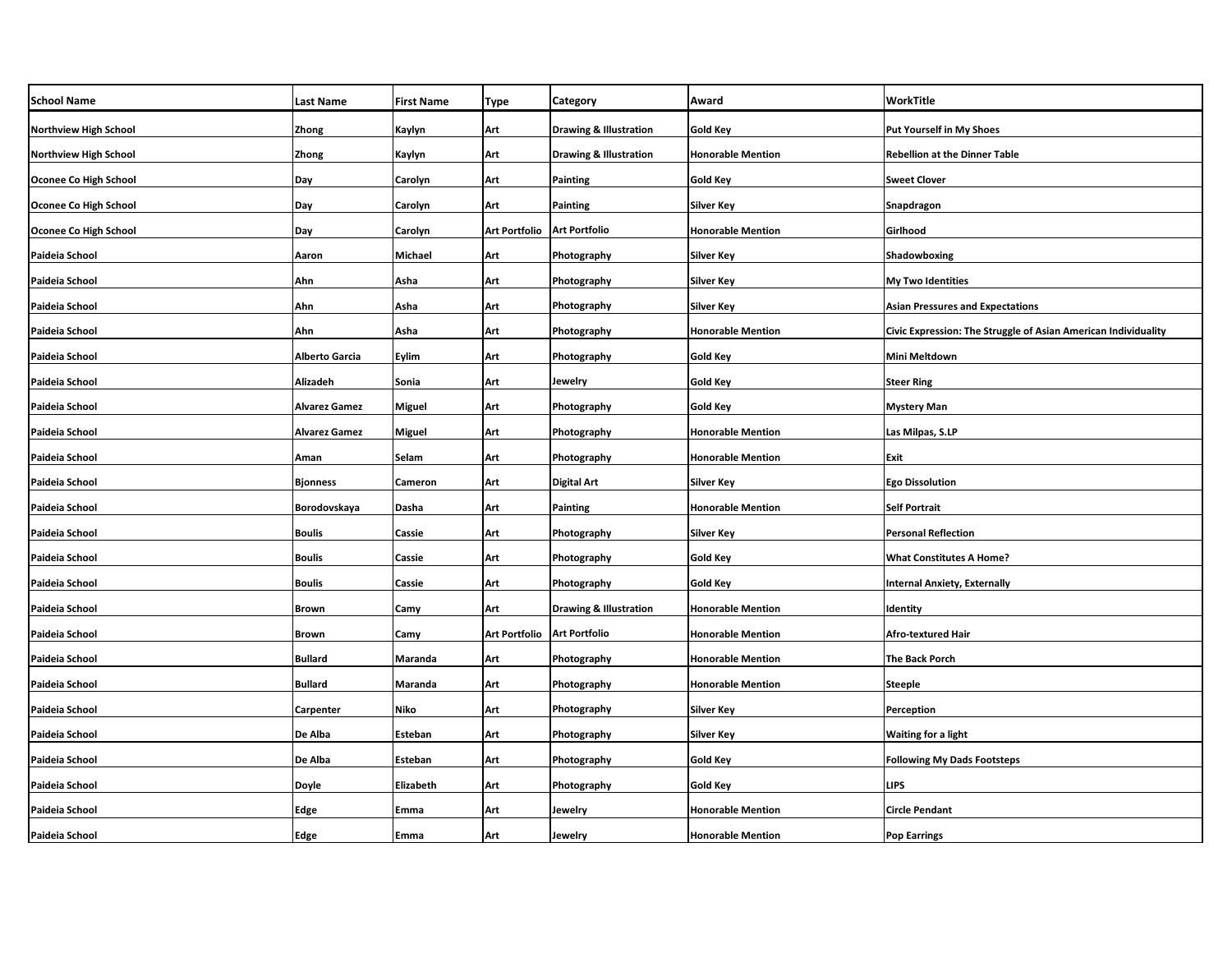| <b>School Name</b> | <b>Last Name</b> | <b>First Name</b> | Type                 | <b>Category</b>                   | Award                    | <b>WorkTitle</b>                       |
|--------------------|------------------|-------------------|----------------------|-----------------------------------|--------------------------|----------------------------------------|
| Paideia School     | Edge             | Emma              | Art                  | Jewelry                           | <b>Honorable Mention</b> | <b>Pop Pendant</b>                     |
| Paideia School     | Eiler            | Ryan              | Art                  | Photography                       | <b>Gold Key</b>          | <b>Grandpa's Kayak</b>                 |
| Paideia School     | <b>Farrell</b>   | Ajanta            | Art                  | Photography                       | <b>Honorable Mention</b> | <b>Topic of Conversation</b>           |
| Paideia School     | <b>Farrell</b>   | Ajanta            | Art                  | Photography                       | Silver Key               | Handlebar                              |
| Paideia School     | <b>Farrell</b>   | Ajanta            | Art                  | Photography                       | Silver Key               | <b>Butterfly Beach</b>                 |
| Paideia School     | <b>Farrell</b>   | Ajanta            | Art                  | Photography                       | Gold Key                 | Mom and Dad                            |
| Paideia School     | <b>Farrell</b>   | Ajanta            | Art                  | Photography                       | Silver Key               | Payphone                               |
| Paideia School     | <b>Farrell</b>   | Ajanta            | Art                  | Photography                       | Gold Key                 | <b>Cruising</b>                        |
| Paideia School     | <b>Farrell</b>   | Ajanta            | Art                  | Photography                       | <b>Honorable Mention</b> | 6.2.2020                               |
| Paideia School     | <b>Felske</b>    | Audrey            | Art                  | <b>Digital Art</b>                | Silver Key               | <b>Chaos in Reflexion</b>              |
| Paideia School     | <b>Felske</b>    | Audrey            | Art                  | <b>Drawing &amp; Illustration</b> | <b>Honorable Mention</b> | Regret                                 |
| Paideia School     | Fischbach        | Molly             | Art                  | Photography                       | <b>Honorable Mention</b> | In the Water                           |
| Paideia School     | Grant            | <b>Bahiyyih</b>   | Art                  | Photography                       | <b>Gold Key</b>          | A Snow Day in the Sand                 |
| Paideia School     | Grant            | <b>Bahiyyih</b>   | Art                  | Photography                       | <b>Honorable Mention</b> | Splitting the Landscape                |
| Paideia School     | Grill            | Lily              | Art                  | Photography                       | <b>Gold Key</b>          | <b>Scarlett Suits</b>                  |
| Paideia School     | Grill            | Lily              | Art                  | Photography                       | <b>Gold Key</b>          | Dog Days                               |
| Paideia School     | Hagan            | William           | Art                  | Photography                       | <b>Honorable Mention</b> | Unseen                                 |
| Paideia School     | Hagan            | William           | Art                  | Photography                       | <b>Honorable Mention</b> | A Brief Story with Dyslexia            |
| Paideia School     | Hales            | <b>McKinley</b>   | Art                  | Photography                       | Gold Key                 | <b>Remember You</b>                    |
| Paideia School     | <b>Hales</b>     | <b>McKinley</b>   | Art                  | Photography                       | Silver Key               | Beginning of the End                   |
| Paideia School     | hammerstrom      | ellery            | Art                  | Photography                       | <b>Honorable Mention</b> | <b>Too Perfect</b>                     |
| Paideia School     | Hobson           | <b>Audie</b>      | Art                  | <b>Digital Art</b>                | <b>Gold Key</b>          | <b>Figures</b>                         |
| Paideia School     | James            | Alexandra         | Art                  | Jewelry                           | Gold Key                 | <b>Curve Ring</b>                      |
| Paideia School     | Johnson          | Jay               | Art                  | Photography                       | <b>Honorable Mention</b> | The Pharmacy on The Corner             |
| Paideia School     | Johnson          | Jay               | Art                  | Photography                       | <b>Honorable Mention</b> | <b>Royal Palms</b>                     |
| Paideia School     | Kamerschen       | Kendall           | Art                  | Photography                       | Silver Key               | Forevermore                            |
| Paideia School     | Kamerschen       | Kendall           | Art                  | Photography                       | <b>Honorable Mention</b> | <b>Spring</b>                          |
| Paideia School     | Kamerschen       | Kendall           | <b>Art Portfolio</b> | <b>Art Portfolio</b>              | Silver Key               | The Beauty in Exile                    |
| Paideia School     | Kamerschen       | Kendall           | Art                  | Photography                       | Gold Key                 | <b>Wonder - From a Chinese Adoptee</b> |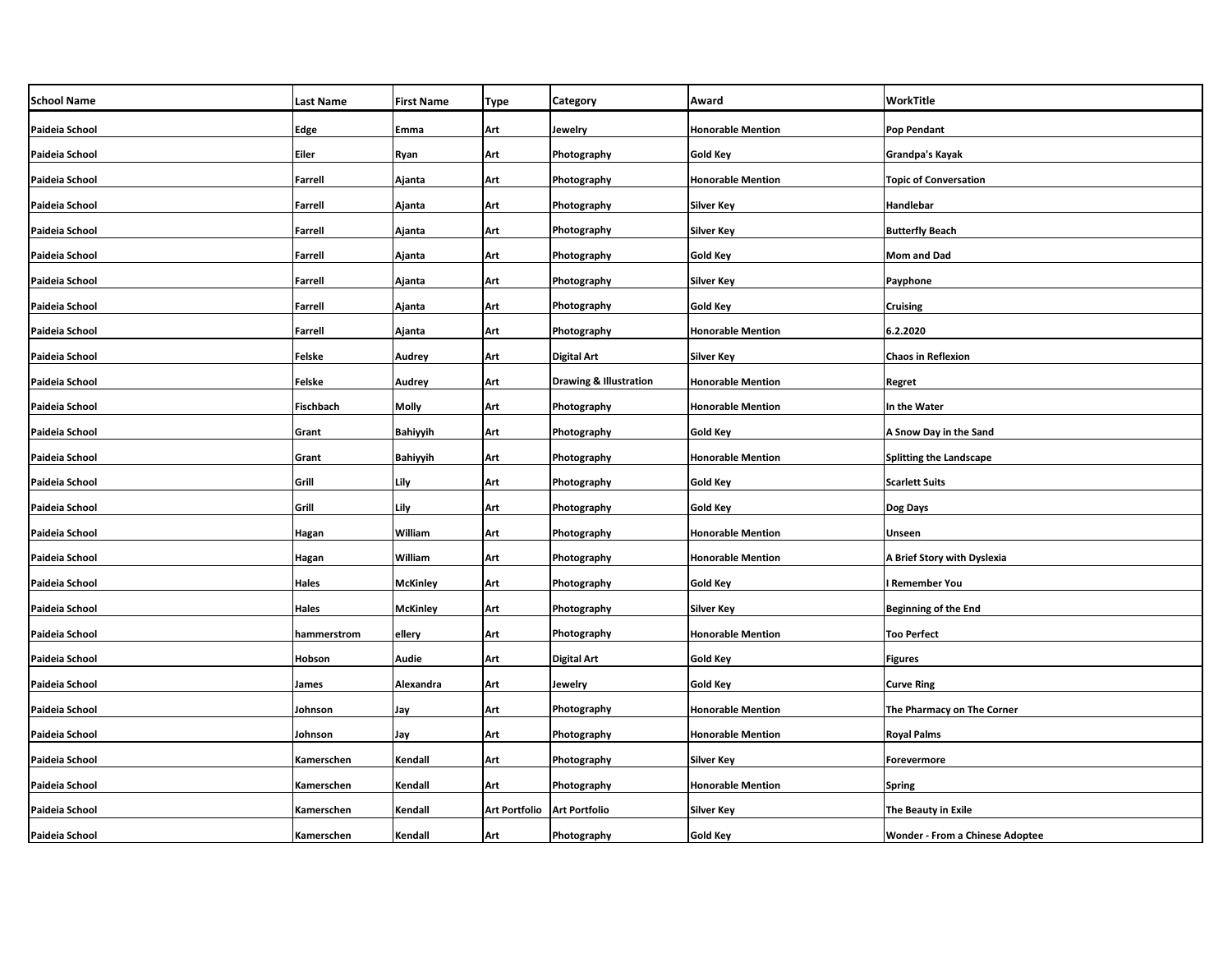| <b>School Name</b> | <b>Last Name</b> | <b>First Name</b> | <b>Type</b>                   | <b>Category</b>    | Award                    | WorkTitle                            |
|--------------------|------------------|-------------------|-------------------------------|--------------------|--------------------------|--------------------------------------|
| Paideia School     | Kamerschen       | Kendall           | Art                           | <b>Digital Art</b> | <b>Honorable Mention</b> | Page 17                              |
| Paideia School     | Kelly            | Duncan            | Art Portfolio   Art Portfolio |                    | <b>Honorable Mention</b> | <b>Fantasy and Reality</b>           |
| Paideia School     | Kirkland         | Kendall           | Art                           | Photography        | <b>Honorable Mention</b> | <b>Returning Home</b>                |
| Paideia School     | levine           | trane             | Art                           | Photography        | Silver Key               | Angles of Atlanta.                   |
| Paideia School     | <b>Margolis</b>  | Lilly             | Art                           | Jewelry            | Silver Key               | <b>Circles Pendant</b>               |
| Paideia School     | <b>McCauley</b>  | Luna              | Art                           | Jewelry            | Gold Key                 | <b>Dome Ring</b>                     |
| Paideia School     | Oxley            | Rowan             | Art                           | <b>Painting</b>    | Gold Key                 | <b>Fish Head</b>                     |
| Paideia School     | Pierce           | Caroline          | Art                           | <b>Comic Art</b>   | Silver Key               | Heatwave                             |
| Paideia School     | Pierce           | Caroline          | Art                           | <b>Comic Art</b>   | Silver Key               | <b>Lunar Changes</b>                 |
| Paideia School     | Pierce           | Caroline          | Art                           | <b>Comic Art</b>   | <b>Honorable Mention</b> | <b>Reverie</b>                       |
| Paideia School     | Reynolds         | <b>Madeline</b>   | Art                           | Photography        | <b>Honorable Mention</b> | <b>Sisters</b>                       |
| Paideia School     | <b>Robbins</b>   | Sasha             | Art                           | Photography        | <b>Silver Key</b>        | Ripple                               |
| Paideia School     | Roque            | Maria             | Art                           | Jewelry            | Silver Key               | <b>Textured Pendant</b>              |
| Paideia School     | <b>Salzinger</b> | <b>Phillip</b>    | Art                           | Photography        | <b>Silver Key</b>        | Studying Until I Don't Have to Think |
| Paideia School     | <b>Salzinger</b> | <b>Phillip</b>    | Art                           | Photography        | Silver Key               | <b>Green Blooms</b>                  |
| Paideia School     | <b>Salzinger</b> | Phillip           | Art                           | Photography        | Silver Key               | Dad                                  |
| Paideia School     | <b>Seefried</b>  | Kolby             | Art                           | Photography        | <b>Gold Key</b>          | Hummingbird                          |
| Paideia School     | <b>Seefried</b>  | Kolby             | Art                           | Photography        | <b>Gold Key</b>          | <b>Screech Owl</b>                   |
| Paideia School     | <b>Seefried</b>  | Kolby             | Art                           | Photography        | <b>Gold Key</b>          | <b>Bird blind</b>                    |
| Paideia School     | Seward           | Isabel            | Art                           | Photography        | Silver Key               | <b>Resting on Long Island</b>        |
| Paideia School     | Seward           | Isabel            | Art                           | Photography        | <b>Silver Key</b>        | <b>Tate, Changing</b>                |
| Paideia School     | <b>Stone</b>     | William           | Art                           | Photography        | Silver Key               | The World Above                      |
| Paideia School     | <b>Stone</b>     | William           | Art                           | Photography        | Silver Key               | Up From the Deep                     |
| Paideia School     | <b>Tope</b>      | Jackson           | Art                           | Photography        | <b>Honorable Mention</b> | <b>Hotel Escalators</b>              |
| Paideia School     | <b>Tope</b>      | Jackson           | Art                           | Photography        | Silver Key               | <b>Window Projcetor</b>              |
| Paideia School     | Tope             | Jackson           | Art                           | Photography        | <b>Honorable Mention</b> | <b>Ocean Storm</b>                   |
| Paideia School     | <b>Tope</b>      | Jackson           | Art                           | Photography        | Gold Key                 | On Break by The Bridge               |
| Paideia School     | Valk             | Ella              | Art                           | Photography        | Silver Key               | Lookout                              |
| Paideia School     | Valk             | Ella              | Art                           | Photography        | Gold Key                 | Oasis                                |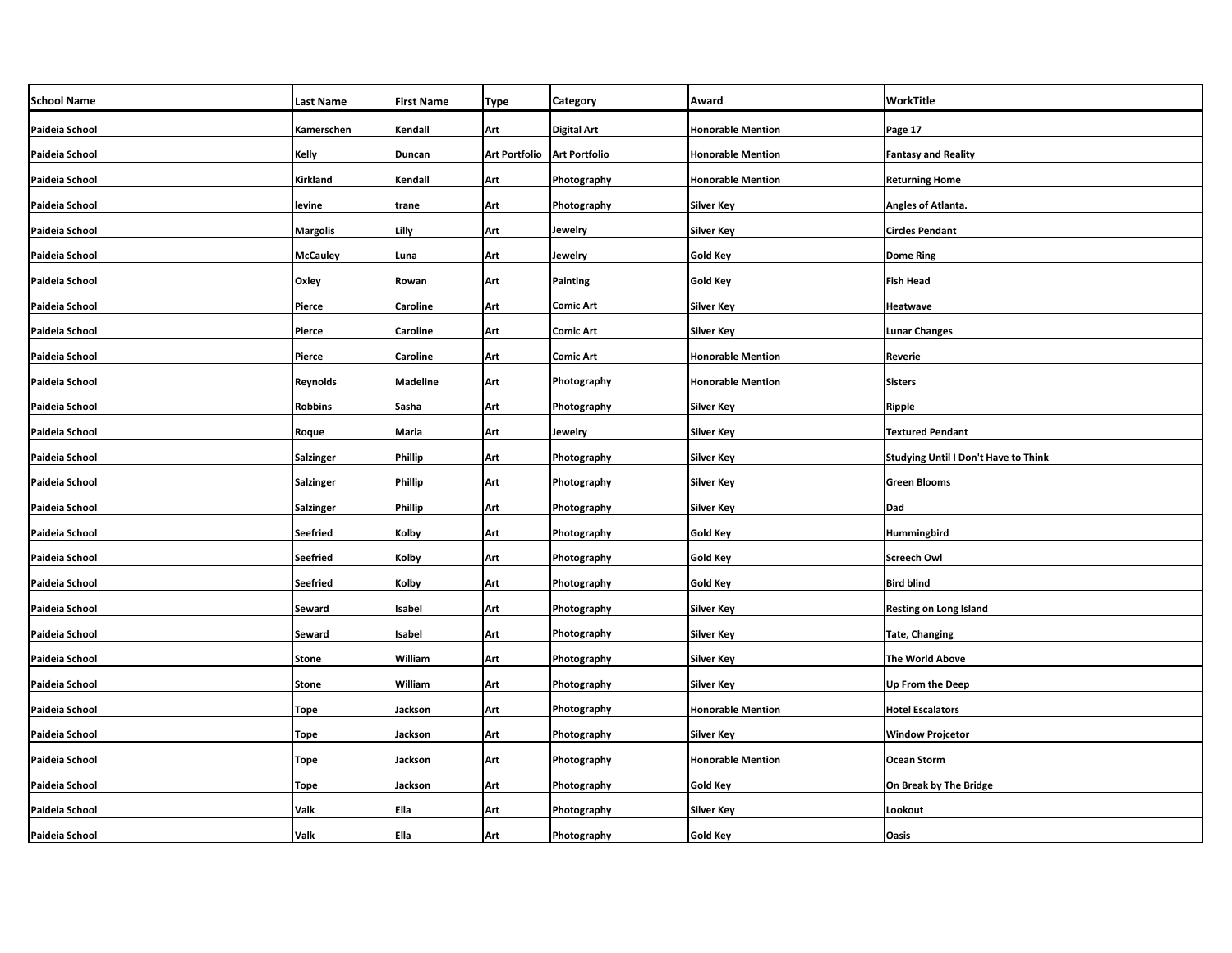| <b>School Name</b>          | <b>Last Name</b> | <b>First Name</b> | Type                 | <b>Category</b>                   | Award                    | WorkTitle                             |
|-----------------------------|------------------|-------------------|----------------------|-----------------------------------|--------------------------|---------------------------------------|
| Paideia School              | Valk             | Ella              | Art                  | Photography                       | <b>Honorable Mention</b> | <b>Ferry Ride</b>                     |
| Paideia School              | Weimann          | Noah              | Art                  | Photography                       | <b>Gold Key</b>          | <b>Summer in Detroit</b>              |
| Paideia School              | Weimann          | Noah              | Art                  | Photography                       | <b>Gold Key</b>          | <b>Reflections</b>                    |
| Paideia School              | Weimann          | Noah              | Art                  | Photography                       | <b>Honorable Mention</b> | St. Joe                               |
| Paideia School              | West             | Cooper            | Art                  | Jewelry                           | <b>Honorable Mention</b> | <b>Silver Pendant</b>                 |
| Paideia School              | West             | Cooper            | Art                  | Jewelry                           | Silver Key               | <b>Mirrored Hearts Earrings</b>       |
| Paideia School              | Will             | Heather           | Art                  | Photography                       | Gold Key                 | Contrast                              |
| Paideia School              | Will             | <b>Heather</b>    | Art                  | Photography                       | <b>Honorable Mention</b> | Smile                                 |
| Paideia School              | Will             | <b>Heather</b>    | Art                  | Photography                       | Silver Key               | Chess Set                             |
| Paideia School              | Wise             | Rainey            | Art                  | Photography                       | <b>Silver Key</b>        | A Walk Under the Arch                 |
| Paideia School              | Wise             | Rainey            | <b>Art Portfolio</b> | <b>Art Portfolio</b>              | <b>Silver Key</b>        | <b>The City That Never Sleeps</b>     |
| Paideia School              | Wise             | Rainey            | Art                  | Photography                       | <b>Gold Key</b>          | <b>Times Square</b>                   |
| Paideia School              | Wise             | Rainey            | Art                  | Photography                       | <b>Gold Key</b>          | <b>Takeoff</b>                        |
| Paideia School              | Wise             | Rainey            | Art                  | Photography                       | <b>Silver Key</b>        | Perpetuation                          |
| Paideia School              | Wu               | Kenji             | Art                  | Photography                       | <b>Gold Key</b>          | Pool Day                              |
| Parkview High School        | Ali              | Khushi            | Art                  | <b>Digital Art</b>                | <b>Gold Key</b>          | Age-Old Story                         |
| Parkview High School        | <b>Baker</b>     | Olaleye           | Art                  | Painting                          | <b>Gold Key</b>          | <b>Same Man Different Perceptions</b> |
| Parkview High School        | <b>Blunck</b>    | Lauren            | Art                  | <b>Sculpture</b>                  | <b>Honorable Mention</b> | <b>Zoom View</b>                      |
| Parkview High School        | Dominguez        | Kimberly          | Art                  | Photography                       | <b>Honorable Mention</b> | Las Gavetas                           |
| Parkview High School        | Faiza            | Farzana           | Art                  | <b>Painting</b>                   | <b>Gold Key</b>          | Worn Out                              |
| Parkview High School        | Faiza            | Farzana           | Art                  | Photography                       | Gold Key                 | <b>Fledgling</b>                      |
| Parkview High School        | Faiza            | Farzana           | Art                  | Design                            | <b>Gold Key</b>          | The boss is always right              |
| Parkview High School        | Faiza            | Farzana           | Art                  | Photography                       | <b>Gold Key</b>          | Boti Knife                            |
| Parkview High School        | Gao              | Lily              | Art                  | Photography                       | <b>Silver Key</b>        | <b>Eyes</b>                           |
| Parkview High School        | Gao              | Lily              | Art                  | <b>Drawing &amp; Illustration</b> | Silver Key               | Cozy                                  |
| Parkview High School        | Ghadiyali        | Shruti            | Art                  | Photography                       | Silver Key               | <b>Summer Vibes</b>                   |
| Parkview High School        | Ghadiyali        | Shruti            | Art                  | Photography                       | <b>Honorable Mention</b> | Gloomy                                |
| Parkview High School        | Ghadiyali        | Shruti            | Art                  | Photography                       | Silver Key               | Eco- Life                             |
| <b>Parkview High School</b> | Rai              | Riya              | Art                  | Photography                       | Silver Key               | <b>Golden Gate</b>                    |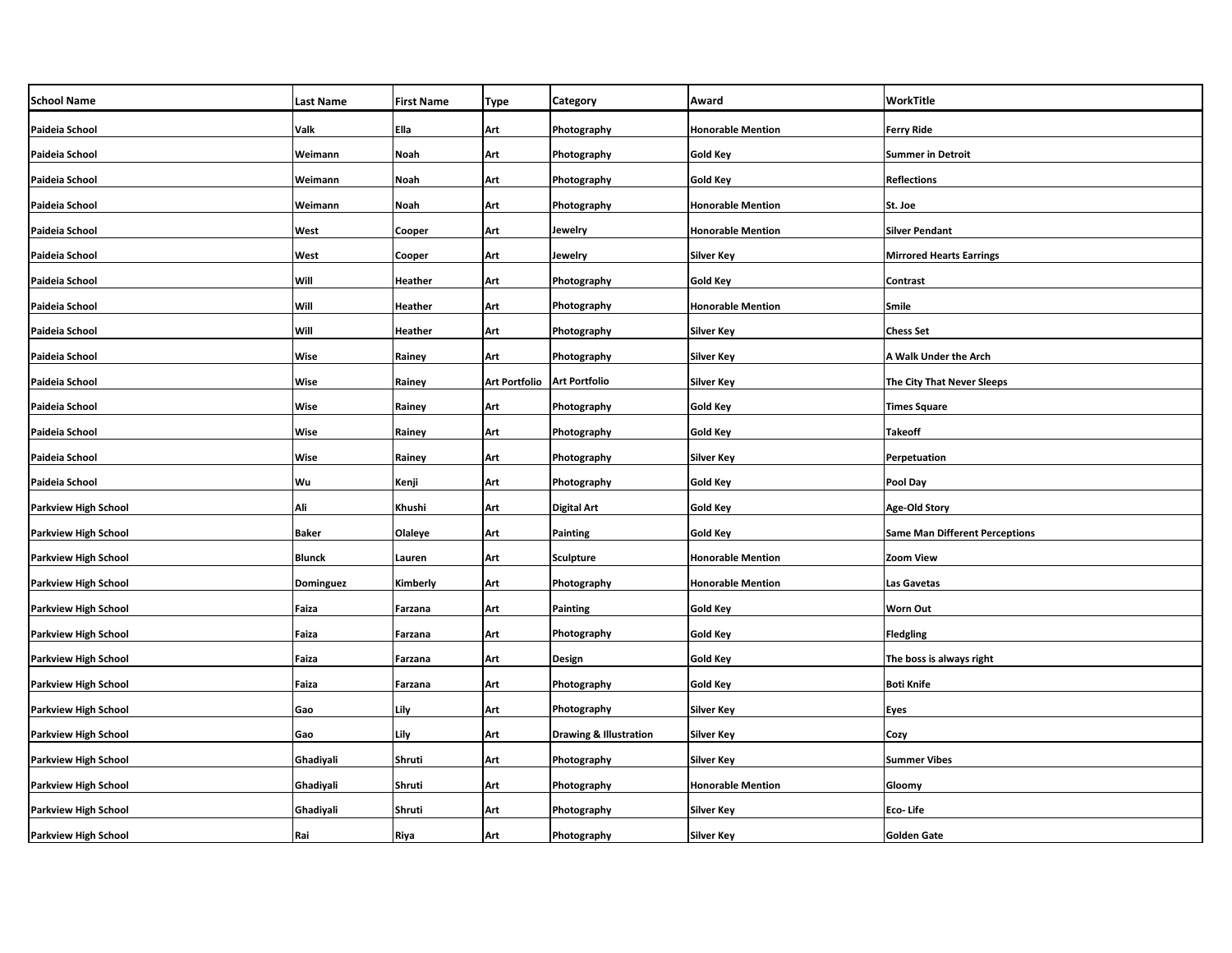| <b>School Name</b>                 | Last Name | <b>First Name</b> | Type                 | Category                          | Award                                     | WorkTitle                     |
|------------------------------------|-----------|-------------------|----------------------|-----------------------------------|-------------------------------------------|-------------------------------|
| <b>Parkview High School</b>        | She       | Sijia             | Art                  | Painting                          | <b>Honorable Mention</b>                  | Rolemodel                     |
| <b>Parkview High School</b>        | Walter    | Reyona            | Art                  | Printmaking                       | Gold Key                                  | Sparrows                      |
| Paul Duke STEM High School         | Kelley    | Shay              | Art                  | <b>Digital Art</b>                | <b>Honorable Mention</b>                  | Reactant                      |
| Paul Duke STEM High School         | Kelley    | Shay              | Art                  | <b>Digital Art</b>                | <b>Honorable Mention</b>                  | <b>Two-Headed Dog</b>         |
| Peachtree Ridge High School        | chung     | charlene          | Art                  | <b>Drawing &amp; Illustration</b> | Gold Key                                  | <b>Emerald Spin</b>           |
| Peachtree Ridge High School        | chung     | charlene          | Art                  | <b>Drawing &amp; Illustration</b> | <b>Gold Key</b>                           | <b>Amber Rust</b>             |
| Peachtree Ridge High School        | chung     | charlene          | Art                  | <b>Mixed Media</b>                | <b>Honorable Mention</b>                  | Mixed Identify                |
| Peachtree Ridge High School        | chung     | charlene          | Art                  | <b>Mixed Media</b>                | <b>Gold Key, American Visions Nominee</b> | <b>Wonderous Choice</b>       |
| Peachtree Ridge High School        | chung     | charlene          | Art                  | <b>Mixed Media</b>                | Silver Key                                | <b>Box of Memories</b>        |
| Peachtree Ridge High School        | chung     | charlene          | Art                  | <b>Drawing &amp; Illustration</b> | <b>Silver Key</b>                         | <b>Reluctant to see</b>       |
| Peachtree Ridge High School        | chung     | charlene          | Art                  | <b>Drawing &amp; Illustration</b> | Silver Key                                | Letting Go of My Childhood    |
| Peachtree Ridge High School        | chung     | charlene          | Art                  | <b>Drawing &amp; Illustration</b> | Gold Key                                  | Setting a Path                |
| Peachtree Ridge High School        | chung     | charlene          | <b>Art Portfolio</b> | <b>Art Portfolio</b>              | Silver Key                                | Route                         |
| Peachtree Ridge High School        | Hwang     | Katie             | Art                  | <b>Painting</b>                   | <b>Honorable Mention</b>                  | <b>Delusious</b>              |
| Peachtree Ridge High School        | Hwang     | Katie             | Art                  | <b>Mixed Media</b>                | Silver Key                                | <b>Imprinted words</b>        |
| Peachtree Ridge High School        | Hwang     | Katie             | Art                  | <b>Mixed Media</b>                | <b>Gold Key</b>                           | Just one more day             |
| Peachtree Ridge High School        | Hwang     | Katie             | Art                  | Sculpture                         | <b>Gold Key</b>                           | <b>Hidden Stereotypes</b>     |
| Peachtree Ridge High School        | Hwang     | Katie             | Art                  | <b>Drawing &amp; Illustration</b> | <b>Silver Key</b>                         | <b>Fizzy Pop!</b>             |
| Peachtree Ridge High School        | Hwang     | Katie             | Art                  | <b>Mixed Media</b>                | Gold Key                                  | <b>Broken Barriers</b>        |
| Peachtree Ridge High School        | Hwang     | Katie             | Art                  | <b>Mixed Media</b>                | <b>Honorable Mention</b>                  | <b>Distortion</b>             |
| Peachtree Ridge High School        | Hwang     | Katie             | Art                  | <b>Drawing &amp; Illustration</b> | Gold Key                                  | Judgement                     |
| Peachtree Ridge High School        | Kim       | <b>Minsung</b>    | Art                  | <b>Drawing &amp; Illustration</b> | <b>Silver Key</b>                         | <b>Desiccated Customs</b>     |
| Peachtree Ridge High School        | Lee       | Jia               | Art                  | Painting                          | Silver Key                                | <b>Hidden Treasure</b>        |
| Peachtree Ridge High School        | Lee       | Jia               | Art                  | <b>Mixed Media</b>                | <b>Honorable Mention</b>                  | Multi-faces                   |
| Peachtree Ridge High School        | Lee       | Jia               | Art                  | <b>Mixed Media</b>                | Silver Key                                | <b>Rules Around Us</b>        |
| Peachtree Ridge High School        | Lee       | Jia               | Art                  | <b>Sculpture</b>                  | <b>Honorable Mention</b>                  | <b>Rooted Habits</b>          |
| Peachtree Ridge High School        | Oh        | Youlim            | Art                  | <b>Drawing &amp; Illustration</b> | <b>Honorable Mention</b>                  | Fuzzybrain                    |
| Peachtree Ridge High School        | Park      | Eryn              | Art                  | <b>Drawing &amp; Illustration</b> | <b>Honorable Mention</b>                  | A Familiar Dance in the Mourn |
| <b>Peachtree Ridge High School</b> | Park      | Eryn              | Art                  | Sculpture                         | <b>Honorable Mention</b>                  | <b>Staying out of touch</b>   |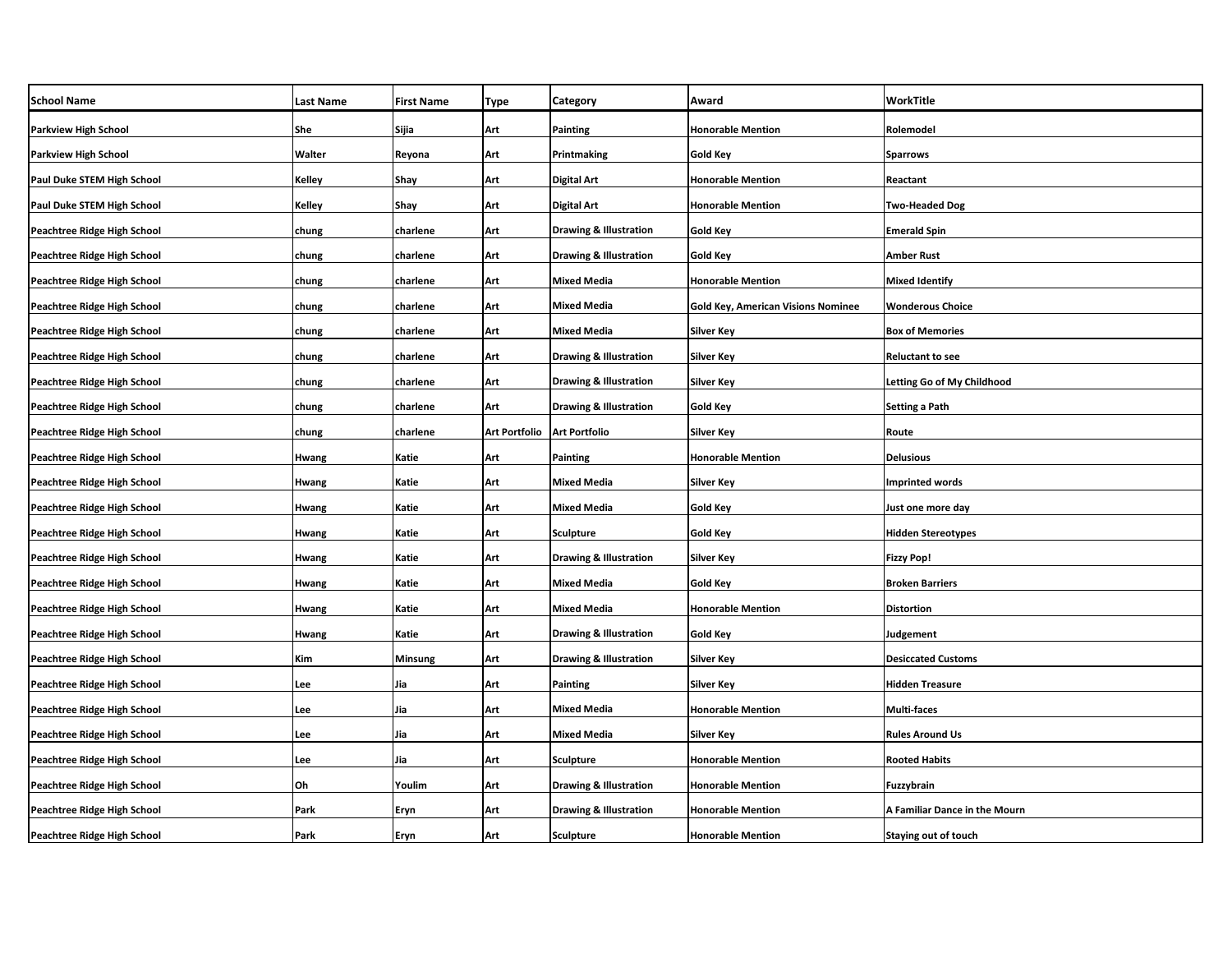| <b>School Name</b>                  | <b>Last Name</b> | <b>First Name</b> | <b>Type</b>          | Category                          | Award                    | WorkTitle                                    |
|-------------------------------------|------------------|-------------------|----------------------|-----------------------------------|--------------------------|----------------------------------------------|
| <b>Pinecrest Academy</b>            | <b>Brajdic</b>   | Miles             | Art                  | <b>Mixed Media</b>                | <b>Honorable Mention</b> | Confusion                                    |
| <b>Pinecrest Academy</b>            | <b>Brajdic</b>   | Miles             | Art                  | Mixed Media                       | <b>Honorable Mention</b> | <b>Emotional Hand</b>                        |
| <b>Pinecrest Academy</b>            | <b>Brajdic</b>   | Miles             | Art                  | <b>Mixed Media</b>                | <b>Honorable Mention</b> | My Own Prison                                |
| <b>Pinecrest Academy</b>            | Osborne          | Jessica           | Art                  | Photography                       | <b>Honorable Mention</b> | <b>Flight</b>                                |
| <b>Providence Christian Academy</b> | Hauck            | Grace             | Art                  | Drawing & Illustration            | <b>Honorable Mention</b> | <b>Box on Box</b>                            |
| <b>Providence Christian Academy</b> | Kim              | Miriam            | Art                  | <b>Mixed Media</b>                | <b>Honorable Mention</b> | <b>Contemplating Identity</b>                |
| <b>Providence Christian Academy</b> | <b>Simmons</b>   | Amani             | Art                  | <b>Drawing &amp; Illustration</b> | <b>Honorable Mention</b> | <b>Screen Protector</b>                      |
| <b>Providence Christian Academy</b> | <b>Simmons</b>   | Amani             | Art                  | Drawing & Illustration            | Silver Key               | <b>Weight Perception</b>                     |
| Rabun Gap Nacoochee School          | Cai              | Boyang            | Art                  | Photography                       | <b>Honorable Mention</b> | Progress? 2021 Jiangxinsha                   |
| Rabun Gap Nacoochee School          | Cai              | Boyang            | Art                  | Photography                       | <b>Honorable Mention</b> | Geometry on the Road                         |
| Rabun Gap Nacoochee School          | Cai              | Boyang            | Art                  | Photography                       | <b>Honorable Mention</b> | Shanghai                                     |
| Rabun Gap Nacoochee School          | Liu              | Scott             | Art                  | <b>Film &amp; Animation</b>       | Silver Key               | Istota Nocny                                 |
| Rabun Gap Nacoochee School          | Liu              | Scott             | <b>Art Portfolio</b> | <b>Art Portfolio</b>              | Gold Key                 | The Buried Giant Production Design           |
| Rabun Gap Nacoochee School          | Liu              | Scott             | <b>Art Portfolio</b> | <b>Art Portfolio</b>              | Gold Key                 | The Museum of Grotesque Non-Existent Objects |
| Rabun Gap Nacoochee School          | Liu              | Scott             | Art                  | <b>Drawing &amp; Illustration</b> | <b>Silver Key</b>        | A Nightly Occurrence                         |
| Rabun Gap Nacoochee School          | Liu              | Scott             | Art                  | <b>Mixed Media</b>                | <b>Honorable Mention</b> | Wardrobe                                     |
| Rabun Gap Nacoochee School          | Liu              | Scott             | Art                  | Sculpture                         | <b>Silver Key</b>        | The Tired Lost Man                           |
| Richmond Hill High School           | Li               | Amy               | Art                  | Painting                          | <b>Honorable Mention</b> | The View from Halfway Down                   |
| Richmond Hill High School           | Li               | Amy               | Art                  | <b>Digital Art</b>                | <b>Honorable Mention</b> | <b>Childhood Memory</b>                      |
| <b>Richmond Hill High School</b>    | Li               | Amy               | Art                  | <b>Painting</b>                   | <b>Honorable Mention</b> | <b>Openly Vulnerable</b>                     |
| Richmond Hill High School           | Li               | Amy               | Art                  | <b>Painting</b>                   | <b>Honorable Mention</b> | Last Stand (Rothko)                          |
| <b>Richmond Hill High School</b>    | Li               | Amy               | Art                  | <b>Digital Art</b>                | Gold Key                 | <b>Food Chain</b>                            |
| Richmond Hill High School           | Marin            | Lana              | Art                  | <b>Ceramics &amp; Glass</b>       | Gold Key                 | <b>Toadbias</b>                              |
| <b>Richmond Hill High School</b>    | Miller           | Madison           | Art                  | <b>Ceramics &amp; Glass</b>       | <b>Silver Key</b>        | Carol                                        |
| Richmond Hill High School           | <b>Mulvanity</b> | Katelyn           | Art                  | <b>Ceramics &amp; Glass</b>       | Silver Key               | Jace and Sayah                               |
| <b>Richmond Hill High School</b>    | <b>Taylor</b>    | Audrey            | Art                  | <b>Ceramics &amp; Glass</b>       | Gold Key                 | Ms. J                                        |
| Richmond Hill High School           | <b>Taylor</b>    | Audrey            | Art                  | <b>Ceramics &amp; Glass</b>       | <b>Honorable Mention</b> | Kevin and Giovanni                           |
| <b>River Trail Middle School</b>    | Doo              | Kaylee            | Art                  | Painting                          | <b>Honorable Mention</b> | <b>Turtle pollution</b>                      |
| <b>Riverwatch Middle School</b>     | <b>Wang</b>      | Hannah            | Art                  | <b>Drawing &amp; Illustration</b> | Gold Key                 | <b>Looking Forward</b>                       |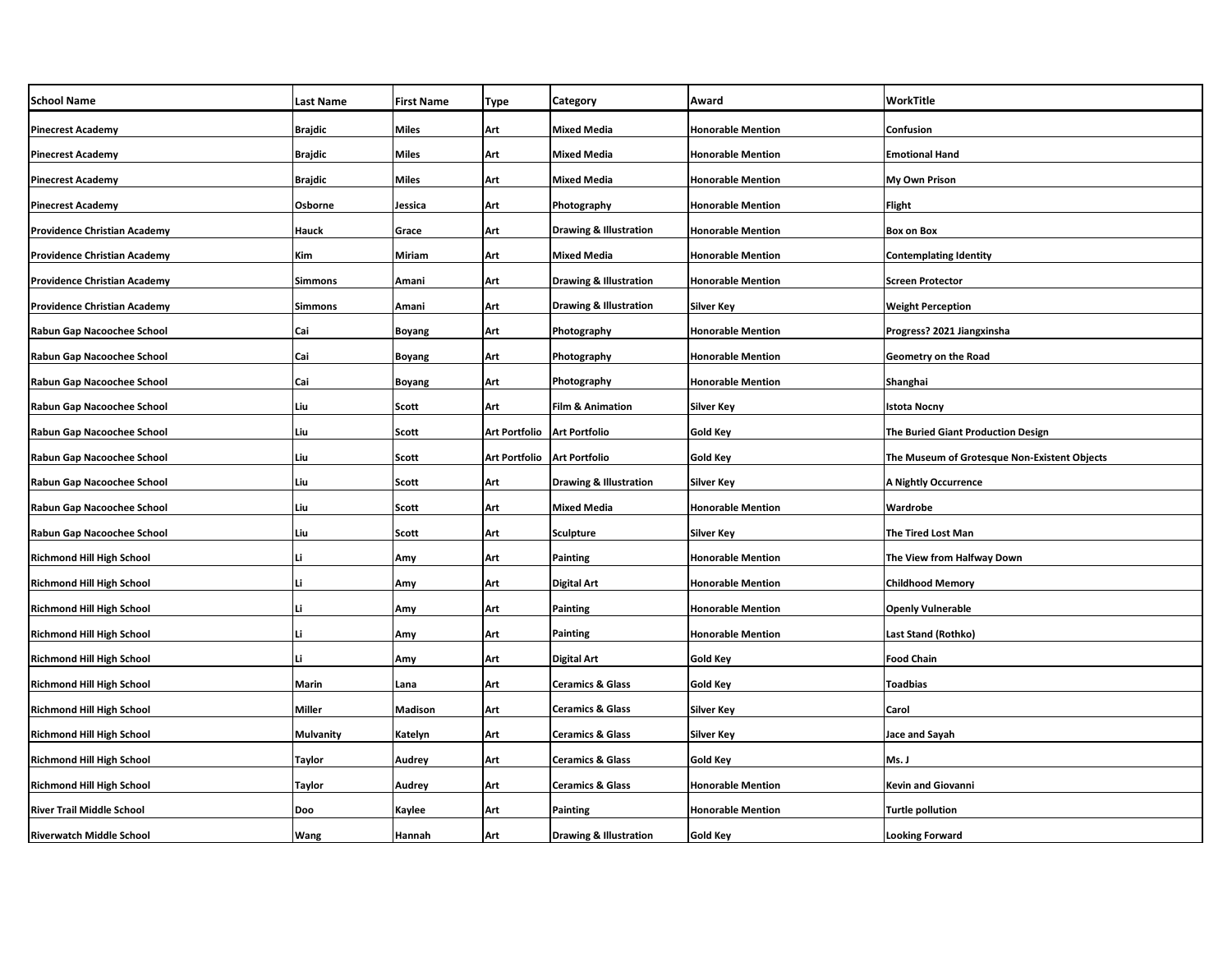| <b>School Name</b>                  | <b>Last Name</b> | <b>First Name</b> | Type | Category                          | Award                    | WorkTitle                |
|-------------------------------------|------------------|-------------------|------|-----------------------------------|--------------------------|--------------------------|
| <b>Riverwatch Middle School</b>     | Yoon             | Cailyn            | Art  | Painting                          | <b>Silver Key</b>        | <b>Until Next Spring</b> |
| Riverwood International High School | <b>Miller</b>    | Ellis             | Art  | Printmaking                       | <b>Honorable Mention</b> | <b>The Sun</b>           |
| <b>Sandy Creek High School</b>      | <b>Blue</b>      | Jawanza           | Art  | Digital Art                       | Gold Key                 | <b>Having Faith</b>      |
| <b>Savannah Arts Academy</b>        | Allen            | <b>McClain</b>    | Art  | <b>Drawing &amp; Illustration</b> | <b>Honorable Mention</b> | <b>The North Face</b>    |
| Savannah Arts Academy               | Allen            | McClain           | Art  | Printmaking                       | <b>Honorable Mention</b> | <b>Home Again</b>        |
| <b>Savannah Arts Academy</b>        | Allen            | McClain           | Art  | <b>Drawing &amp; Illustration</b> | <b>Honorable Mention</b> | <b>Tattered</b>          |
| Savannah Arts Academy               | Allen            | McClain           | Art  | Painting                          | Silver Key               | <b>Duke The Bulldog</b>  |
| Savannah Arts Academy               | Allen            | <b>McClain</b>    | Art  | Painting                          | Gold Key                 | <b>Portrait of Josh</b>  |
| Savannah Arts Academy               | <b>Barnes</b>    | Maia              | Art  | Digital Art                       | <b>Honorable Mention</b> | <b>FREEDOM</b>           |
| Savannah Arts Academy               | <b>Bisard</b>    | Chakii            | Art  | Painting                          | <b>Gold Key</b>          | <b>Nature's Spirit</b>   |
| Savannah Arts Academy               | <b>Bisard</b>    | Chakii            | Art  | Digital Art                       | <b>Honorable Mention</b> | <b>Eye On The Mark</b>   |
| Savannah Arts Academy               | Cusack           | Abigail           | Art  | Printmaking                       | <b>Honorable Mention</b> | <b>Meow Meow</b>         |
| Savannah Arts Academy               | Cusack           | Abigail           | Art  | <b>Drawing &amp; Illustration</b> | <b>Silver Key</b>        | Incommunicado            |
| Savannah Arts Academy               | <b>Dietz</b>     | <b>Elissa</b>     | Art  | Printmaking                       | Gold Key                 | <b>Broken Down</b>       |
| Savannah Arts Academy               | <b>Dietz</b>     | <b>Elissa</b>     | Art  | <b>Drawing &amp; Illustration</b> | Gold Key                 | <b>Bouquet</b>           |
| <b>Savannah Arts Academy</b>        | <b>Dietz</b>     | <b>Elissa</b>     | Art  | <b>Drawing &amp; Illustration</b> | <b>Gold Key</b>          | Nature's Garden          |
| Savannah Arts Academy               | Dunn             | Alyssa            | Art  | Fashion                           | <b>Silver Key</b>        | bedsheet bomber jacket   |
| <b>Savannah Arts Academy</b>        | <b>Edgecombe</b> | Skyler            | Art  | Printmaking                       | <b>Silver Key</b>        | Insecurity               |
| Savannah Arts Academy               | <b>Edgecombe</b> | Skyler            | Art  | <b>Drawing &amp; Illustration</b> | Silver Key               | <b>Anxious</b>           |
| Savannah Arts Academy               | Edgecombe        | <b>Skyler</b>     | Art  | <b>Drawing &amp; Illustration</b> | <b>Honorable Mention</b> | Until Death Do Us Part   |
| Savannah Arts Academy               | <b>Endsley</b>   | Kaitlyn           | Art  | Printmaking                       | <b>Honorable Mention</b> | Bloom                    |
| Savannah Arts Academy               | <b>Endsley</b>   | Kaitlyn           | Art  | Painting                          | <b>Silver Key</b>        | Inflorescence            |
| Savannah Arts Academy               | Furnari          | Ivory             | Art  | Printmaking                       | Silver Key               | <b>Coffee House</b>      |
| Savannah Arts Academy               | gary             | Moses             | Art  | Photography                       | <b>Silver Key</b>        | <b>Passing By</b>        |
| <b>Savannah Arts Academy</b>        | Inga             | Patricia          | Art  | <b>Drawing &amp; Illustration</b> | <b>Honorable Mention</b> | Mak                      |
| <b>Savannah Arts Academy</b>        | Kim              | <b>Emmaline</b>   | Art  | <b>Mixed Media</b>                | <b>Honorable Mention</b> | Pride                    |
| Savannah Arts Academy               | Kurdys           | Kenzie            | Art  | <b>Drawing &amp; Illustration</b> | <b>Honorable Mention</b> | Talia                    |
| Savannah Arts Academy               | Latson           | Micayla           | Art  | Printmaking                       | Gold Key                 | Lantana                  |
| Savannah Arts Academy               | Lilley           | Hasina            | Art  | Mixed Media                       | <b>Honorable Mention</b> | <b>Altered Jungle</b>    |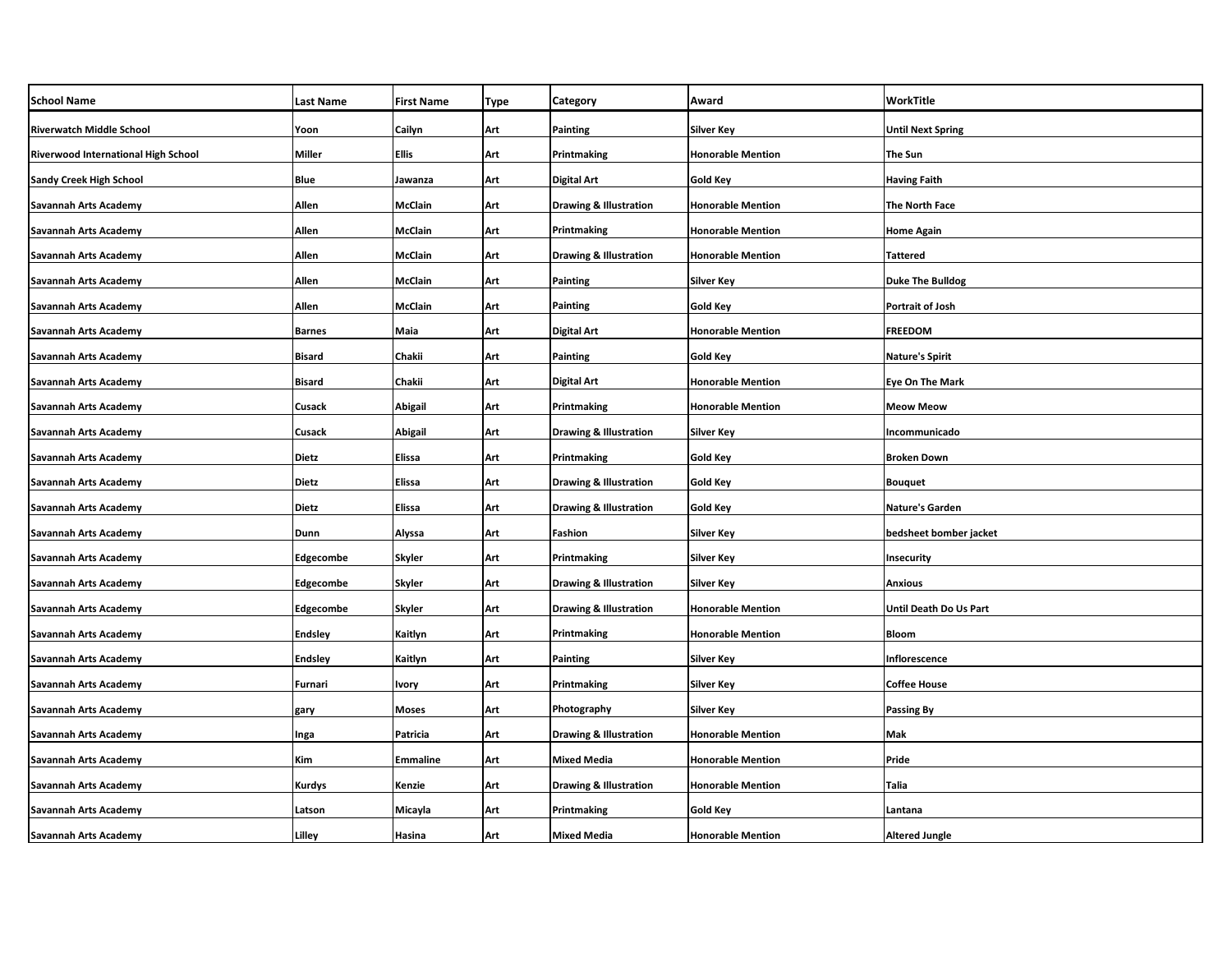| <b>School Name</b>             | <b>Last Name</b>  | <b>First Name</b> | <b>Type</b>          | Category                          | Award                    | WorkTitle                                 |
|--------------------------------|-------------------|-------------------|----------------------|-----------------------------------|--------------------------|-------------------------------------------|
| <b>Savannah Arts Academy</b>   | <b>McCormick</b>  | <b>Mallory</b>    | Art                  | Digital Art                       | <b>Gold Key</b>          | Message Man                               |
| <b>Savannah Arts Academy</b>   | <b>Miller</b>     | Athalea           | Art                  | Digital Art                       | <b>Silver Key</b>        | <b>Fishes Fishing</b>                     |
| Savannah Arts Academy          | <b>Miller</b>     | Athalea           | Art                  | Digital Art                       | <b>Honorable Mention</b> | <b>The Precipice</b>                      |
| Savannah Arts Academy          | Miller            | Athalea           | Art                  | Printmaking                       | <b>Silver Key</b>        | Long-tailed Skipper                       |
| Savannah Arts Academy          | Mirchandani       | Nishka            | Art                  | <b>Drawing &amp; Illustration</b> | <b>Honorable Mention</b> | Gravity                                   |
| Savannah Arts Academy          | Naylor-Johnson    | Avery             | Art                  | Painting                          | Honorable Mention        | <b>Transpicuous Flowering</b>             |
| Savannah Arts Academy          | Nguyen            | Emily             | Art                  | Digital Art                       | <b>Honorable Mention</b> | Desirous Of                               |
| Savannah Arts Academy          | Oh                | Jooyoung          | Art                  | Mixed Media                       | Gold Key                 | Escape                                    |
| Savannah Arts Academy          | Oh                | Jooyoung          | Art                  | <b>Drawing &amp; Illustration</b> | <b>Honorable Mention</b> | <b>Miscalculation</b>                     |
| <b>Savannah Arts Academy</b>   | Oh                | Jooyoung          | Art                  | <b>Drawing &amp; Illustration</b> | <b>Honorable Mention</b> | A Thought Process                         |
| Savannah Arts Academy          | Oh                | Jooyoung          | <b>Art Portfolio</b> | <b>Art Portfolio</b>              | <b>Honorable Mention</b> | <b>Chaos and Order</b>                    |
| Savannah Arts Academy          | Rylander          | Chloe             | Art                  | Digital Art                       | <b>Honorable Mention</b> | <b>The Prophetic View</b>                 |
| Savannah Arts Academy          | <b>Saures</b>     | Nyriel            | Art                  | <b>Drawing &amp; Illustration</b> | Gold Key                 | Reflection                                |
| Savannah Arts Academy          | Singer            | Kadynce           | Art                  | Printmaking                       | Silver Key               | <b>Lily Pond</b>                          |
| Savannah Arts Academy          | <b>Velez Vega</b> | Angelica          | Art                  | Printmaking                       | <b>Silver Key</b>        | St. John's Cathedral                      |
| Savannah Arts Academy          | Velez Vega        | Angelica          | Art                  | Painting                          | <b>Honorable Mention</b> | She's Different, but We're the Same       |
| Savannah Arts Academy          | Watt              | Zoe               | Art                  | Painting                          | Gold Key                 | Portrait of a Hedonist                    |
| Savannah Arts Academy          | Watt              | Zoe               | Art                  | Painting                          | <b>Gold Key</b>          | <b>The Annunciation</b>                   |
| Savannah Arts Academy          | Watt              | Zoe               | Art                  | Painting                          | Silver Key               | <b>Catfish Eyes</b>                       |
| Savannah Arts Academy          | Watt              | Zoe               | Art                  | Painting                          | <b>Honorable Mention</b> | <b>Forgetting the Color of Their Eyes</b> |
| Savannah Arts Academy          | <b>Williams</b>   | Kennedy           | Art                  | Printmaking                       | Gold Key                 | "Nighttime Lily"                          |
| Savannah Arts Academy          | <b>Williams</b>   | Mykle             | Art                  | <b>Drawing &amp; Illustration</b> | <b>Honorable Mention</b> | Riley                                     |
| <b>Savannah Arts Academy</b>   | <b>Williams</b>   | Mykle             | Art                  | <b>Drawing &amp; Illustration</b> | <b>Honorable Mention</b> | Lily                                      |
| <b>Savannah Arts Academy</b>   | <b>Williams</b>   | Mykle             | Art                  | Printmaking                       | <b>Honorable Mention</b> | Joe                                       |
| <b>Savannah Arts Academy</b>   | Zhang             | Victoria          | Art                  | Digital Art                       | <b>Honorable Mention</b> | Bacteriophobia                            |
| <b>Savannah Arts Academy</b>   | Zhang             | Victoria          | Art                  | <b>Digital Art</b>                | <b>Honorable Mention</b> | <b>Midnight Guac</b>                      |
| <b>Savannah Arts Academy</b>   | Zhang             | Victoria          | Art                  | Digital Art                       | Silver Key               | <b>Painted Love</b>                       |
| Savannah Christian Prep School | <b>Batey</b>      | Gracie            | Art                  | <b>Drawing &amp; Illustration</b> | Silver Key               | The World                                 |
| Savannah Christian Prep School | <b>Batey</b>      | Gracie            | Art                  | <b>Drawing &amp; Illustration</b> | <b>Honorable Mention</b> | Ghost of a Boy                            |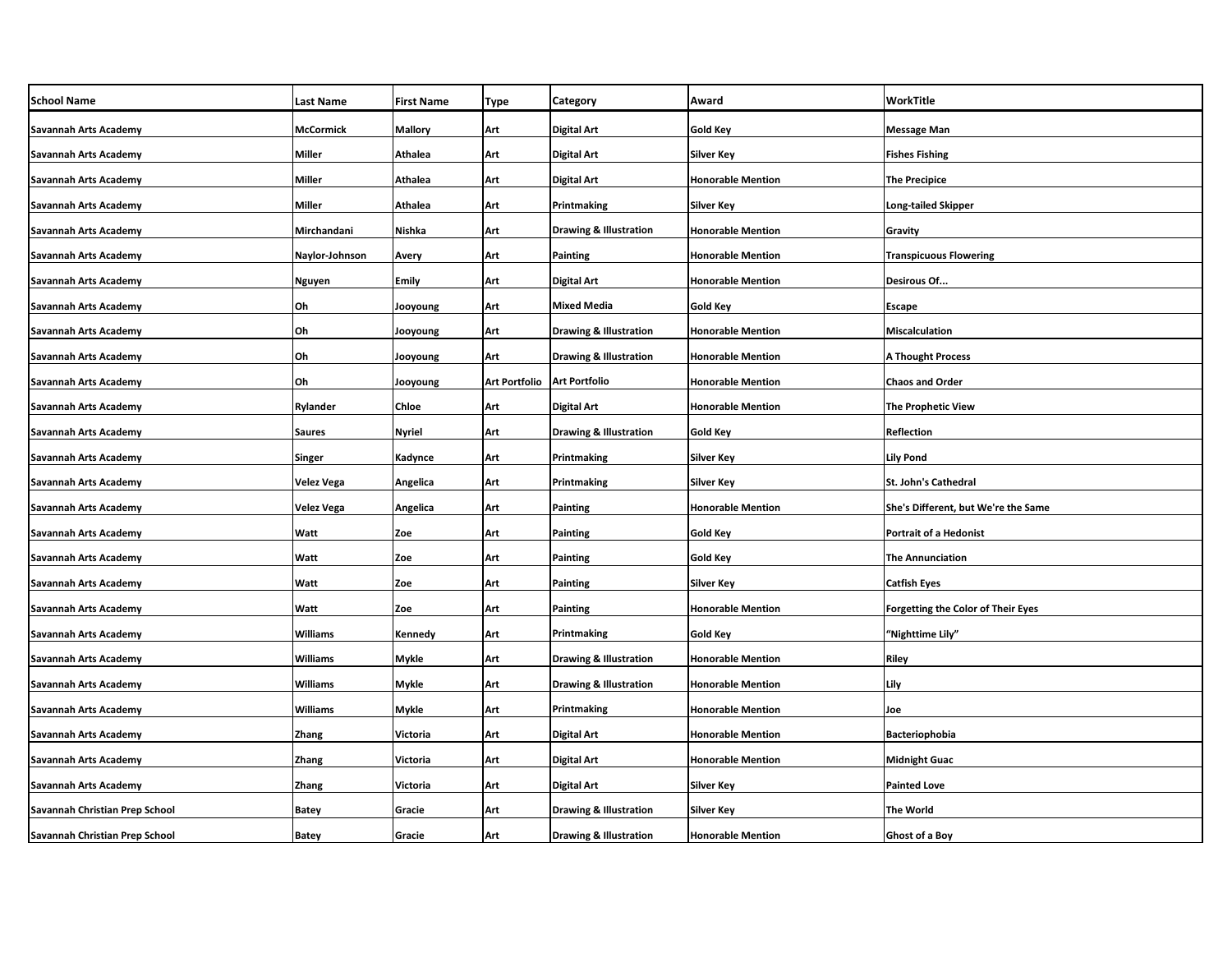| <b>School Name</b>                 | Last Name     | <b>First Name</b> | Type | Category                    | Award                    | WorkTitle                           |
|------------------------------------|---------------|-------------------|------|-----------------------------|--------------------------|-------------------------------------|
| <b>Savannah Country Day School</b> | Avino         | Haley             | Art  | Photography                 | <b>Honorable Mention</b> | <b>Purple Building</b>              |
| <b>Savannah Country Day School</b> | Carlson       | Reagan            | Art  | <b>Painting</b>             | Gold Key                 | Legacy                              |
| Savannah Country Day School        | Dewalt        | Harry             | Art  | <b>Ceramics &amp; Glass</b> | Silver Key               | <b>Nesting Bowls</b>                |
| <b>Savannah Country Day School</b> | <b>Dooley</b> | Josephina         | Art  | <b>Ceramics &amp; Glass</b> | <b>Honorable Mention</b> | <b>Ceramic Vase Set</b>             |
| Savannah Country Day School        | <b>Dooley</b> | Josephina         | Art  | <b>Ceramics &amp; Glass</b> | Silver Key               | Brown Pot with Lid                  |
| <b>Savannah Country Day School</b> | Hiltzheimer   | Haley             | Art  | Photography                 | <b>Honorable Mention</b> | <b>Ants Eye</b>                     |
| Savannah Country Day School        | Lotter        | Reed              | Art  | <b>Ceramics &amp; Glass</b> | Gold Key                 | Chip and dip bowl                   |
| <b>Savannah Country Day School</b> | McGoldrick    | Julia             | Art  | Photography                 | <b>Honorable Mention</b> | House 1                             |
| Savannah Country Day School        | McGoldrick    | Julia             | Art  | Photography                 | <b>Honorable Mention</b> | House 3                             |
| <b>Savannah Country Day School</b> | Mondy         | Anna              | Art  | <b>Ceramics &amp; Glass</b> | <b>Silver Key</b>        | <b>Teapot</b>                       |
| Savannah Country Day School        | Myers         | Jack Owen         | Art  | Design                      | <b>Silver Key</b>        | AA Logo                             |
| <b>Savannah Country Day School</b> | <b>Neely</b>  | John              | Art  | <b>Ceramics &amp; Glass</b> | <b>Honorable Mention</b> | <b>Manta Ray Bowl</b>               |
| <b>Savannah Country Day School</b> | <b>Neely</b>  | John              | Art  | <b>Ceramics &amp; Glass</b> | <b>Honorable Mention</b> | <b>Snowy Mountain Bowl</b>          |
| <b>Savannah Country Day School</b> | <b>Neely</b>  | John              | Art  | <b>Ceramics &amp; Glass</b> | <b>Honorable Mention</b> | <b>Black and Blue Splatter Bowl</b> |
| <b>Savannah Country Day School</b> | Neely         | John              | Art  | <b>Ceramics &amp; Glass</b> | Silver Key               | <b>Turquoise Drip Bowl</b>          |
| <b>Savannah Country Day School</b> | <b>Neely</b>  | John              | Art  | <b>Ceramics &amp; Glass</b> | <b>Honorable Mention</b> | <b>Grey and Red Splatter Bowl</b>   |
| <b>Savannah Country Day School</b> | <b>Neely</b>  | John              | Art  | <b>Ceramics &amp; Glass</b> | <b>Honorable Mention</b> | <b>Alpine Mug</b>                   |
| <b>Savannah Country Day School</b> | Perrin        | Jade              | Art  | <b>Digital Art</b>          | <b>Silver Key</b>        | <b>Untitled</b>                     |
| Savannah Country Day School        | <b>Sparks</b> | Lauren            | Art  | Photography                 | <b>Honorable Mention</b> | <b>Falling</b>                      |
| Savannah Country Day School        | <b>Sparks</b> | Lauren            | Art  | Photography                 | <b>Silver Key</b>        | <b>False Hope</b>                   |
| <b>Savannah Country Day School</b> | <b>Sparks</b> | Lauren            | Art  | Photography                 | <b>Honorable Mention</b> | Hope                                |
| <b>Savannah Country Day School</b> | <b>Sparks</b> | Lauren            | Art  | Photography                 | <b>Honorable Mention</b> | <b>Runaway Bride</b>                |
| <b>Savannah Country Day School</b> | <b>Sparks</b> | Lauren            | Art  | Photography                 | Gold Key                 | <b>Light Trails</b>                 |
| <b>Savannah Country Day School</b> | <b>Sparks</b> | Lauren            | Art  | Photography                 | <b>Honorable Mention</b> | Mirror                              |
| <b>Savannah Country Day School</b> | <b>Sparks</b> | Lauren            | Art  | Photography                 | <b>Honorable Mention</b> | Self Reflection                     |
| <b>Savannah Country Day School</b> | <b>Sparks</b> | Lauren            | Art  | Photography                 | <b>Honorable Mention</b> | UFO?                                |
| <b>Savannah Country Day School</b> | Sparks        | Lauren            | Art  | Photography                 | Silver Key               | <b>Wet Dog</b>                      |
| <b>Savannah Country Day School</b> | Watson        | Soren             | Art  | <b>Ceramics &amp; Glass</b> | <b>Honorable Mention</b> | <b>Rustic Tea set</b>               |
| <b>Savannah Country Day School</b> | Wollenburg    | Rachel            | Art  | Photography                 | <b>Honorable Mention</b> | Anna                                |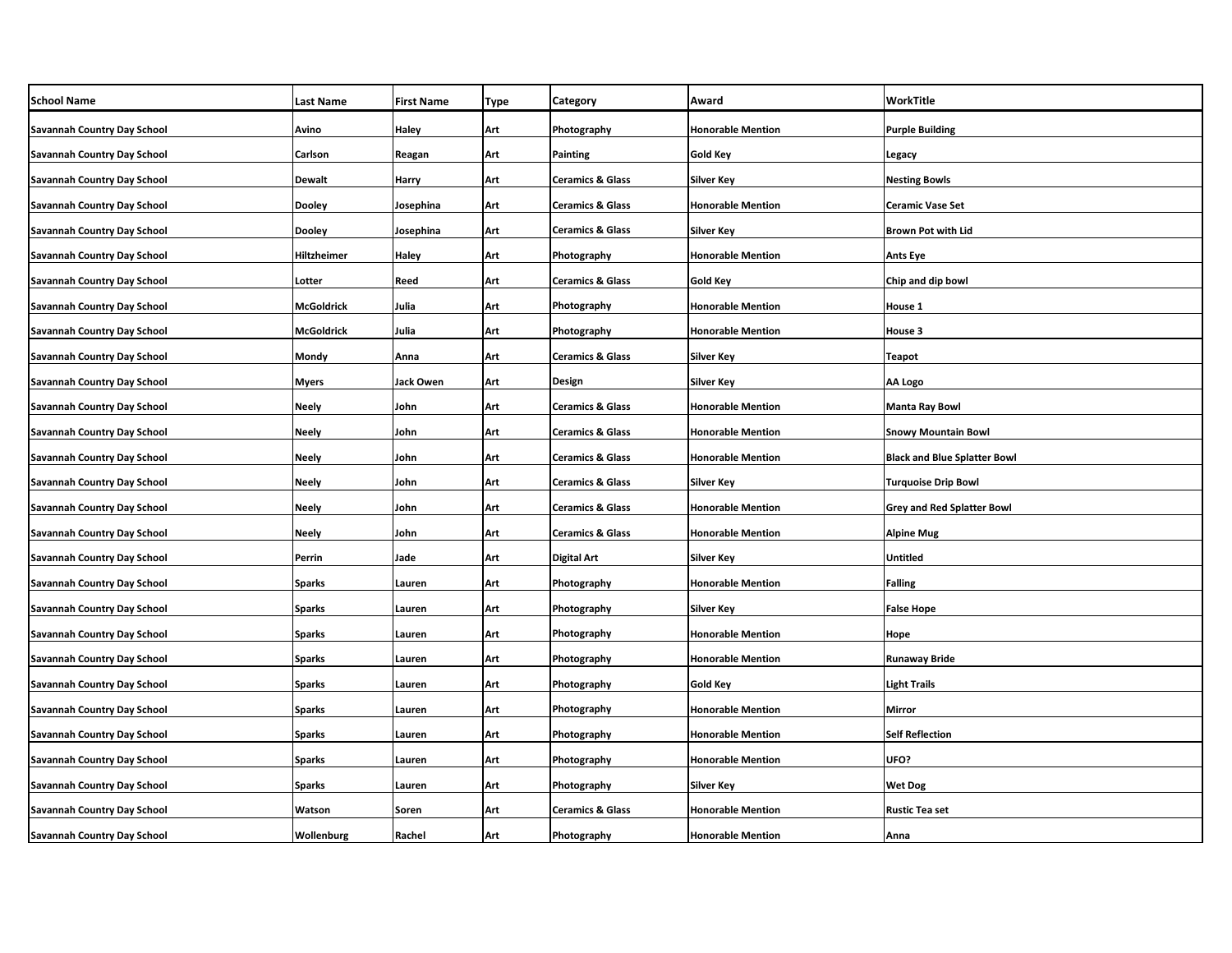| <b>School Name</b>            | <b>Last Name</b> | <b>First Name</b> | Type                 | Category                          | Award                    | WorkTitle                             |
|-------------------------------|------------------|-------------------|----------------------|-----------------------------------|--------------------------|---------------------------------------|
| Savannah Country Day School   | Wollenburg       | Rachel            | Art                  | Photography                       | <b>Silver Key</b>        | <b>Motion Anna</b>                    |
| Savannah Country Day School   | Wollenburg       | Rachel            | Art                  | Jewelry                           | <b>Honorable Mention</b> | <b>Jewelry Etching</b>                |
| South Forsyth High School     | Leung            | Kayla             | Art                  | <b>Drawing &amp; Illustration</b> | <b>Honorable Mention</b> | Unaware                               |
| South Forsyth High School     | Liu              | Zhiqi             | Art                  | <b>Drawing &amp; Illustration</b> | Silver Key               | <b>Confused Identity</b>              |
| South Forsyth High School     | Narendrakumar    | Anish             | Art                  | <b>Film &amp; Animation</b>       | Gold Key                 | After Hours (Directed by Anish Naren) |
| South Forsyth High School     | Wang             | Yuchen            | Art                  | <b>Drawing &amp; Illustration</b> | <b>Silver Key</b>        | Chromaception                         |
| South Forsyth High School     | Wang             | Yuchen            | Art                  | <b>Drawing &amp; Illustration</b> | Silver Key               | <b>Makeup Your Emotions</b>           |
| South Forsyth High School     | Wang             | Yuchen            | Art                  | Painting                          | Gold Key                 | <b>Still Life Study</b>               |
| South Forsyth High School     | Zhu              | Wenli             | Art                  | <b>Drawing &amp; Illustration</b> | Gold Key                 | Paranoid                              |
| South Forsyth High School     | Zhu              | Wenli             | Art                  | <b>Drawing &amp; Illustration</b> | <b>Silver Key</b>        | <b>Rusted Dreams</b>                  |
| South Forsyth High School     | Zhu              | Wenli             | Art                  | <b>Mixed Media</b>                | Gold Key                 | <b>Weight of Triumph</b>              |
| South Gwinnett High School    | Adetoyinbo       | Ayooluwa          | Art                  | Comic Art                         | <b>Silver Key</b>        | I thought it would be different.      |
| South Gwinnett High School    | Adetoyinbo       | Ayooluwa          | Art                  | Digital Art                       | <b>Silver Key</b>        | Kemi character exploration            |
| South Gwinnett High School    | Grady            | Sana              | Art                  | <b>Digital Art</b>                | <b>Honorable Mention</b> | Jazz Age                              |
| South Gwinnett High School    | LoBlack          | Dominique         | Art                  | <b>Drawing &amp; Illustration</b> | <b>Honorable Mention</b> | <b>Comparison Kills</b>               |
| <b>St Francis High School</b> | <b>Baker</b>     | Hannah            | <b>Art Portfolio</b> | <b>Art Portfolio</b>              | Silver Key               | <b>Modern Art Nouveau</b>             |
| <b>St Francis High School</b> | <b>Hoag</b>      | <b>Margaret</b>   | Art                  | <b>Ceramics &amp; Glass</b>       | Gold Key                 | <b>Angelic and Aflush</b>             |
| <b>St Francis High School</b> | Kim              | Addison           | Art                  | <b>Ceramics &amp; Glass</b>       | <b>Honorable Mention</b> | Chicken-Lickin                        |
| <b>St Francis High School</b> | King             | Annie             | Art                  | Digital Art                       | <b>Honorable Mention</b> | <b>Let's Talk</b>                     |
| <b>St Francis High School</b> | Mille            | Aspen             | Art                  | <b>Ceramics &amp; Glass</b>       | <b>Honorable Mention</b> | Marmee's set                          |
| <b>St Francis High School</b> | Wyatt            | Sa'Mya            | Art                  | <b>Ceramics &amp; Glass</b>       | Silver Key               | <b>Kintsugi Treasure</b>              |
| <b>St Pius X High School</b>  | Richardson       | Katharine         | Art                  | Painting                          | <b>Silver Key</b>        | <b>The Library</b>                    |
| <b>St Vincent's Academy</b>   | Fox              | Kyrin             | Art                  | Painting                          | <b>Honorable Mention</b> | <b>Souls</b>                          |
| <b>Statesboro High School</b> | <b>Borck</b>     | <b>Bailey</b>     | Art Portfolio        | <b>Art Portfolio</b>              | <b>Honorable Mention</b> | The Illusion of Crossroads            |
| <b>Statesboro High School</b> | Kim              | Minju             | Art                  | <b>Mixed Media</b>                | Honorable Mention        | Luxurious Trash                       |
| <b>Statesboro High School</b> | Kim              | Minju             | Art                  | <b>Ceramics &amp; Glass</b>       | <b>Honorable Mention</b> | Isotonicity                           |
| <b>Statesboro High School</b> | Kim              | Minju             | Art Portfolio        | <b>Art Portfolio</b>              | Silver Key               | <b>A Collection of Textures</b>       |
| <b>Statesboro High School</b> | mace             | sabina            | Art                  | Painting                          | <b>Honorable Mention</b> | <b>Fabric</b>                         |
| <b>Statesboro High School</b> | mace             | sabina            | Art                  | Painting                          | <b>Honorable Mention</b> | <b>Monochromatic Light</b>            |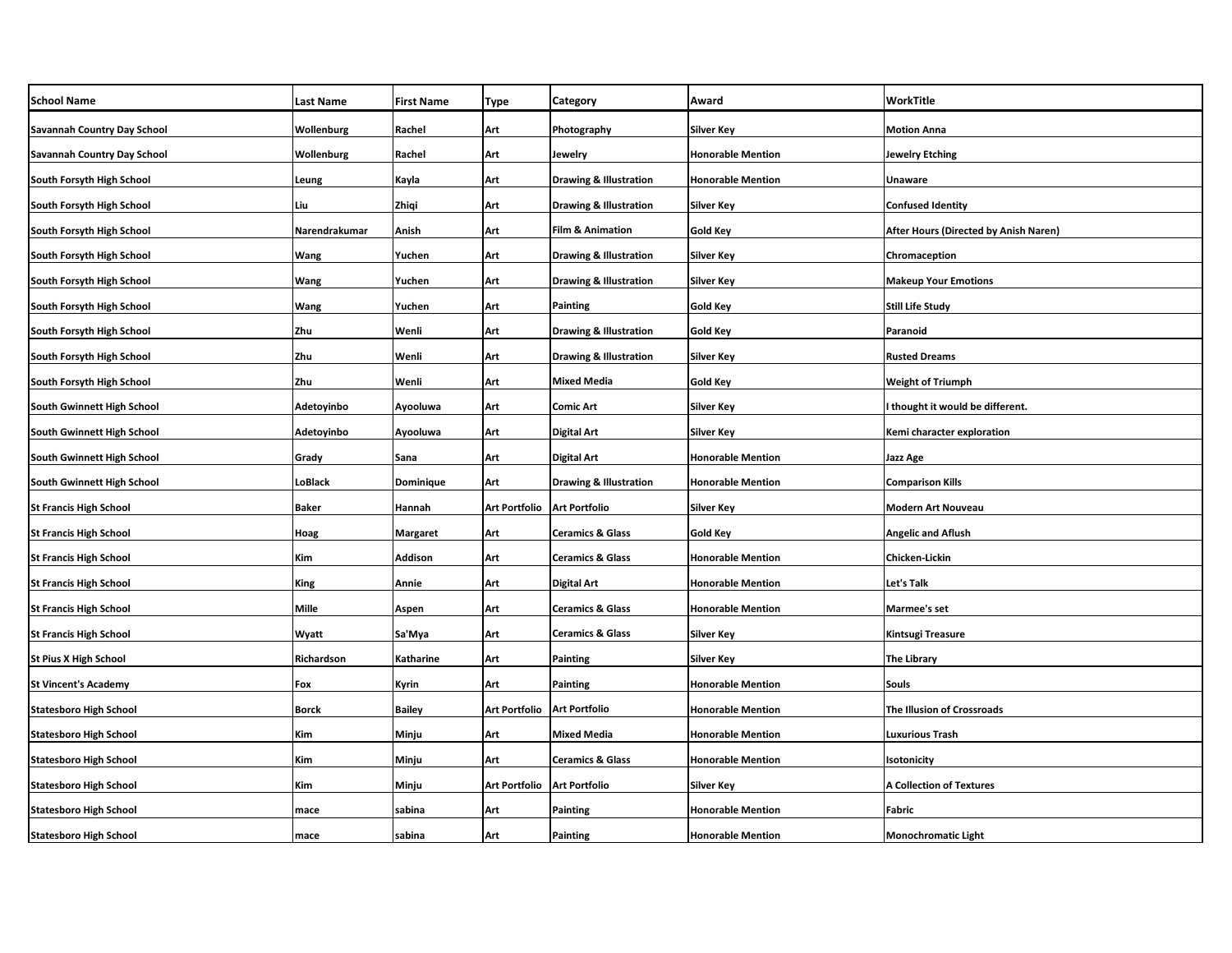| <b>School Name</b>               | <b>Last Name</b> | <b>First Name</b> | Type          | Category                                 | Award                    | WorkTitle                                |
|----------------------------------|------------------|-------------------|---------------|------------------------------------------|--------------------------|------------------------------------------|
| <b>Stratford Academy</b>         | Amos             | <b>Haviland</b>   | Art           | <b>Sculpture</b>                         | <b>Honorable Mention</b> | <b>Untitled</b>                          |
| <b>Stratford Academy</b>         | Jordan           | Emma              | Art           | Sculpture                                | <b>Silver Key</b>        | Time                                     |
| <b>Sunny Fine Art School</b>     | Ren              | Angela            | Art           | Painting                                 | <b>Silver Key</b>        | <b>The Unexpected Visitor</b>            |
| <b>Sunny Fine Art School</b>     | Ren              | Angela            | Art           | Painting                                 | Silver Key               | <b>Before The Audition</b>               |
| <b>Sunny Fine Art School</b>     | Shu              | Bobby             | Art           | Painting                                 | <b>Silver Key</b>        | <b>Desired happiness</b>                 |
| <b>Sunny Fine Art School</b>     | Shu              | <b>Bobby</b>      | Art           | <b>Drawing &amp; Illustration</b>        | <b>Silver Key</b>        | <b>Fellow Gentleman</b>                  |
| <b>Sunny Fine Art School</b>     | Su               | Michelle          | Art           | Painting                                 | <b>Silver Key</b>        | <b>Sunburn Remedy</b>                    |
| <b>Tallulah Falls School</b>     | Ma               | Amy               | Art           | <b>Drawing &amp; Illustration</b>        | Gold Key                 | <b>Controlling Heart</b>                 |
| Tallulah Falls School            | Ma               | Amy               | Art           | <b>Drawing &amp; Illustration</b>        | <b>Honorable Mention</b> | <b>Old Memories</b>                      |
| <b>Taylor Road Middle School</b> | Caminha          | Camila            | Art           | Painting                                 | <b>Honorable Mention</b> | <b>Sharp Colors</b>                      |
| Taylor Road Middle School        | Liu              | Luna              | Art           | <b>Drawing &amp; Illustration</b>        | Gold Key                 | <b>Embracing Nature</b>                  |
| The Howard School                | Green            | Kaci              | Art           | Sculpture                                | <b>Silver Key</b>        | <b>Under Your Wing</b>                   |
| The Howard School                | Juliano          | <b>Wallis</b>     | Art           | Photography<br>Architecture & Industrial | <b>Honorable Mention</b> | <b>Not Quite</b>                         |
| <b>Veterans High School</b>      | <b>Brown</b>     | Daviyun           | Art           | Design                                   | <b>Silver Key</b>        | My own hypercar design concept           |
| <b>Walker School</b>             | March            | Caroline          | Art           | Photography                              | Silver Key               | betsy                                    |
| <b>Walker School</b>             | March            | Caroline          | Art           | Photography                              | <b>Honorable Mention</b> | Susan                                    |
| <b>Walton High School</b>        | <b>Birdsong</b>  | <b>Bailey</b>     | Art           | Photography                              | <b>Gold Key</b>          | Overshadow                               |
| <b>Walton High School</b>        | <b>Birdsong</b>  | <b>Bailey</b>     | Art           | Photography                              | <b>Honorable Mention</b> | <b>BLOSSOM</b>                           |
| <b>Walton High School</b>        | He               | Jennifer          | Art           | Painting                                 | Gold Key                 | From Here on Out                         |
| <b>Walton High School</b>        | He               | Jennifer          | Art           | <b>Mixed Media</b>                       | <b>Silver Key</b>        | The Similarities Between Dogs and Owners |
| <b>Walton High School</b>        | Jang             | Alyssa            | Art           | Digital Art                              | <b>Honorable Mention</b> | Growth                                   |
| <b>Walton High School</b>        | Jang             | Alyssa            | Art           | Digital Art                              | <b>Honorable Mention</b> | Horang-i                                 |
| <b>Walton High School</b>        | Kim              | Chloe             | Art           | <b>Sculpture</b>                         | <b>Honorable Mention</b> | <b>Styrogami- The Chaos Called Life</b>  |
| <b>Walton High School</b>        | Kim              | Suemin            | Art           | <b>Drawing &amp; Illustration</b>        | Gold Key                 | Myeong-dong                              |
| <b>Walton High School</b>        | Kim              | Suemin            | Art           | <b>Drawing &amp; Illustration</b>        | <b>Honorable Mention</b> | Hayes                                    |
| <b>Walton High School</b>        | Kim              | Suemin            | Art Portfolio | <b>Art Portfolio</b>                     | <b>Silver Key</b>        | Observation                              |
| <b>Walton High School</b>        | Kim              | Suemin            | Art           | <b>Drawing &amp; Illustration</b>        | Silver Key               | <b>Busan</b>                             |
| <b>Walton High School</b>        | Kim              | Suemin            | Art           | <b>Drawing &amp; Illustration</b>        | Gold Key                 | Samcheon-dong                            |
| <b>Walton High School</b>        | Lehman           | Victoria          | Art           | <b>Mixed Media</b>                       | <b>Honorable Mention</b> | <b>Chair Still Life</b>                  |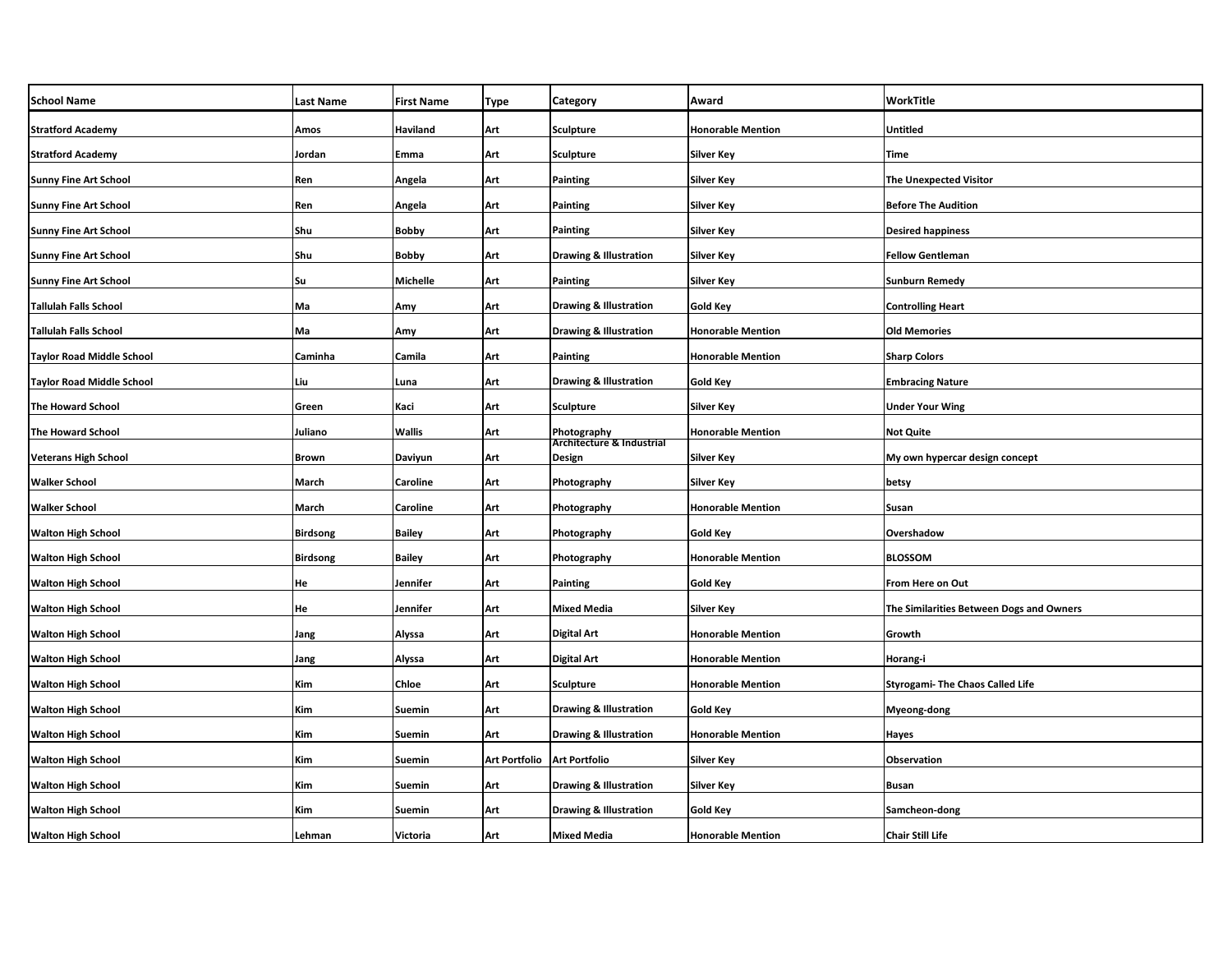| <b>School Name</b>              | <b>Last Name</b>  | <b>First Name</b> | <b>Type</b>          | Category                          | Award                    | WorkTitle                           |
|---------------------------------|-------------------|-------------------|----------------------|-----------------------------------|--------------------------|-------------------------------------|
| <b>Walton High School</b>       | <b>Mocklar</b>    | Zoe               | Art                  | <b>Mixed Media</b>                | <b>Honorable Mention</b> | Inside                              |
| <b>Walton High School</b>       | Ross              | Emily             | Art                  | Mixed Media                       | <b>Silver Key</b>        | Agoraphobia                         |
| <b>Walton High School</b>       | Ross              | <b>Emily</b>      | Art                  | <b>Mixed Media</b>                | <b>Silver Key</b>        | Reflection                          |
| <b>Walton High School</b>       | Yao               | Tiffany           | Art                  | <b>Drawing &amp; Illustration</b> | <b>Honorable Mention</b> | A Dozen Pears                       |
| <b>Walton High School</b>       | Yao               | Tiffany           | Art                  | Painting                          | <b>Honorable Mention</b> | <b>Under the Sunlight</b>           |
| <b>Walton High School</b>       | Zhang             | Claire            | Art                  | Painting                          | Honorable Mention        | <b>Child's Perspective</b>          |
| Webb Bridge Middle School       | Kang              | Kaiyue            | Art                  | Painting                          | <b>Honorable Mention</b> | Rescue                              |
| <b>Wesleyan School</b>          | Adent             | Kate              | Art                  | Digital Art                       | <b>Honorable Mention</b> | More Than a Smile.                  |
| <b>Wesleyan School</b>          | Ayala             | Alemania          | Art                  | <b>Ceramics &amp; Glass</b>       | Gold Key                 | Oxidestick                          |
| <b>Wesleyan School</b>          | <b>Bishop</b>     | Norah             | Art                  | <b>Painting</b>                   | <b>Honorable Mention</b> | Ram of Isaac                        |
| Wesleyan School                 | Gilliam           | Audrey            | Art                  | Photography                       | Silver Key               | <b>Golden Touch</b>                 |
| Wesleyan School                 | Gilliam           | Audrey            | Art                  | <b>Drawing &amp; Illustration</b> | <b>Silver Key</b>        | <b>Force Fed</b>                    |
| <b>Wesleyan School</b>          | Gilliam           | Audrey            | Art                  | <b>Drawing &amp; Illustration</b> | <b>Honorable Mention</b> | <b>The Gap</b>                      |
| Wesleyan School                 | Godfrey           | Emily             | Art                  | Photography                       | <b>Silver Key</b>        | <b>Fine Line</b>                    |
| Wesleyan School                 | Lawson            | Annabelle         | Art                  | Painting                          | <b>Honorable Mention</b> | <b>Capturing a Memory</b>           |
| Wesleyan School                 | <b>Maxwell</b>    | Mackenzie         | Art                  | <b>Sculpture</b>                  | <b>Honorable Mention</b> | <b>Phoenix Feather Sconce</b>       |
| Wesleyan School                 | Noel              | Jennifer          | Art                  | <b>Drawing &amp; Illustration</b> | <b>Honorable Mention</b> | The farmer's market                 |
| Wesleyan School                 | <b>Noel</b>       | Jennifer          | Art                  | <b>Drawing &amp; Illustration</b> | <b>Honorable Mention</b> | The effects of water pollution      |
| <b>Wesleyan School</b>          | Nydam             | Lily              | Art                  | Photography                       | Silver Key               | The Renaissance of Beauty           |
| Wesleyan School                 | Pickering         | ЕG                | Art                  | Digital Art                       | <b>Gold Key</b>          | Koi Fish                            |
| <b>Wesleyan School</b>          | Tian              | Elijah            | Art                  | <b>Drawing &amp; Illustration</b> | <b>Honorable Mention</b> | Garlic                              |
| Wesleyan School                 | <b>Tian</b>       | Elizabeth         | Art                  | <b>Drawing &amp; Illustration</b> | <b>Gold Key</b>          | <b>Suffocating</b>                  |
| Wesleyan School                 | Villa             | Sophie            | Art                  | Painting                          | Silver Key               | <b>Empty Bodies With Gold Souls</b> |
| <b>West Forsyth High School</b> | <b>Allbritton</b> | Emily             | <b>Art Portfolio</b> | <b>Art Portfolio</b>              | <b>Honorable Mention</b> | When I Was A Kid                    |
| West Forsyth High School        | <b>Bietz</b>      | Lauren            | Art                  | <b>Drawing &amp; Illustration</b> | <b>Honorable Mention</b> | Sandman                             |
| <b>West Forsyth High School</b> | Kosasi            | Alyn              | Art                  | Painting                          | <b>Honorable Mention</b> | <b>Cultural Identity</b>            |
| <b>Westminster School</b>       | <b>Andrews</b>    | Katherine         | Art                  | <b>Mixed Media</b>                | <b>Honorable Mention</b> | <b>Dancing Queen</b>                |
| <b>Westminster School</b>       | Ganesh            | Saanjali          | Art                  | Photography                       | Silver Key               | Earth's Little Quirk                |
| <b>Westminster School</b>       | Hernandez         | Lily              | Art                  | <b>Mixed Media</b>                | <b>Honorable Mention</b> | <b>Swirly World</b>                 |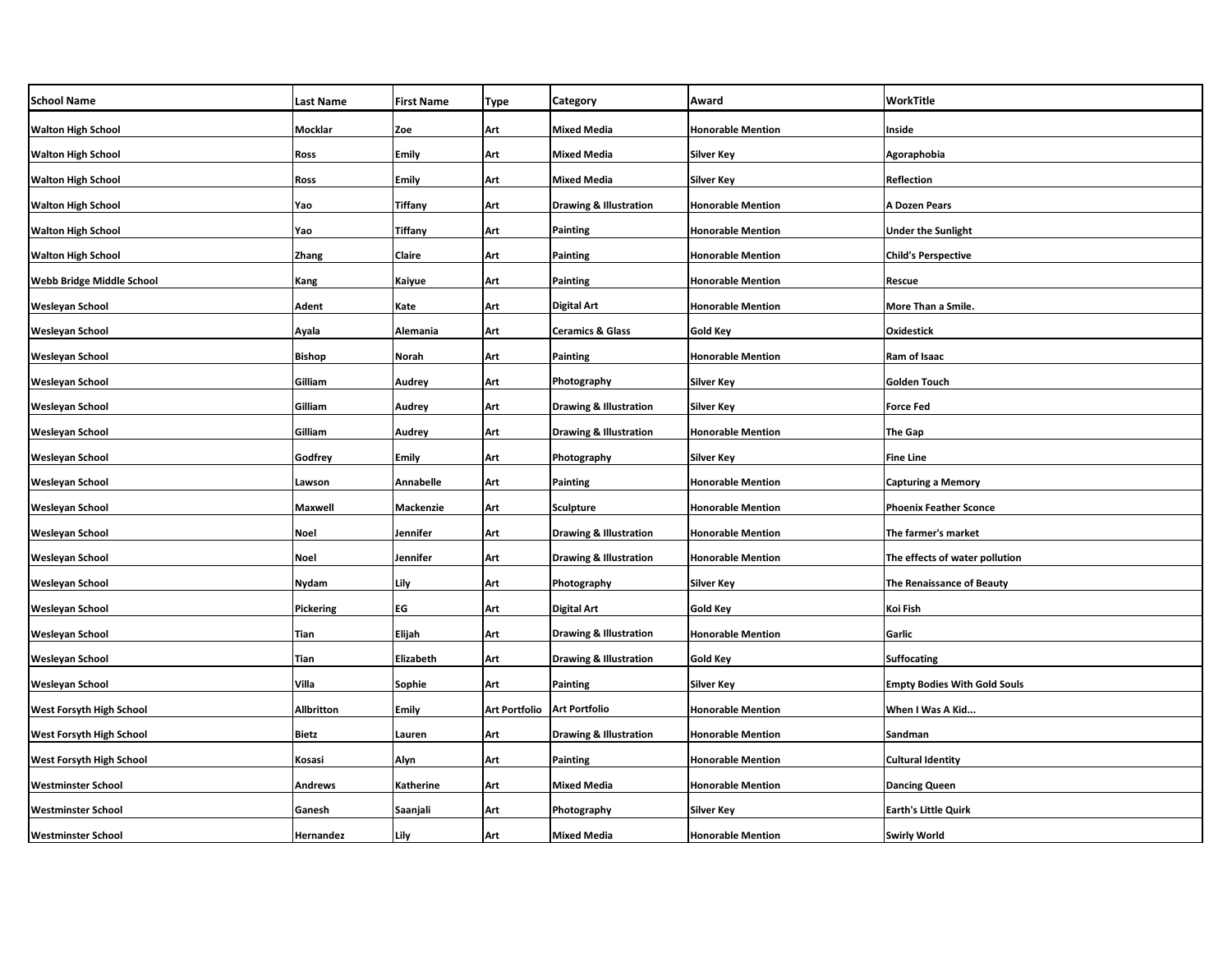| <b>School Name</b>        | <b>Last Name</b> | <b>First Name</b> | Type          | Category                          | Award                    | WorkTitle                                 |
|---------------------------|------------------|-------------------|---------------|-----------------------------------|--------------------------|-------------------------------------------|
| <b>Westminster School</b> | Koh              | Jaimie            | Art           | <b>Drawing &amp; Illustration</b> | <b>Silver Key</b>        | <b>Pursuing Perfection</b>                |
| <b>Westminster School</b> | Lee              | Alexandra         | Art           | <b>Digital Art</b>                | Gold Key                 | <b>Floral Envelopment</b>                 |
| <b>Westminster School</b> | Lee              | Alexandra         | Art           | <b>Mixed Media</b>                | <b>Honorable Mention</b> | Whitewash                                 |
| <b>Westminster School</b> | Liu              | Michelle          | Art           | <b>Sculpture</b>                  | <b>Gold Key</b>          | Inverse                                   |
| <b>Westminster School</b> | Liu              | Michelle          | Art Portfolio | <b>Art Portfolio</b>              | Silver Key               | Perception                                |
| <b>Westminster School</b> | Liu              | Michelle          | Art           | Sculpture                         | <b>Honorable Mention</b> | Reincarnation                             |
| <b>Westminster School</b> | <b>Searcy</b>    | Campbelle         | Art           | Painting                          | Gold Key                 | <b>Wanda's: Inequality is our Recipe</b>  |
| <b>Westminster School</b> | <b>Searcy</b>    | Campbelle         | Art           | Painting                          | <b>Honorable Mention</b> | Wall-sized Frankenstein Painting/ Collage |
| <b>Westminster School</b> | Searcy           | Campbelle         | Art           | Fashion                           | Gold Key                 | Campbelle Soup Jacket: Mm Mm Good         |
| <b>Westminster School</b> | <b>Searcy</b>    | Campbelle         | Art           | Fashion                           | <b>Honorable Mention</b> | <b>Campaign Chaos</b>                     |
| <b>Westminster School</b> | Searcy           | Campbelle         | Art           | <b>Mixed Media</b>                | <b>Honorable Mention</b> | Willow on the Track                       |
| <b>Westminster School</b> | Searcy           | Campbelle         | Art           | <b>Mixed Media</b>                | <b>Honorable Mention</b> | "Have Some More"                          |
| <b>Westminster School</b> | <b>Searcy</b>    | Campbelle         | Art           | Fashion                           | Silver Key               | <b>Hoodie Raincoat</b>                    |
| <b>Westminster School</b> | Wa               | Alex              | Art           | Painting                          | <b>Gold Key</b>          | <b>Mentor</b>                             |
| <b>Westminster School</b> | Wa               | Alex              | Art           | Painting                          | Gold Key                 | "It wasn't me!"                           |
| <b>Westminster School</b> | Wa               | Alex              | Art           | <b>Painting</b>                   | <b>Silver Key</b>        | Calm before the Storm                     |
| <b>Westminster School</b> | Wa               | Alex              | Art           | <b>Drawing &amp; Illustration</b> | <b>Silver Key</b>        | <b>Waiting</b>                            |
| <b>Westminster School</b> | Wong             | Ava               | Art           | Photography                       | <b>Honorable Mention</b> | <b>Inquisitive Marine Life</b>            |
| <b>Westminster School</b> | <b>Wong</b>      | Ava               | Art           | Photography                       | Gold Key                 | <b>Trout Conservatory</b>                 |
| <b>Westminster School</b> | Wong             | Ava               | Art           | Photography                       | <b>Honorable Mention</b> | <b>Dreamscape</b>                         |
| <b>Westminster School</b> | Yuan             | Alexandra         | Art           | <b>Drawing &amp; Illustration</b> | <b>Silver Key</b>        | <b>Immersed In Blue</b>                   |
| <b>Westminster School</b> | Yuan             | Alexandra         | Art           | <b>Drawing &amp; Illustration</b> | <b>Silver Key</b>        | <b>Miscellaneous</b>                      |
| <b>Westminster School</b> | Yuan             | Alexandra         | Art           | Painting                          | <b>Honorable Mention</b> | Pixelated                                 |
| <b>Westminster School</b> | Yuan             | Alexandra         | Art           | <b>Drawing &amp; Illustration</b> | <b>Honorable Mention</b> | <b>Surreal Foreboding</b>                 |
| <b>Westminster School</b> | Zhou             | Kai               | Art           | <b>Photography</b>                | <b>Honorable Mention</b> | <b>Midnight Sun</b>                       |
| <b>Whitefield Academy</b> | <b>Barnes</b>    | Lillian           | Art           | <b>Drawing &amp; Illustration</b> | <b>Honorable Mention</b> | <b>Lazy Dog</b>                           |
| <b>Whitefield Academy</b> | <b>Berry</b>     | Alisha            | Art           | Photography                       | <b>Honorable Mention</b> | <b>Disconnected</b>                       |
| <b>Whitefield Academy</b> | <b>Berry</b>     | Alisha            | Art           | Photography                       | Silver Key               | Multifaceted                              |
| <b>Whitefield Academy</b> | <b>Berry</b>     | Alisha            | Art           | Photography                       | <b>Gold Key</b>          | Misrepresented                            |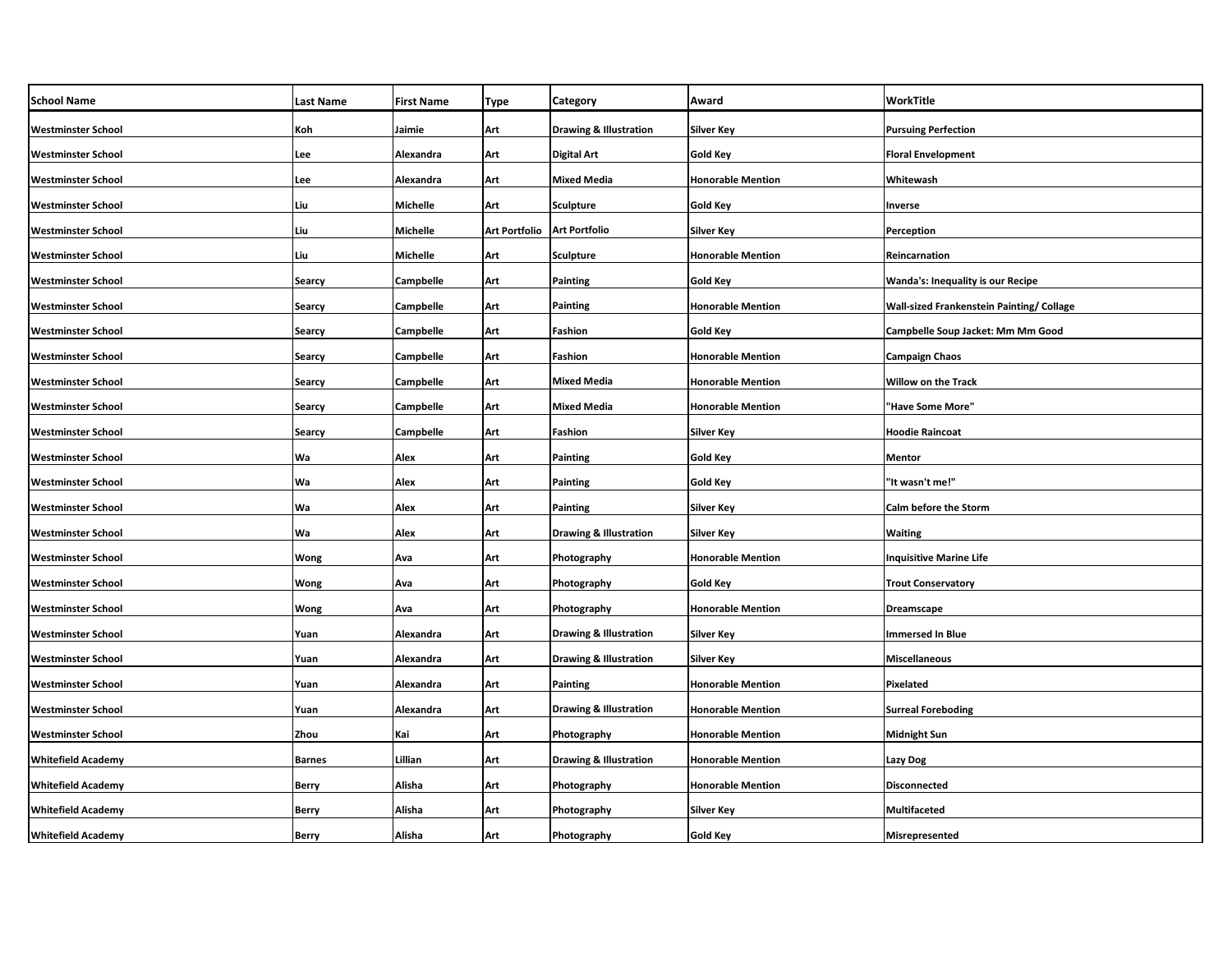| <b>School Name</b>                    | Last Name | <b>First Name</b> | <b>Type</b> | Category                    | Award                    | WorkTitle                                 |
|---------------------------------------|-----------|-------------------|-------------|-----------------------------|--------------------------|-------------------------------------------|
| <b>Whitefield Academy</b>             |           | hannah            | Art         | Photography                 | <b>Silver Key</b>        | <b>Coming to America</b>                  |
| <b>Whitefield Academy</b>             | Fay       | Carter            | Art         | <b>Digital Art</b>          | <b>Silver Key</b>        | Just Let it Go                            |
| <b>Whitefield Academy</b>             | Glover    | Kaitlyn           | Art         | <b>Mixed Media</b>          | <b>Silver Key</b>        | the confession of mental health           |
| <b>Whitefield Academy</b>             | gordon    | ruby              | Art         | Photography                 | <b>Honorable Mention</b> | X's and O's                               |
| <b>Whitefield Academy</b>             | gordon    | ruby              | Art         | Photography                 | Gold Key                 | <b>Goal Inspirations</b>                  |
| <b>Whitefield Academy</b>             | Haynie    | <b>Mychal</b>     | Art         | <b>Digital Art</b>          | <b>Honorable Mention</b> | <b>Bioluminescent Silhouette</b>          |
| <b>Whitefield Academy</b>             | Haynie    | Mychal            | Art         | <b>Digital Art</b>          | Silver Key               | Sir Pollux                                |
| <b>Whitefield Academy</b>             | Haynie    | Mychal            | Art         | Mixed Media                 | Silver Key               | <b>Force Velocity Curve</b>               |
| <b>Whitefield Academy</b>             | Haynie    | Mychal            | Art         | <b>Digital Art</b>          | <b>Honorable Mention</b> | Inside Man                                |
| <b>Whitefield Academy</b>             | Holsinger | Peyton            | Art         | Photography                 | <b>Honorable Mention</b> | One day we'll be out of these Times       |
| <b>Whitefield Academy</b>             | Jones     | Chaya             | Art         | <b>Film &amp; Animation</b> | <b>Silver Key</b>        | Voice Mail                                |
| <b>Whitefield Academy</b>             | Nickels   | Derek             | Art         | Photography                 | Gold Key                 | Dichotomy                                 |
| <b>Whitefield Academy</b>             | Peavy     | Kristen           | Art         | <b>Painting</b>             | <b>Honorable Mention</b> | <b>Beauty Beyond</b>                      |
| <b>Whitefield Academy</b>             | Sinclair  | Luke              | Art         | <b>Digital Art</b>          | <b>Silver Key</b>        | <b>Stability</b>                          |
| <b>Whitefield Academy</b>             | Wilkes    | Tyler             | Art         | <b>Digital Art</b>          | Silver Key               | Windows                                   |
| <b>Whitefield Academy</b>             | Wilson    | Carmen            | Art         | Painting                    | <b>Honorable Mention</b> | Vitiligo                                  |
| <b>Woodward Academy</b>               | Harvey    | Robert            | Art         | Photography                 | <b>Silver Key</b>        | <b>Everything's an Accident</b>           |
| Woodward Academy Middle School        | Arvin     | Gabby             | Art         | Photography                 | <b>Honorable Mention</b> | <b>Blowing Thoughts</b>                   |
| Woodward Academy Middle School        | Chase     | Caroline          | Art         | Photography                 | <b>Honorable Mention</b> | Why Are You In My Head                    |
| Woodward Academy Middle School        | Coleman   | Madi              | Art         | Photography                 | <b>Honorable Mention</b> | Underworld                                |
| Woodward Academy Middle School        | Fox       | Cydney            | Art         | Photography                 | Silver Key               | Can't                                     |
| Woodward Academy Middle School        | Fox       | Cydney            | Art         | Photography                 | <b>Gold Key</b>          | Please Wait                               |
| Woodward Academy Middle School        | Gupta     | Raina             | Art         | Photography                 | <b>Gold Key</b>          | <b>Evil Mistress</b>                      |
| Woodward Academy Middle School        | Heming    | Collin            | Art         | Photography                 | <b>Silver Key</b>        | <b>Dwelling Thoughts</b>                  |
| Woodward Academy Middle School        | Heming    | Collin            | Art         | Photography                 | Silver Key               | <b>Ramble with the Train-yard Tattoos</b> |
| Woodward Academy Middle School        | Heming    | Makayla           | Art         | Photography                 | <b>Honorable Mention</b> | Dark Boredom                              |
| Woodward Academy Middle School        | Heming    | Makayla           | Art         | Photography                 | <b>Honorable Mention</b> | Has It Come?                              |
| <b>Woodward Academy Middle School</b> | Howell    | William           | Art         | Photography                 | Gold Key                 | <b>Girl of the Wind</b>                   |
| <b>Woodward Academy Middle School</b> | Howell    | William           | Art         | Photography                 | <b>Gold Key</b>          | <b>Surrounding Anxiety</b>                |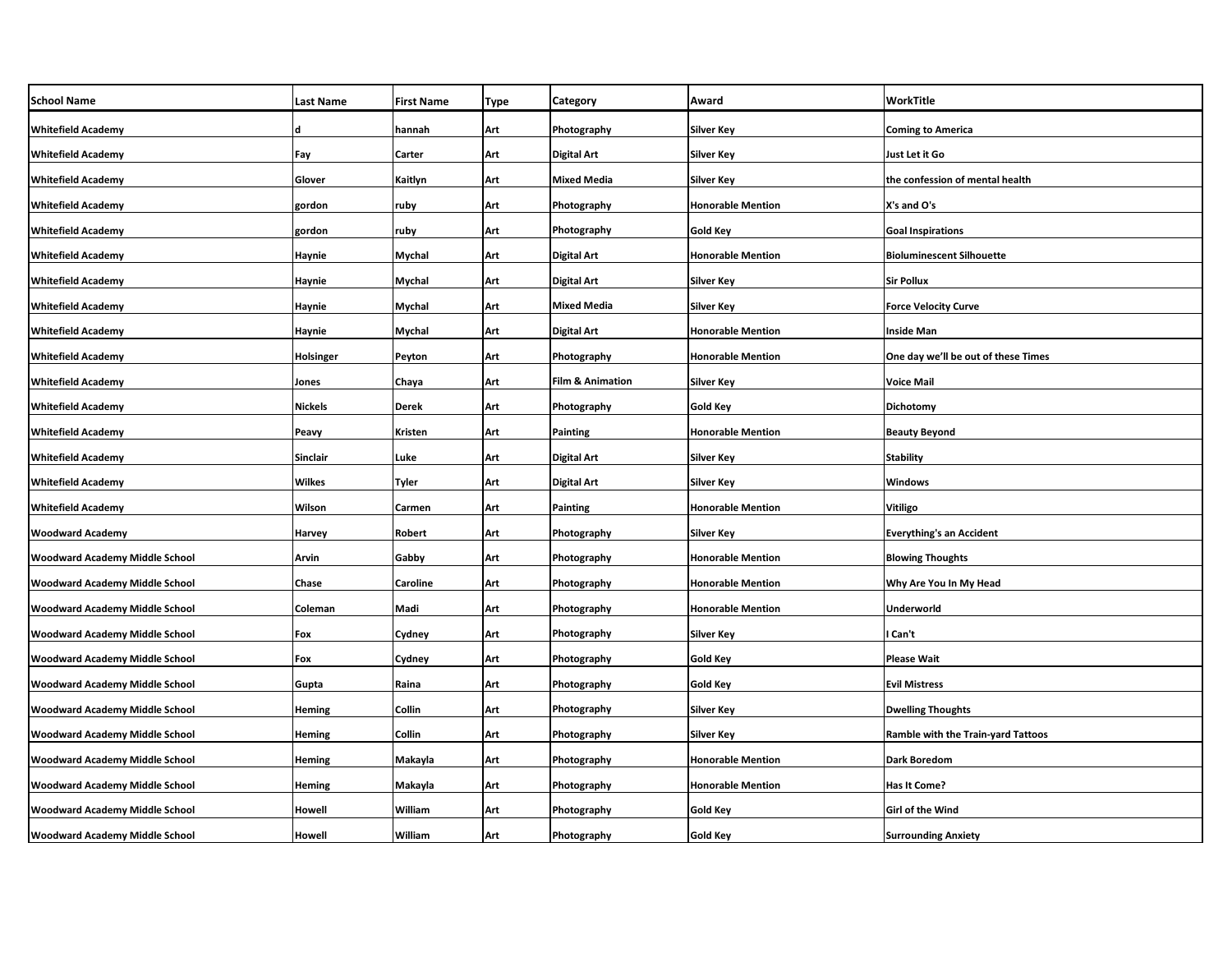| <b>School Name</b>                    | <b>Last Name</b> | <b>First Name</b> | Type          | Category             | Award                    | WorkTitle                        |
|---------------------------------------|------------------|-------------------|---------------|----------------------|--------------------------|----------------------------------|
| <b>Woodward Academy Middle School</b> | Jackson          | Mitchell          | Art           | Photography          | <b>Honorable Mention</b> | Relapse                          |
| Woodward Academy Middle School        | Jung             | Elizabeth         | Art           | Photography          | Gold Key                 | <b>Two Sides</b>                 |
| Woodward Academy Middle School        | Jung             | <b>Nicole</b>     | Art           | Photography          | <b>Honorable Mention</b> | <b>Reflection Pool</b>           |
| <b>Woodward Academy Middle School</b> | Khawaja          | Aleena            | Art           | Photography          | <b>Honorable Mention</b> | <b>Imperfect Princess</b>        |
| Woodward Academy Middle School        | Patel            | Lexa              | Art           | Photography          | Silver Key               | <b>The Silent Masquerade</b>     |
| Woodward Academy Middle School        | <b>Stegall</b>   | Collin            | Art           | Photography          | <b>Honorable Mention</b> | Hello                            |
| Woodward Academy Middle School        | <b>Stegall</b>   | Collin            | Art           | Photography          | Honorable Mention        | <b>Passing Through</b>           |
| Woodward Academy Middle School        | <b>Storey</b>    | Maya              | Art           | Photography          | <b>Silver Key</b>        | <b>Silent Violet</b>             |
| Woodward Academy Middle School        | Tulloch          | Maddie            | Art           | Photography          | Silver Key               | <b>Falling Dreams</b>            |
| Woodward Academy Middle School        | Tulloch          | Maddie            | Art           | Photography          | <b>Honorable Mention</b> | <b>Colorful Dreams</b>           |
| <b>Woodward Academy Upper School</b>  | Acker            | Eva               | Art           | Photography          | Gold Key                 | Asylum                           |
| Woodward Academy Upper School         | Acker            | Eva               | Art           | Photography          | <b>Honorable Mention</b> | <b>Together</b>                  |
| <b>Woodward Academy Upper School</b>  | <b>Bagwell</b>   | Logan             | Art           | Photography          | <b>Honorable Mention</b> | <b>Act Normal</b>                |
| Woodward Academy Upper School         | <b>Bagwell</b>   | Logan             | Art           | Photography          | Gold Key                 | <b>Angels of Mercy</b>           |
| Woodward Academy Upper School         | <b>Bagwell</b>   | Logan             | Art           | Photography          | <b>Honorable Mention</b> | <b>Fairies</b>                   |
| <b>Woodward Academy Upper School</b>  | <b>Bagwell</b>   | Logan             | Art           | Photography          | <b>Honorable Mention</b> | I Hate It Here                   |
| <b>Woodward Academy Upper School</b>  | <b>Bates</b>     | Gabrielle         | Art           | Photography          | Gold Key                 | <b>Flashy Tropics</b>            |
| <b>Woodward Academy Upper School</b>  | <b>Bates</b>     | Gabrielle         | Art           | Photography          | <b>Honorable Mention</b> | You Are Enough                   |
| <b>Woodward Academy Upper School</b>  | <b>Bates</b>     | Gabrielle         | Art           | Photography          | <b>Honorable Mention</b> | <b>Abandoned Friendships</b>     |
| <b>Woodward Academy Upper School</b>  | Boyd             | Isabella          | Art           | Jewelry              | <b>Silver Key</b>        | <b>Wire Vines Hollow Ring</b>    |
| Woodward Academy Upper School         | Clayton          | Caroline          | Art Portfolio | <b>Art Portfolio</b> | <b>Honorable Mention</b> | <b>Multi-Metal Study</b>         |
| Woodward Academy Upper School         | Cordier          | Audrey            | Art           | Jewelry              | Gold Key                 | <b>Phases</b>                    |
| <b>Woodward Academy Upper School</b>  | Daly             | Parker            | Art           | Jewelry              | <b>Honorable Mention</b> | Trypophobia                      |
| Woodward Academy Upper School         | Davis            | Annie             | Art           | Jewelry              | <b>Silver Key</b>        | shell                            |
| <b>Woodward Academy Upper School</b>  | Deng             | Jessica           | Art           | Photography          | <b>Honorable Mention</b> | Friday                           |
| Woodward Academy Upper School         | Deng             | Jessica           | Art           | Photography          | Silver Key               | <b>Wednesday Night</b>           |
| <b>Woodward Academy Upper School</b>  | Deng             | Jessica           | Art           | <b>Painting</b>      | Silver Key               | Lullaby Where You Die In the End |
| <b>Woodward Academy Upper School</b>  | Deng             | Jessica           | Art           | Painting             | <b>Honorable Mention</b> | <b>Brothers</b>                  |
| <b>Woodward Academy Upper School</b>  | Deng             | Jessica           | Art           | Photography          | Gold Key                 | Weirdo                           |